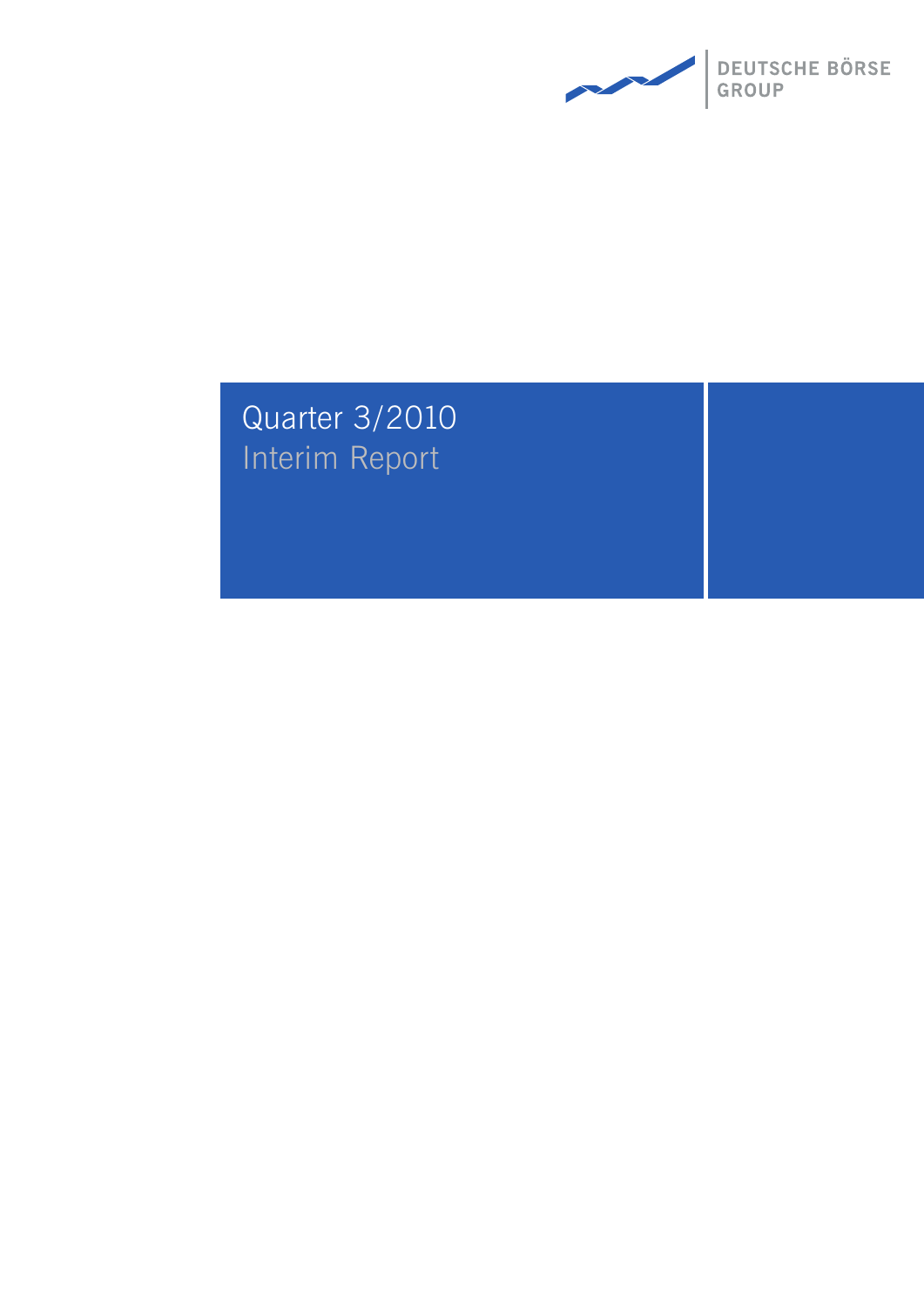### Deutsche Börse Group: Financial Highlights

 $\overline{a}$ 

|                                                                                   |               |     |              | Quarter ended |              | Nine months ended |
|-----------------------------------------------------------------------------------|---------------|-----|--------------|---------------|--------------|-------------------|
|                                                                                   |               |     | 30 Sep. 2010 | 30 Sep. 2009  | 30 Sep. 2010 | 30 Sep. 2009      |
| Consolidated income statement                                                     |               |     |              |               |              |                   |
| Sales revenue                                                                     |               | €m  | 504.3        | 500.9         | 1,587.9      | 1,556.3           |
| Net interest income from banking business                                         |               | €m  | 15.8         | 21.9          | 42.5         | 79.7              |
| Earnings before interest and tax (EBIT)                                           |               | €m  | 244.1        | 243.7         | 747.1        | 804.1             |
| Net income for the period                                                         |               | €m  | 161.3        | 158.3         | 479.0        | 529.1             |
| Consolidated cash flow statement                                                  |               |     |              |               |              |                   |
| Cash flows from operating activities                                              |               | €m  | 223.9        | 248.0         | 675.5        | 592.8             |
| Consolidated balance sheet (as at 30 September)                                   |               |     |              |               |              |                   |
| Equity                                                                            |               | €m  | 3,476.9      | 3,118.8       | 3,476.9      | 3,118.8           |
| Total assets                                                                      |               | €m  | 178,398.2    | 168,923.4     | 178,398.2    | 168,923.4         |
| Performance indicators                                                            |               |     |              |               |              |                   |
| Earnings per share (basic)                                                        |               | €   | 0.87         | 0.85          | 2.58         | 2.85              |
| Earnings per share (diluted)                                                      |               | €   | 0.87         | 0.85          | 2.57         | 2.84              |
| Operating cash flow per share (basic)                                             |               | €   | 1.20         | 1.33          | 3.63         | 3.19              |
| Operating cash flow per share (diluted)                                           |               | €   | 1.20         | 1.33          | 3.62         | 3.18              |
| <b>Market indicators</b>                                                          |               |     |              |               |              |                   |
| Xetra                                                                             |               |     |              |               |              |                   |
| Number of transactions                                                            |               | m   | 45.2         | 41.7          | 141.0        | 128.4             |
| Trading volume (single-counted)                                                   |               | €bn | 271.4        | 266.2         | 950.7        | 786.5             |
| <b>Floor trading</b>                                                              |               |     |              |               |              |                   |
| Trading volume (single-counted) <sup>1)</sup>                                     |               | €bn | 13.2         | 15.1          | 46.0         | 45.0              |
| Eurex                                                                             |               |     |              |               |              |                   |
| Number of contracts                                                               |               | m   | 563.6        | 636.8         | 2,049.1      | 2,042.8           |
| Clearstream                                                                       |               |     |              |               |              |                   |
| Value of securities deposited<br>(average for the period)                         | international | €bn | 5,845        | 5,453         | 5,804        | 5,385             |
|                                                                                   | domestic      | €bn | 5,008        | 5,047         | 5,011        | 4,855             |
| Number of transactions                                                            | international | m   | 8.3          | 7.5           | 27.0         | 22.3              |
|                                                                                   | domestic      | m   | 18.0         | 18.0          | 57.9         | 52.7              |
| <b>Global Securities Financing</b><br>(average outstanding volume for the period) |               | €bn | 534.1        | 483.7         | 511.4        | 473.2             |
| Deutsche Börse share price                                                        |               |     |              |               |              |                   |
| Opening price <sup>2)</sup>                                                       |               | €   | 50.08        | 55.28         | 58.00        | 50.80             |
| High <sup>3</sup>                                                                 |               | €   | 55.43        | 60.96         | 59.00        | 65.27             |
| Low <sup>3</sup>                                                                  |               | €   | 47.36        | 49.25         | 45.45        | 29.50             |
| Closing price (as at 30 September)                                                |               | €   | 48.95        | 55.85         | 48.95        | 55.85             |

1) Excluding certificates and warrants

2) Closing price on preceding trading day

3) Intraday price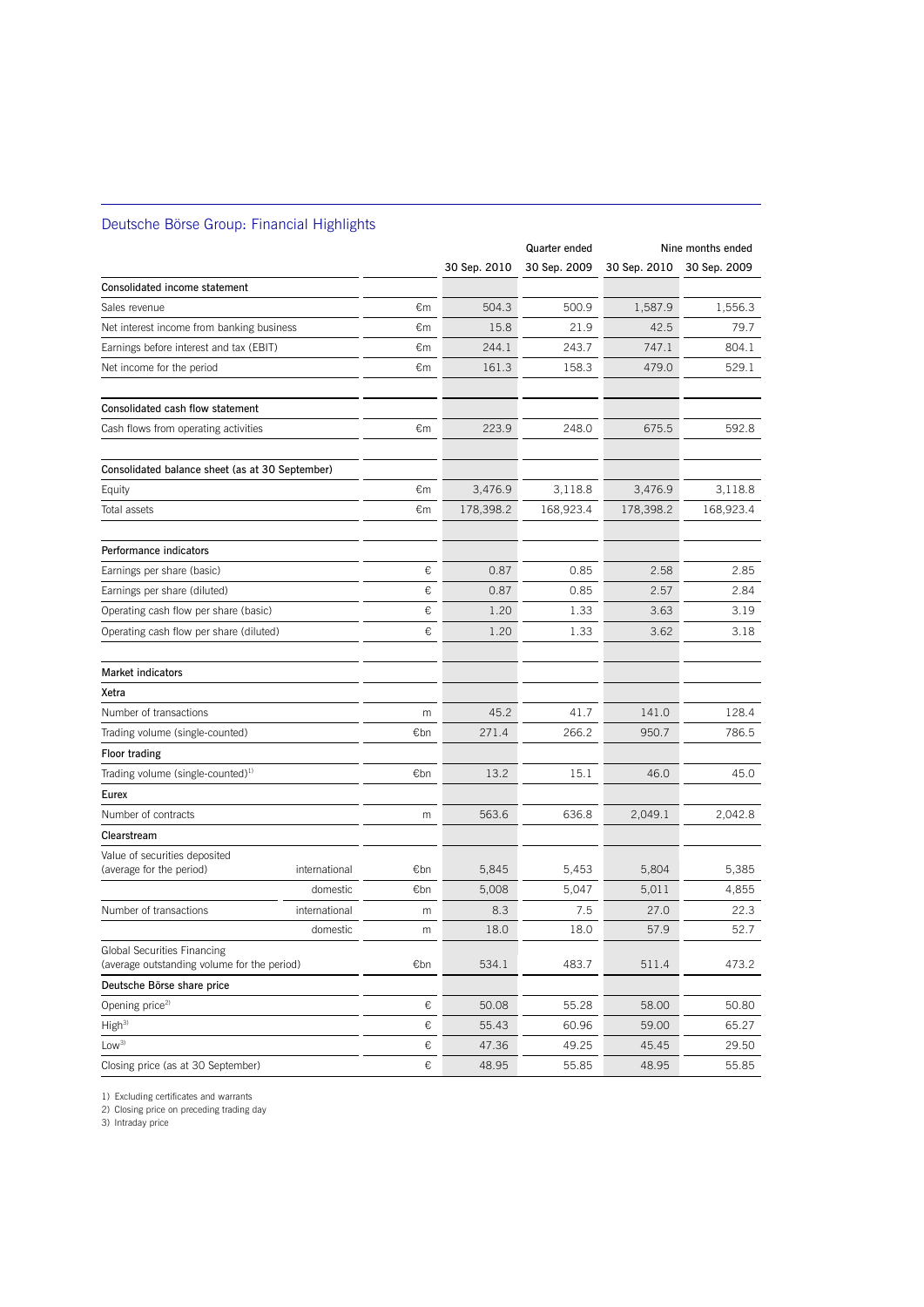## Slight rise in Deutsche Börse's sales revenue and EBIT in the third quarter

- $\blacksquare$  The recovery in the global economy led to a slight increase in trading and contract volumes on the cash and derivatives markets in the third quarter, in spite of lower volatility than in the same period of 2009. However, trading volumes in the third quarter lagged behind the extremely strong second quarter of 2010, which had been driven by high volatility.
- Sales revenue increased slightly year-on-year to €504.3 million (Q3/2009: €500.9 million).
- Against the background of persistently low interest rates, net interest income from banking business dropped by 28 percent to €15.8 million (Q3/2009: €21.9 million) due to the expiry of interest rate hedges.
- Total costs in the third quarter declined by 5 percent to €287.0 million (Q3/2009: €301.5 million). Operating costs were €235.4 million (Q3/2009: €242.9 million).
- Earnings before interest and tax (EBIT) amounted to €244.1 million (Q3/2009: €243.7 million).
- Basic earnings per share amounted to €0.87 for an average of 185.9 million shares (Q3/2009: €0.85 for 185.9 million shares).
- **EBIT** and earnings per share rose in spite of the cost incurred for the operating efficiency program resolved in the first quarter. The expenses incurred in connection with efficiency programs amounted to €12.9 million in the third quarter of 2010. The table on page 3 shows key figures adjusted for these effects.
- $\blacksquare$  Due to the positive cost trend in the first nine months, the Company is lowering its cost guidance for 2010 from €1,210 million to around €1,150 million before costs of efficiency programs.



#### Development of Deutsche Börse AG shares since the beginning of Q3/2010

- DAX<sup>®</sup> performance<sup>1)</sup>

EURO STOXX 50® (EUR)1)

1) Index-linked, closing price on 30 June 2010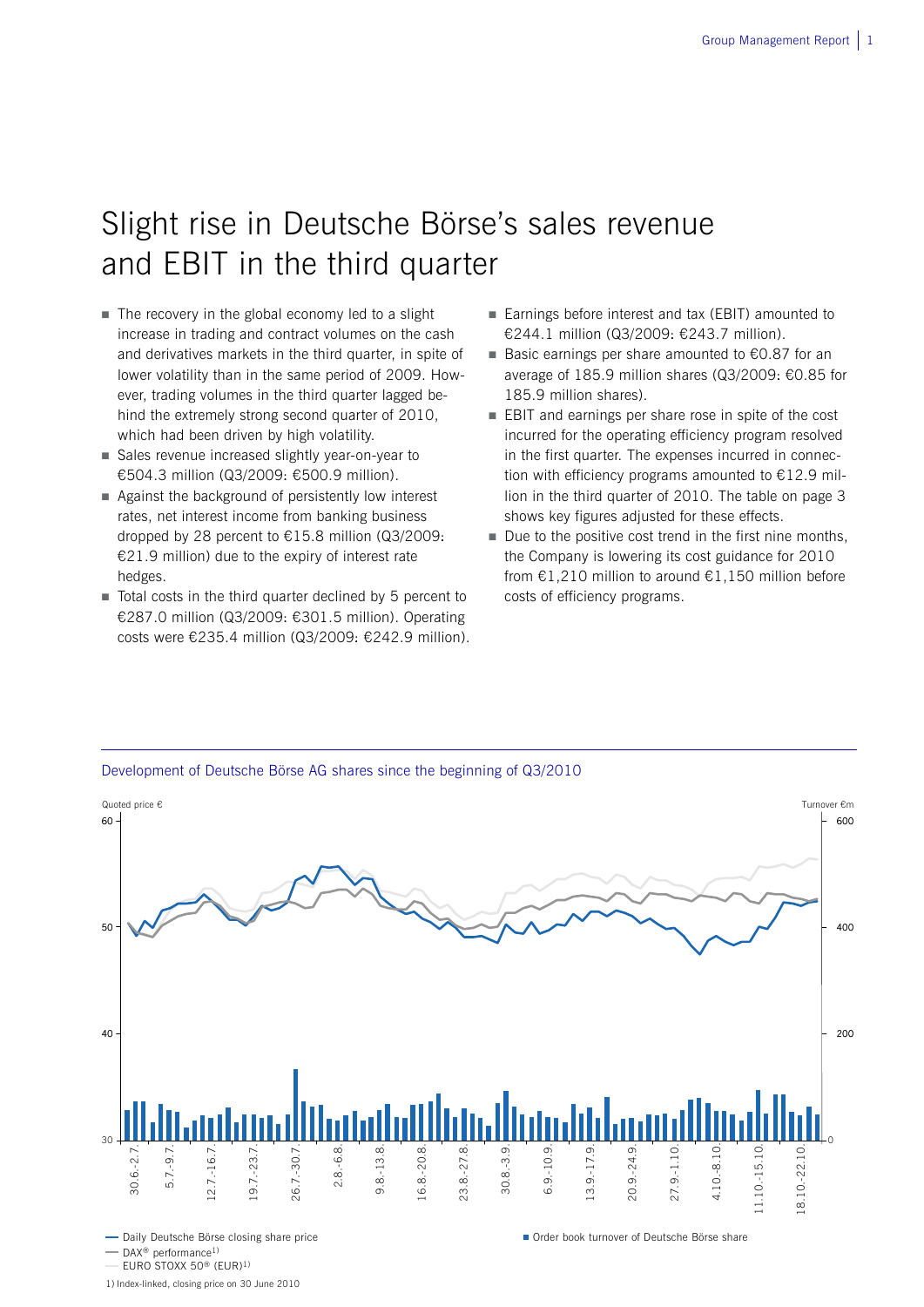## Group Interim Report

Deutsche Börse AG prepared this interim financial report in accordance with International Financial Reporting Standards (IFRSs) as adopted by the EU. As stipulated by the Wertpapierhandelsgesetz (WpHG, German Securities Trading Act), it is supplemented by a Group interim management report. This report also takes into account the requirements of German Accounting Standard (GAS) 16.

### Results of operations, financial position and net assets

**Results of operations for the first nine months of 2010**  After a stable first quarter and a very strong second quarter, Deutsche Börse Group recorded slight year-on-year increases in its trading activities in Q3 (Xetra and Eurex segments). Post-trading (Clearstream segment) and the data business (Market Data & Analytics segment) also benefitted from the generally positive business environment. Nevertheless, as expected, Deutsche Börse Group's business did not match the very high level reached in Q2, which had been driven by a number of exceptional factors that boosted trading volumes. The levels of government debt in Greece and several other European countries, the EU's concerted rescue package and the decline of the euro against the US dollar led to extremely high levels of market volatility in the second quarter. In the middle of May, volatility – and thus trading activity – started to decline again, dropping below the levels seen in the prioryear quarter. Thanks to its broad-based business model, all business areas of Deutsche Börse Group benefitted from the overall improvement in the macroeconomic climate. As a result, there was a slight year-on-year improvement in Deutsche Börse Group's business performance in the first nine months of 2010.

In the first nine months, Deutsche Börse Group's sales revenue rose slightly year-on-year, climbing 2 percent to €1,587.9 million (Q1–3/2009: €1,556.3 million). Net interest income from banking business generated in the

Clearstream segment fell by almost half to €42.5 million, mainly because of persistently low short-term interest rates worldwide and the expiry of interest rate hedges (Q1–3/2009: €79.7 million). Total costs increased by 4 percent year-on-year to €941.8 million in the first nine months of 2010 due to expenses in connection with efficiency programs (Q1–3/2009: €901.7 million, prioryear figures adjusted; see page 4 for changes in financial reporting). The efficiency programs pushed operating costs up by 9 percent to €784.8 million (Q1–3/2009: €717.9 million).

EBIT declined by 7 percent in the first nine months of 2010 to €747.1 million (Q1–3/2009: €804.1 million). In addition to higher costs of efficiency programs, a 47 percent fall in net interest income from banking business led to reduced earnings.

The Group's financial result for the first nine months of 2010 was €–71.3 million (Q1–3/2009: €–56.5 million); this reflects in particular the interest expense from the financing of the acquisition of the International Securities Exchange (ISE) and expenses from the partial redemption mainly in Q2/2010 of a hybrid bond. Net income for the first nine months of 2010 amounted to €479.0 million (Q1–3/2009: €529.1 million). Basic earnings per share, based on a weighted average of 185.9 million shares outstanding, declined to €2.58 in the first nine months of 2010 (Q1–3/2009: €2.85 for an average of 185.8 million shares outstanding).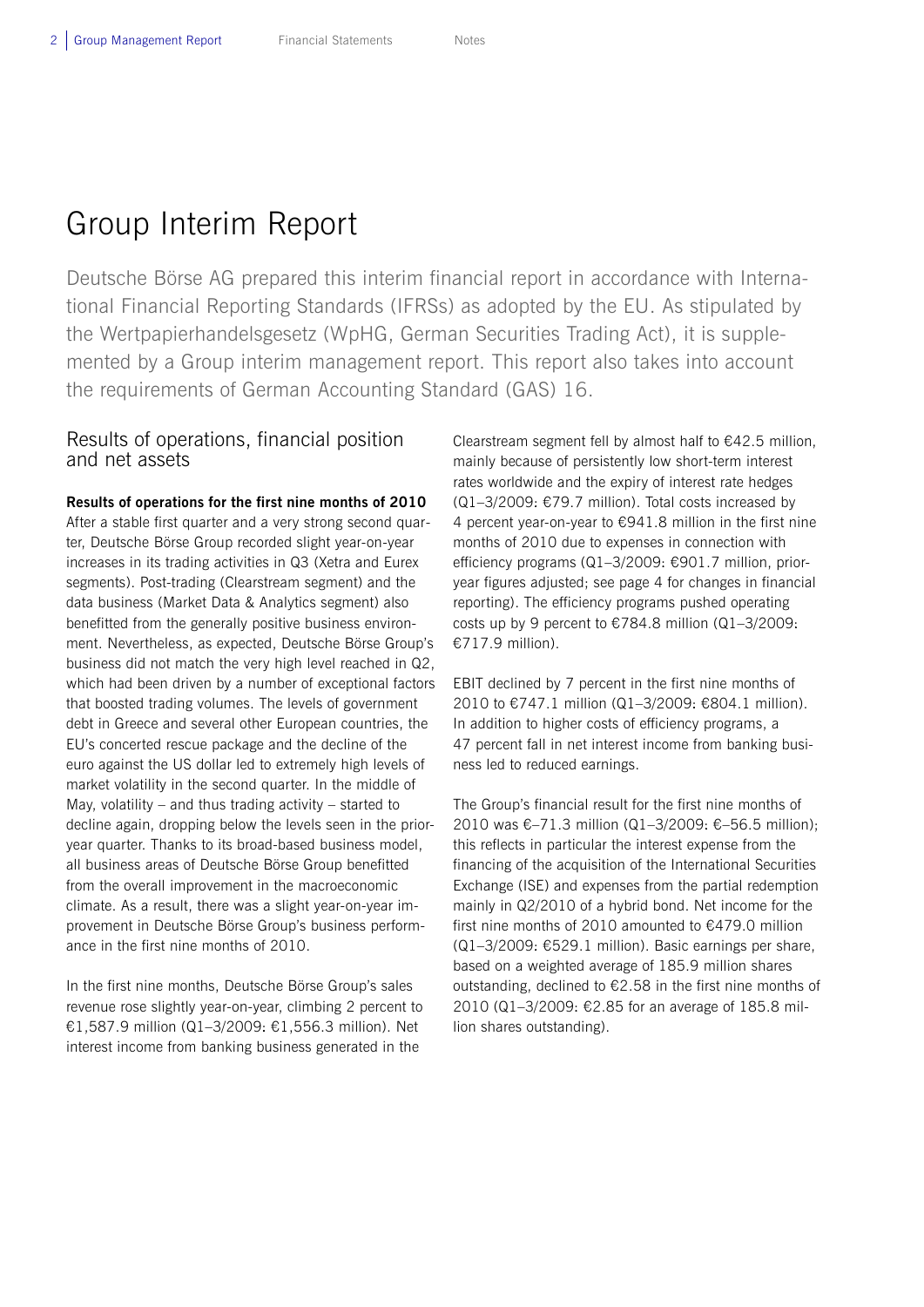The following table shows the key indicators for the first nine months, adjusted for the effects of efficiency programs which have been implemented since 2007:

#### Key figures Q1–3/2010 (adjusted for efficiency programs) $^{1}$ )

 $\overline{a}$ 

|                                            | $Q1 - 3/2010$<br>€m | $Q1 - 3/2009$<br>€m | $Q1 - 3/2010$<br>(adjusted)<br>€m | $Q1 - 3/2009$<br>(adjusted)<br>€m |
|--------------------------------------------|---------------------|---------------------|-----------------------------------|-----------------------------------|
| Total cost                                 | 941.8               | 901.7               | 819.1                             | 914.4                             |
| Operating cost                             | 784.8               | 717.9               | 662.1                             | 730.6                             |
| <b>FBIT</b>                                | 747.1               | 804.1               | 869.2                             | 791.4                             |
| Net income fort he<br>period               | 479.0               | 529.1               | 568.1                             | 519.8                             |
| Earnings per share<br>(basic) $(\epsilon)$ | 2.58                | 2.85                | 3.06                              | 2.80                              |

1) Adjusted for effects of efficiency programs which have been implemented since 2007 (Q1–3/2010: €–122.7 million, Q1–3/2009: €12.7 million); adjusted EBIT 2010 excludes other operating income in connection with reimbursement of costs of efficiency programs amounting to €0.6 million.

#### **Operating efficiency program**

To prepare timely for structural change in financial markets and for changing customer requirements as well as in response to the uncertain market environment, Deutsche Börse AG's Executive Board adopted additional measures in the first quarter of 2010 to optimize operational processes and cost structures. To this end, Deutsche Börse resolved to reassign operating functions across the Group's locations, further harmonize the IT infrastructure, trim down its management structure, and to intensify the focus on its core activities.

This program will lead to a significant improvement in Deutsche Börse Group's cost efficiency: the measures resolved will lead to savings totalling around €150 million a year from 2013 onwards. Since some of the measures will be implemented sooner than planned, the Company is expecting to generate around €25 million of the €85 million in savings originally expected for 2011 in the current year. A savings volume of around €115 million is expected in 2012. The measures complement the programs to enhance efficiency, which have been implemented since 2007.

More precise figures as to the cost of these efficiency programs have become available as the project continues to progress: they will amount to less than €200 million.

In the first nine months of 2010, expenses of  $£122.7$ million were charged in connection with efficiency programs in the consolidated income statement, primarily under staff costs in all Group segments. Most of the remaining expenses will be incurred in 2011 and 2012.

#### Costs of efficiency programs 2010

L

|               | Q1/2010 | Q2/2010 | Q3/2010 | $Q1 - 3/2010$ |
|---------------|---------|---------|---------|---------------|
|               | €m      | €m      | €m      | €m            |
| Xetra         | 6.0     | 15.0    | 1.6     | 22.6          |
| Eurex         | 7.6     | 25.1    | 2.6     | 35.3          |
| Clearstream   | 13.0    | 37.0    | 5.7     | 55.7          |
| Market Data & |         |         |         |               |
| Analytics     | 1.2     | 4.9     | 3.0     | 9.1           |
| Total         | 27.8    | 82.0    | 12.9    | 122.7         |

For 2010, Deutsche Börse Group originally expected operating costs of no more than €945 million and total costs of no more than  $E1,210$  million before costs incurred in connection with the efficiency programs described above. Due to the positive cost trend in the first nine months, the Company now expects total costs before costs of efficiency programs of around €1,150 million for full-year 2010. Two reasons are material to this: on the one hand accelerated cost savings of €25 million, on the other hand the volume-related costs, which in 2010 are expected to be around €35 million Euro lower than planned, mainly due to lower than expected volume growth in the current business year.

At the same time, Deutsche Börse is increasing spending on growth initiatives and new system infrastructure in 2010:

- The Xetra segment is using the funds to expand the Xetra International Market (XIM) initiative launched in November 2009, extend the Tradegate Exchange offering, and further increase the variety of exchangetraded funds (ETFs).
- In the Eurex segment, the expenditures are primarily directed at extending the global distribution network (focus on Asia, Central and Eastern Europe) and product range, strengthening the clearing services for OTC derivatives trading, and developing the joint trading infrastructure for Deutsche Börse Group.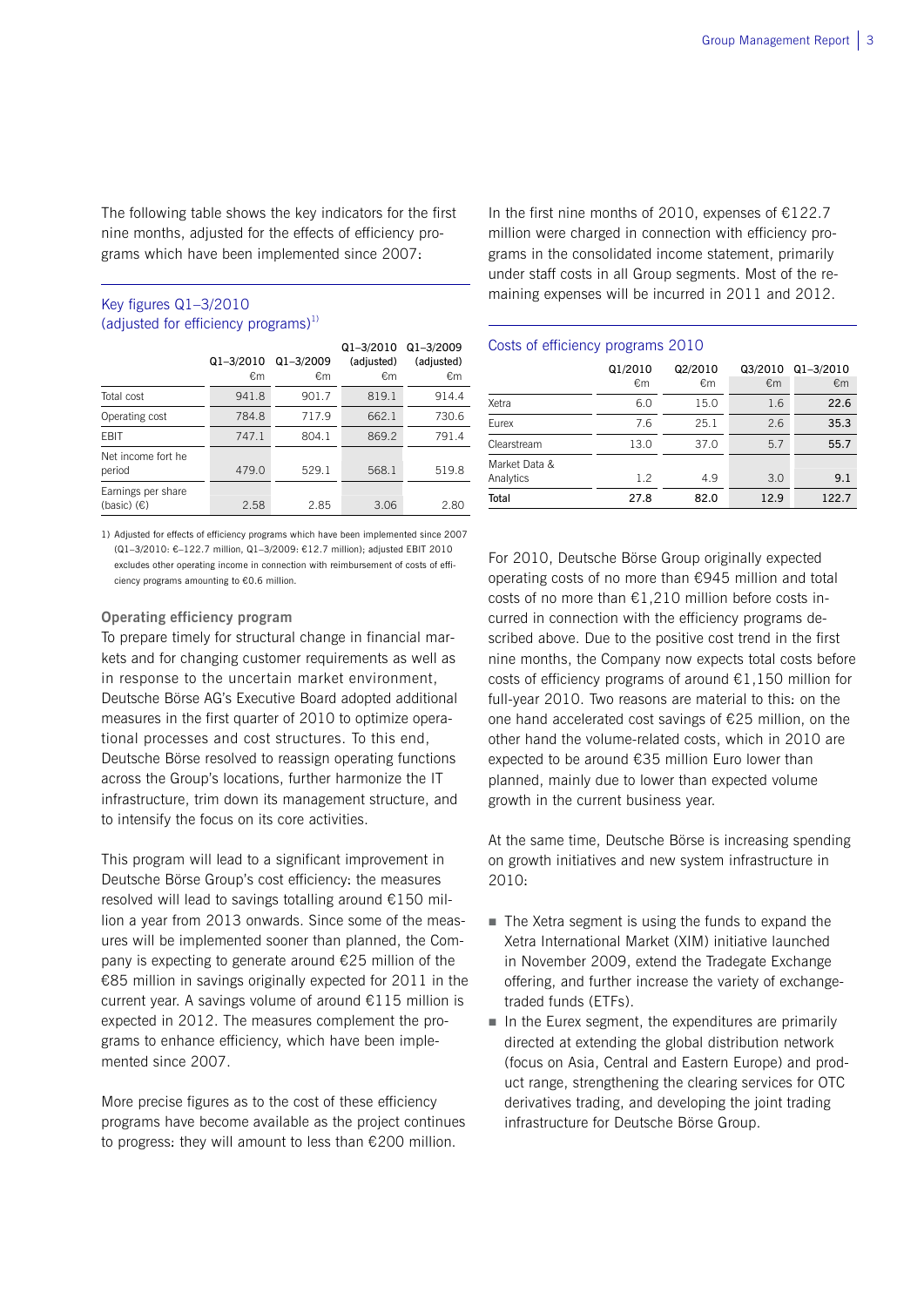- The Clearstream segment has boosted its investment in collateral management services and is expanding the high-end custody services offering. In addition, the Singapore location is being upgraded to become a hub for customers in Asia.
- Market Data & Analytics is focusing on machinereadable trading signals and other exclusive data products for fully electronic trading. It is also planning to expand its business in growth regions outside Europe.

Deutsche Börse Group believes that these initiatives will help it maintain a leading position among financial market infrastructure operators.

#### **Changes in financial reporting**

With effect from 1 January 2010, Deutsche Börse Group has adjusted its internal reporting structure and, as a consequence, its segment structure. The Group's business activities are now divided into four market segments: Xetra, Eurex, Clearstream and Market Data & Analytics. The external sales revenue of the former Information Technology segment (IT) and the costs of IT and Corporate Services (central functions) have been divided between the four market segments. The new structure improves the allocation of sales revenue and costs to the segments and makes it easier to compare Deutsche Börse Group with its peers. The figures for the previous year have been adjusted to the new segment structure to ensure comparability.

Since 1 January 2010, own expenses capitalized are no longer reported separately as income in the consolidated income statement. Since then, expenses incurred in connection with internal development activities comprise only non-capitalized amounts. This change is reflected in a decrease of both total revenue and cost by around €40 million in 2010 and thus does not impact earnings. This change also harmonizes the treatment of acquired and internally developed intangible assets in the consolidated income statement. Prior-period figures were adjusted accordingly.

To further enhance reporting transparency, the Group has distinguished between volume-related and operating costs since 1 January 2010. Volume-related costs comprise

expenses that are correlated with the level of sales revenue, such as fee and commission expenses from banking business or costs for purchasing price information.

Changes in the basis of consolidation impacted segment reporting as follows for 2010:

- Xetra segment: Scoach Holding S.A., which was previously fully consolidated, was deconsolidated effective 31 December 2009 and reclassified as a joint venture because Deutsche Börse AG no longer exercises control over the company as a result of a change in the cooperation agreement with SIX Swiss Exchange AG. Since that date, Scoach Holding S.A. has been accounted for using the equity method by Deutsche Börse AG and is reported under the result from equity investments.
- Xetra segment: With effect from 8 January 2010, Deutsche Börse AG acquired a 75 percent stake in Tradegate Exchange GmbH. The company was fully included in the consolidated financial statements for the first time in the first quarter of 2010. At the same time, Deutsche Börse AG acquired a 5 percent interest in Tradegate AG Wertpapierhandelsbank, which holds 25 percent of the fully consolidated company Tradegate Exchange GmbH. Tradegate AG Wertpapierhandelsbank is accounted for using the equity method.
- Eurex segment: Eurex Frankfurt AG sold its 66 percent stake in BSP Regional Energy Exchange LLC, Ljubljana, Slovenia, on 19 August 2010.
- Clearstream segment: On 21 July 2010, Clearstream International S.A. and Banque Centrale du Luxembourg formed LuxCSD S.A., in which Clearstream International S.A. holds a 50.0 percent stake. The company is included in full in the consolidated financial statements in the fourth quarter.
- Market Data & Analytics segment: On 29 December 2009, Deutsche Börse AG increased its interest in STOXX Ltd. from 33.33 percent to 50.1 percent. Since then, STOXX has been fully consolidated rather than reported as an associate, as had been the case previously.
- Market Data & Analytics segment: On 20 November 2009, Deutsche Börse Group acquired the US-based financial news service provider Need to Know News, LLC. Need to Know News has been fully consolidated since that date.
- Market Data & Analytics segment: On 1 July 2010, Deutsche Börse Group sold its 77 percent interest in Avox Ltd.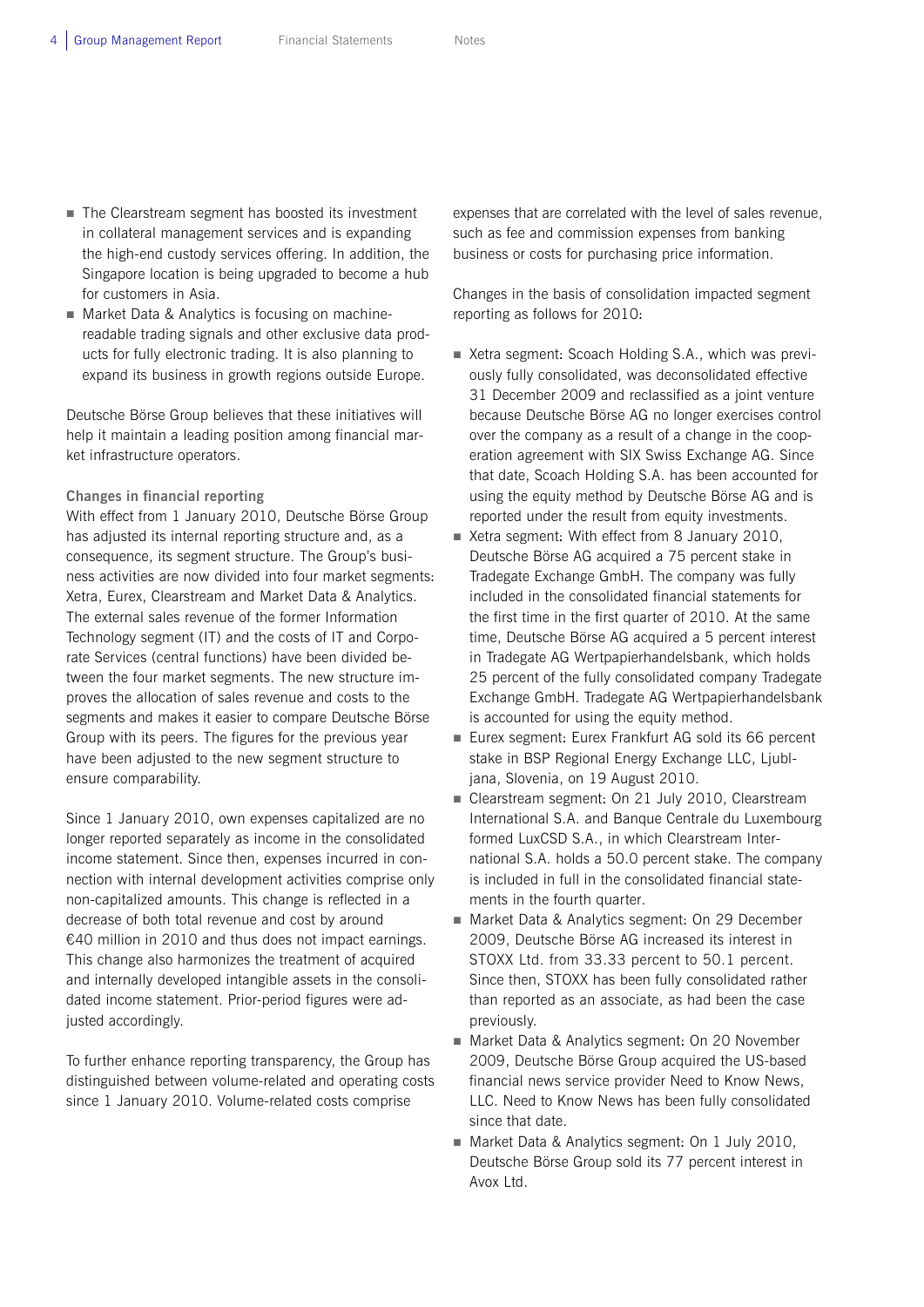**Results of operations for the third quarter of 2010** 

In the third quarter, Deutsche Börse Group recorded a slight increase in business activity in the cash market, on the Eurex European derivatives exchange and in Clearstream's post-trading activities. It generated significant increases in its data business, in part due to the continuous expansion of its offering.

Deutsche Börse Group's sales revenue rose slightly as against the prior-year quarter, climbing by 1 percent to €504.3 million (Q3/2009: €500.9 million). Net interest income from banking business generated in the Clearstream segment followed the sharply lower trend of previous quarters; it decreased by 28 percent year-on-year to €15.8 million (Q3/2009: €21.9 million). Given the persistently low short-term interest rates, the decline is due to the expiry of interest rate hedges, and longer-term investments reaching maturity. However, higher average overnight customer deposits and a small improvement in short-term market interest rates over the course of 2010 led to a stabilization of net interest income in the third quarter. Other operating income of €11.7 million includes a contribution of  $£10.7$  million from the sale of the 77 percent interest in Avox Ltd. at the beginning of July. This income enabled Deutsche Börse Group to largely offset the effects of the euro/US dollar exchange rate as well as the impact of a modified recognition of income. Since the third quarter of 2010, income from IT services for the partner exchange Scoach has been recognized

retrospectively for the year as a whole as sales revenue in the Xetra segment, after previously having been recognized under other operating income.

In spite of the expenses in connection with efficiency programs, Deutsche Börse Group's total costs of €287.0 million in the third quarter were 5 percent down on the prior-year period (Q3/2009: €301.5 million, prioryear amount adjusted to reflect changes to the consolidated income statement, see page 4). Operating costs were down 3 percent year-on-year, at €235.4 million (Q3/2009: €242.9 million). The decline in amortization of intangible assets in connection with the International Securities Exchange resulting from the impairment charge recognized in the fourth quarter of 2009 and the positive effects of the ongoing efficiency measures had a positive impact on operating costs. Volume-related costs fell by 12 percent to €51.6 million (Q3/2009: €58.6 million) in spite of the slight increase in business activity. The year-on-year decline is primarily attributable to the consolidation of STOXX Ltd. and the deconsolidation of Scoach Holding S.A. Due to the consolidation of STOXX Ltd., license fees that Group companies remit to STOXX are no longer recognized as external costs. In addition, Deutsche Börse Group was able to reduce fee and commission expenses from banking business as part of its ongoing efficiency measures, e.g. by renegotiating agreements with service providers.



Sales revenue EBIT

1) Adjusted for the ISE impairment charge

2) Adjusted for cost of efficiency programs

#### Sales revenue and EBIT by quarter **Breakdown of sales revenue by segment**

1) Prior period figures restated to reflect changes in reporting structure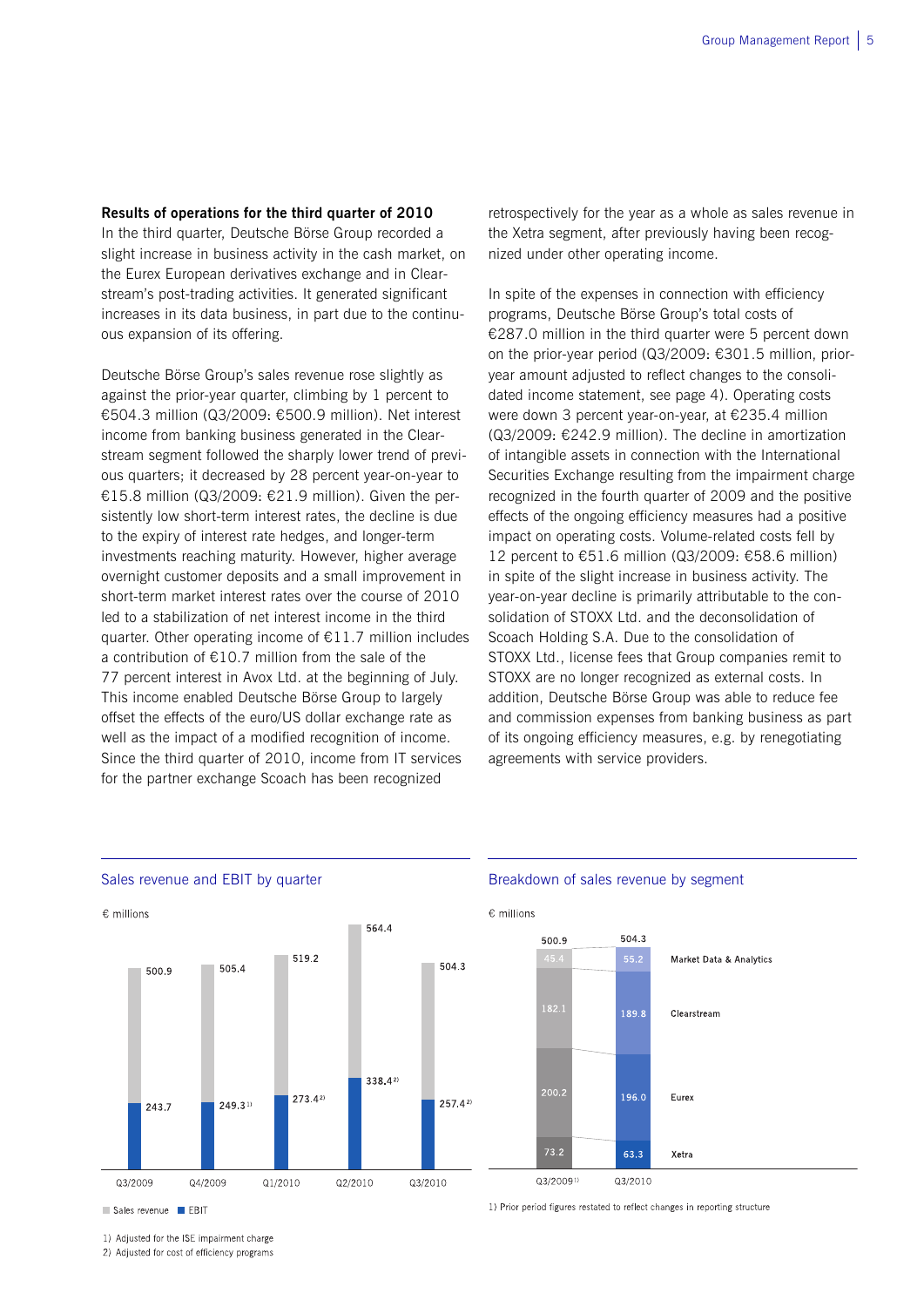Deutsche Börse Group's result from equity investments amounted to  $\epsilon$ –0.7 million in the third quarter (Q3/2009: €3.7 million). It is generated primarily by Scoach Holding S.A., Direct Edge Holdings, LLC and European Energy Exchange AG. The positive contribution made by these companies was lower in the third quarter of 2010 and was also more than offset by write-downs of smaller equity investments such as, for example, ISE's stake in Ballista Securities, LLC.

EBIT amounted to  $€244.1$  million, on a level with the prior-year period (Q3/2009: €243.7 million).

The net financial result of  $\epsilon$ -18.6 million recognized in the third quarter of 2010 (Q3/2009:  $€-19.8$  million) relates primarily to interest payments on noncurrent liabilities.

At 27 percent, the effective Group tax rate in the third quarter of 2010 was similar to that recorded in the same period of 2009. The decline in the Group tax rate since the second half of 2008 reflects the relocation of employees to Eschborn.

Net income for the third quarter rose slightly to  $£161.3$ million (Q3/2009: €158.3 million). Deutsche Börse Group's basic earnings per share, based on a weighted average of 185.9 million shares outstanding, amounted to €0.87 in the third quarter of 2010 (Q3/2009: €0.85 for an average of 185.9 million shares outstanding).

The following table shows the key indicators for the third quarter, adjusted for the expenses in connection with efficiency programs:

#### Key figures Q3/2010 (adjusted for efficiency programs) $^{1}$ )

|                                            | Q3/2010<br>€m | Q3/2009<br>€m | Q3/2010<br>(adjusted)<br>€m | Q3/2009<br>(adjusted)<br>€m |
|--------------------------------------------|---------------|---------------|-----------------------------|-----------------------------|
| Total cost                                 | 287.0         | 301.5         | 274.1                       | 303.6                       |
| Operating cost                             | 235.4         | 242.9         | 222.5                       | 245.0                       |
| <b>FBIT</b>                                | 244.1         | 243.7         | 257.4                       | 241.6                       |
| Net income for the<br>period               | 161.3         | 158.3         | 171.0                       | 156.8                       |
| Earnings per share<br>(basic) $(\epsilon)$ | 0.87          | 0.85          | 0.92                        | 0.84                        |

1) Adjusted for effects of efficiency programs which have been implemented since 2007 (Q3/2010: €–12.9 million, Q3/2009: €2.1 million); adjusted EBIT 2010 excludes other operating income in connection with reimbursement of costs of efficiency programs amounting to €–0.4 million

### **Xetra segment**

#### Q1–3/2010:

- Sales revenue decreased to  $£199.1$  million in the first nine months of 2010 (Q1–3/2009: €220.6 million) due to the deconsolidation of Scoach Holding S.A. Adjusted for deconsolidation effects, sales revenue increased by 7 percent.
- Operating costs amounted to  $€123.5$  million  $(Q1-3/2009; \text{ } \in 119.3 \text{ million})$ . Adjusted for the costs of efficiency programs, the cost base was also reduced, mainly as a result of the deconsolidation of Scoach.
- EBIT decreased by 10 percent to  $€79.1$  million  $(Q1-3/2009: \text{\textsterling}87.7$  million) due to the costs of efficiency programs.

#### Xetra segment: key figures Q1–3/2010 (adjusted for efficiency programs) $1$ )

|                | Q1-3/2010 Q1-3/2009<br>€m | €m    | Q1-3/2010 Q1-3/2009<br>(adjusted)<br>€m | (adjusted)<br>€m |
|----------------|---------------------------|-------|-----------------------------------------|------------------|
| Total cost     | 131.2                     | 138.7 | 108.6                                   | 139.1            |
| Operating cost | 123.5                     | 119.3 | 100.9                                   | 119.7            |
| <b>FRIT</b>    | 79.1                      | 87 7  | 101.7                                   | 873              |

1) Adjusted for effects of efficiency programs which have been implemented since 2007 amounting to €–22.6 million (Q1–3/2009: €0.4 million)

#### Third quarter of 2010:

- Sales revenue decreased to  $€63.3$  million (Q3/2009: €73.2 million) due to the deconsolidation of Scoach. Adjusted for the deconsolidation, sales revenue increased by 2 percent.
- The segment's operating costs amounted to €35.2 million (Q3/2009: €39.5 million).
- EBIT decreased to  $€25.7$  million (Q3/2009: €30.5 million), in particular due to the lower sales revenue.

#### Xetra segment: key figures Q3/2010 (adjusted for efficiency programs) $1$ )

|                | Q3/2010<br>€m | Q3/2009<br>€m | Q3/2010<br>(adjusted)<br>€m | Q3/2009<br>(adjusted)<br>€m |
|----------------|---------------|---------------|-----------------------------|-----------------------------|
| Total cost     | 37.7          | 46.2          | 36.1                        | 46.3                        |
| Operating cost | 35.2          | 39.5          | 33.6                        | 39.6                        |
| <b>FBIT</b>    | 25.7          | 30.5          | 27.3                        | 30.4                        |

1) Adjusted for effects of efficiency programs which have been implemented since 2007 amounting to €–1.6 million (Q3/2009: €0.1 million)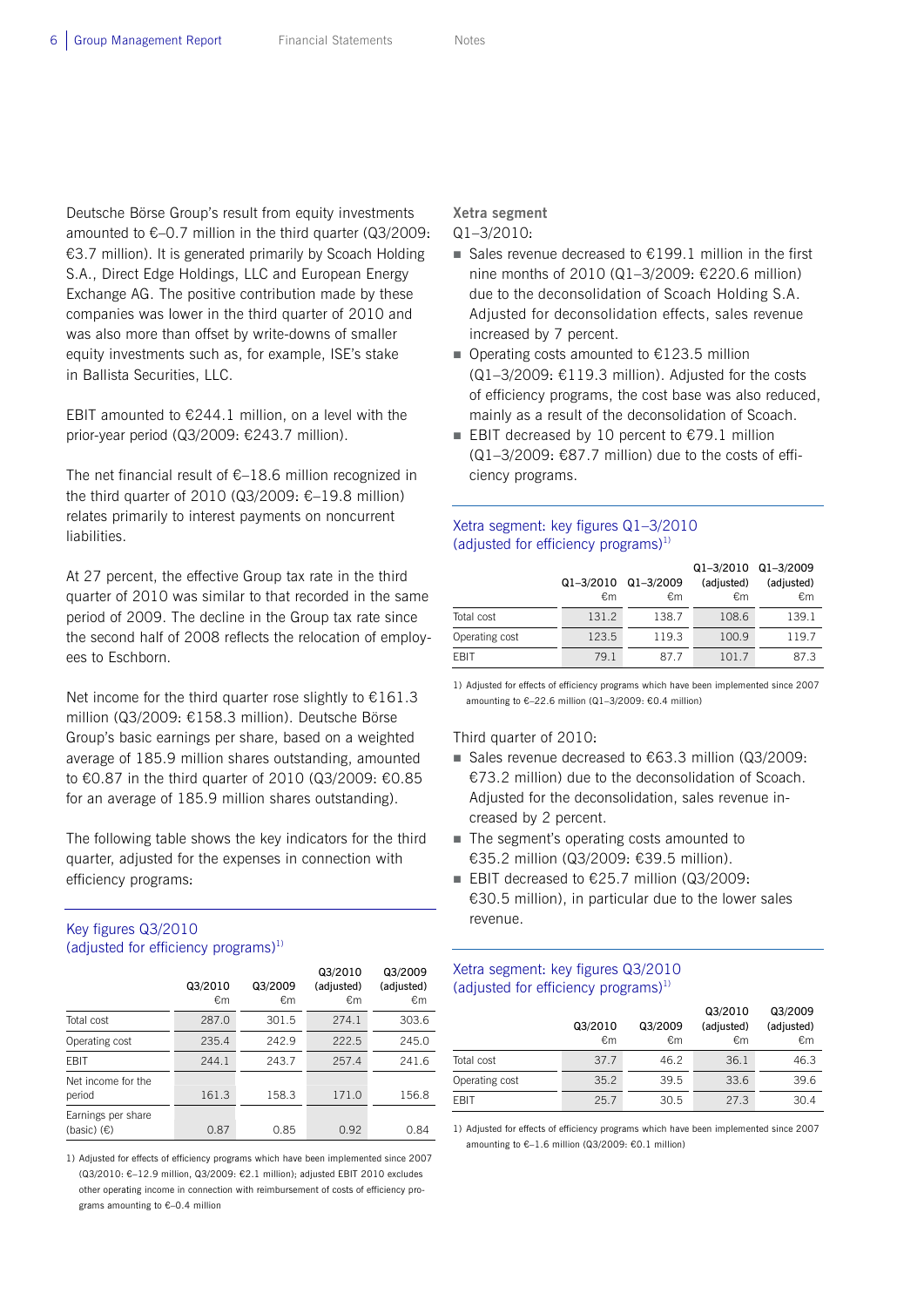The economic environment improved significantly yearon-year in the first nine months of 2010. As a result, demand from institutional and private investors for trading services provided by the Xetra segment increased. Large government deficits in some of the euro zone countries and the resulting decline of the euro versus the US dollar led to significant market volatility on the capital markets in the first half of the second quarter in particular, which in turn resulted in high trading volumes. In total, Xetra® trading volumes rose in the period to 30 September 2010 compared with the previous year: the number of electronic transactions in Xetra trading was up by 10 percent in the first nine months of 2010 to 141.0 million (Q1–3/2009: 128.4 million). The trading volume grew by 21 percent in the first nine months to €950.7 billion  $(Q1−3/2009)$ : €786.5 billion). The Xetra segment also recorded a yearon-year increase in the third quarter, with the number of transactions climbing to 45.2 million (Q3/2009: 41.7 million) and the trading volume to €271.4 billion (Q3/2009: €266.2 billion). However, trading activity by market participants was down sharply compared with the second quarter of 2010.

The average value of a Xetra transaction was €13.5 thousand in the first nine months (Q1-3/2009: €12.2 thousand) and  $E12.0$  thousand in the third quarter (Q3/2009: €12.8 thousand). Deutsche Börse's market share of DAX® securities stabilized at around 70 percent in the first nine months of 2010.

Besides institutional investors, who primarily use Xetra, trading activity was again somewhat higher among private investors than in the previous year. The floortraded volume at the Frankfurt Stock Exchange amounted to €46.0 billion in the first nine months of 2010 (Q1–3/2009: €45.0 billion) and €13.2 billion in the third quarter (Q3/2009: €15.1 billion). Tradegate Exchange, a trading platform that, with extended trading hours and special order types, is now geared even more strongly towards meeting the needs of private investors, recorded a trading volume of €11.9 billion in the first nine months of 2010 and  $63.8$  billion in the third quarter. Tradegate continuously increased its proportion of the volume of traded shares in the course of the year and achieved a market share of around 27 percent in the third quarter, making it the second-largest German exchange for private investors – after the trading floor of the Frankfurt Stock Exchange. dwpbank has also been connected to Tradegate since the end of September. As a result, around 1,600 institutions (including Postbank, the Sparkassen, i.e. savings banks, and Volks- und Raiffeisenbanken, i.e. cooperative banks) have access to this trading venue.

The costs in connection with efficiency programs of €22.6 million pushed segment operating costs in the first nine months to €123.5 million, slightly higher than in the prior-year period (Q1–3/2009: €119.3 million). Thirdquarter expenses in connection with efficiency programs were only €1.6 million, resulting in a decrease in operating costs to €35.2 million (Q3/2009: €39.5 million).

#### Xetra segment: Key indicators

| Trading volume<br>(order book turnover, single counted) | Q3/2010<br>€bn | Q3/2009<br>€bn | Change<br>%              | $Q1 - 3/2010$<br>€bn | $Q1 - 3/2009$<br>€bn | Change<br>% |
|---------------------------------------------------------|----------------|----------------|--------------------------|----------------------|----------------------|-------------|
| Xetra <sup>®</sup>                                      | 271.4          | 266.2          | っ                        | 950.7                | 786.5                | 21          |
| $Floor^{1)}$                                            | 13.2           | 15.1           | $-13$                    | 46.0                 | 45.0                 | 2           |
| Tradegate                                               | 3.8            | -              | $\overline{\phantom{a}}$ | 11,9                 | -                    |             |
| <b>Transactions</b>                                     | m              | m              |                          | m                    | m                    |             |
| Xetra                                                   | 45.2           | 41.7           | 8                        | 141.0                | 128.4                | 10          |

1) Excluding certificates and warrants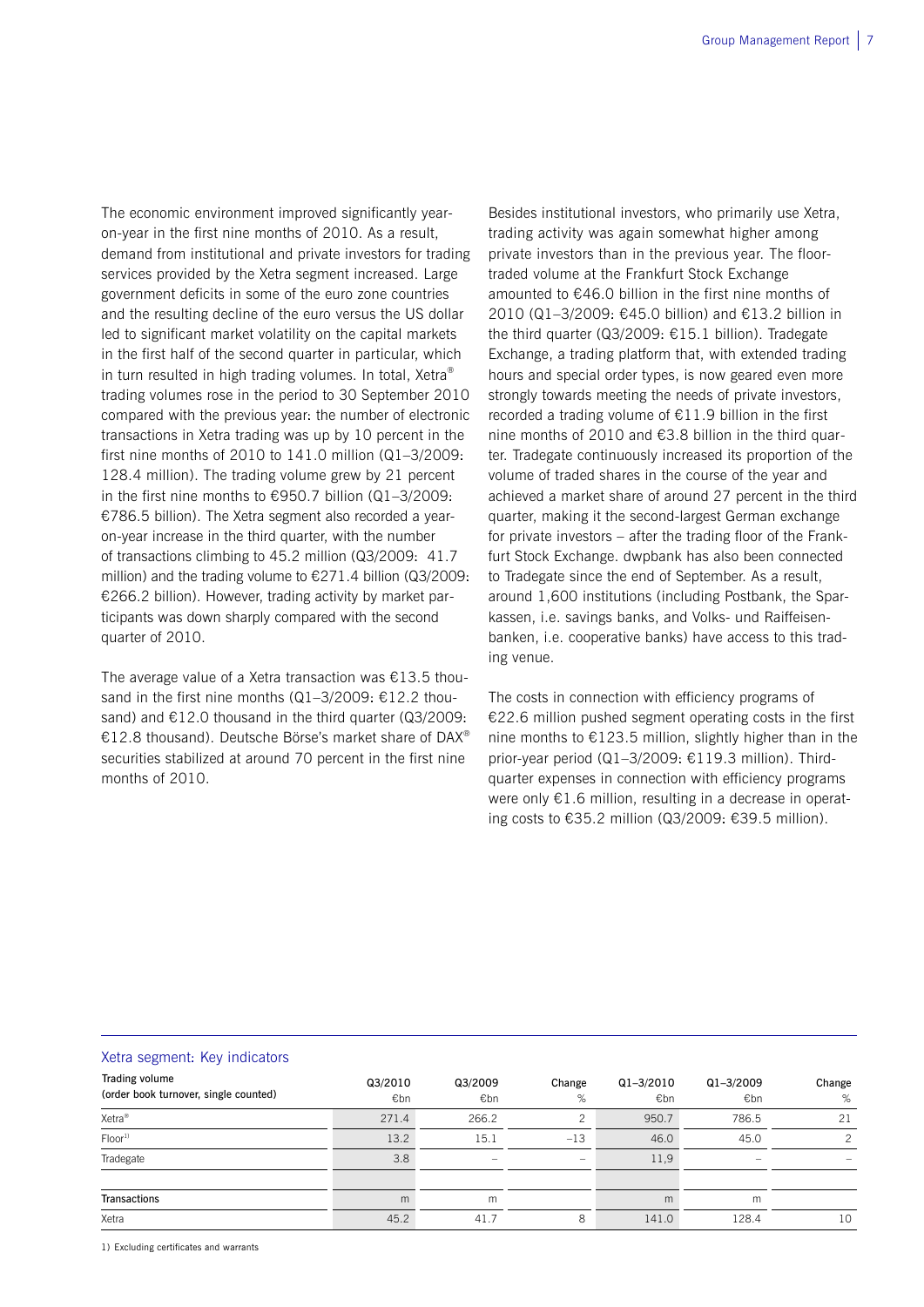#### Breakdown of sales revenue in the Xetra segment



1) Following the deconsolidation of Scoach no sales revenue is shown for Q3/2010. 2) Including income from listing and cooperation agreements and IT sales revenue allocated to the segment following the changes in reporting structure (Q3/2009 €10.1 m, Q3/2010: €9.4 m)

3) Sales revenue stated separately for the first time, prior-year figures for Xetra and floor trading restated accordingly

The decline in sales revenue led to a slight decline in EBIT to  $£79.1$  million in the first nine months (Q1–3/2009: €87.7 million) and €25.7 million in the third quarter (Q3/2009: €30.5 million).

For over ten years, Deutsche Börse has operated Europe's leading marketplace for exchange-traded funds (ETFs). Since being introduced to Europe, the number of ETFs, as well as their assets under management, has grown steadily. At the end of the third quarter of 2010, 717 ETFs were listed on Deutsche Börse (Q3/2009: 496 ETFs). Assets under management held by ETF issuers amounted to €144.5 billion (Q3/2009: €106.9 billion). Although the XTF segment's trading volume declined by 5 percent in the third quarter of 2010 to €33.5 billion (Q3/2009: €35.4 billion), Deutsche Börse maintained its position as the European market leader with a market share of 36 percent (Q3/2009: 40 percent). The most heavily traded ETFs are based on the European STOXX equity indices and on the DAX index. Deutsche Börse's steadily growing range of innovative indices is helping to further develop the segment. Innovative indices and the ETFs based on them make entire themes, industries and markets accessible to a broad group of investors at an attractive price and enable a wide variety of trading strategies.

Since May 2010, investors have additionally been able to include options on ETFs in their trading strategies or to use them to hedge their investments. 15 options on ETFs issued by db x-trackers, Lyxor and Source are currently available. The segment's success makes it attractive for issuers: 15 issuers have now listed ETFs on the Frankfurt Stock Exchange.

Following record growth in the second quarter, sales of Xetra-Gold® issued by Deutsche Börse Commodities GmbH were flat in the third quarter compared with the previous quarter. Gold experiences particularly high demand in periods of economic uncertainty; as expected, gold holdings in Deutsche Börse Group's vaults therefore declined slightly as investor confidence in the stability of the markets picked up again. As at 30 September, Deutsche Börse Commodities held 49.91 tons of gold in custody. Given a gold price of €30.72 per gram, the value of the gold was equivalent to more than €1.5 billion. Xetra-Gold has been approved for sale to the public in the United Kingdom and the Netherlands since the third quarter of 2010. Investors in German-speaking countries (including Switzerland, Austria and Luxembourg) can now buy this product. Since 29 June, insurance companies in Germany have also been permitted to purchase Xetra-Gold in the amount of up to 5 percent of their restricted assets as part of their commodities ratio thanks to an amendment to the Verordnung über die Anlage des gebundenen Vermögens von Versicherungsunternehmen (AnlV, German Regulation on the Investment of the Restricted Assets of Insurance Companies). Two other factors demonstrate that Xetra-Gold is among the leading investment vehicles for precious metals: due to substantial market interest, Eurex has offered futures and options on Xetra-Gold since 28 September. And since 27 August, Xetra-Gold has been depositable as collateral with Eurex Clearing, Europe's largest central counterparty.

In the listing business, Deutsche Börse recorded 39 new admissions in the third quarter, including Ströer Out-of-Home Media AG's IPO in the Prime Standard with an issue volume of around €371 million. In addition, two newcomers – Tonkens Agrar AG and the Chinese company KINGHERO AG – were admitted to the Entry Standard. The placement volume in the third quarter of 2010 totalled approximately €399 million. To convince investors and issuers of the benefits of a listing on the Frankfurt Stock Exchange, Deutsche Börse organized the third China-Europe Equity Forum in Shanghai, an information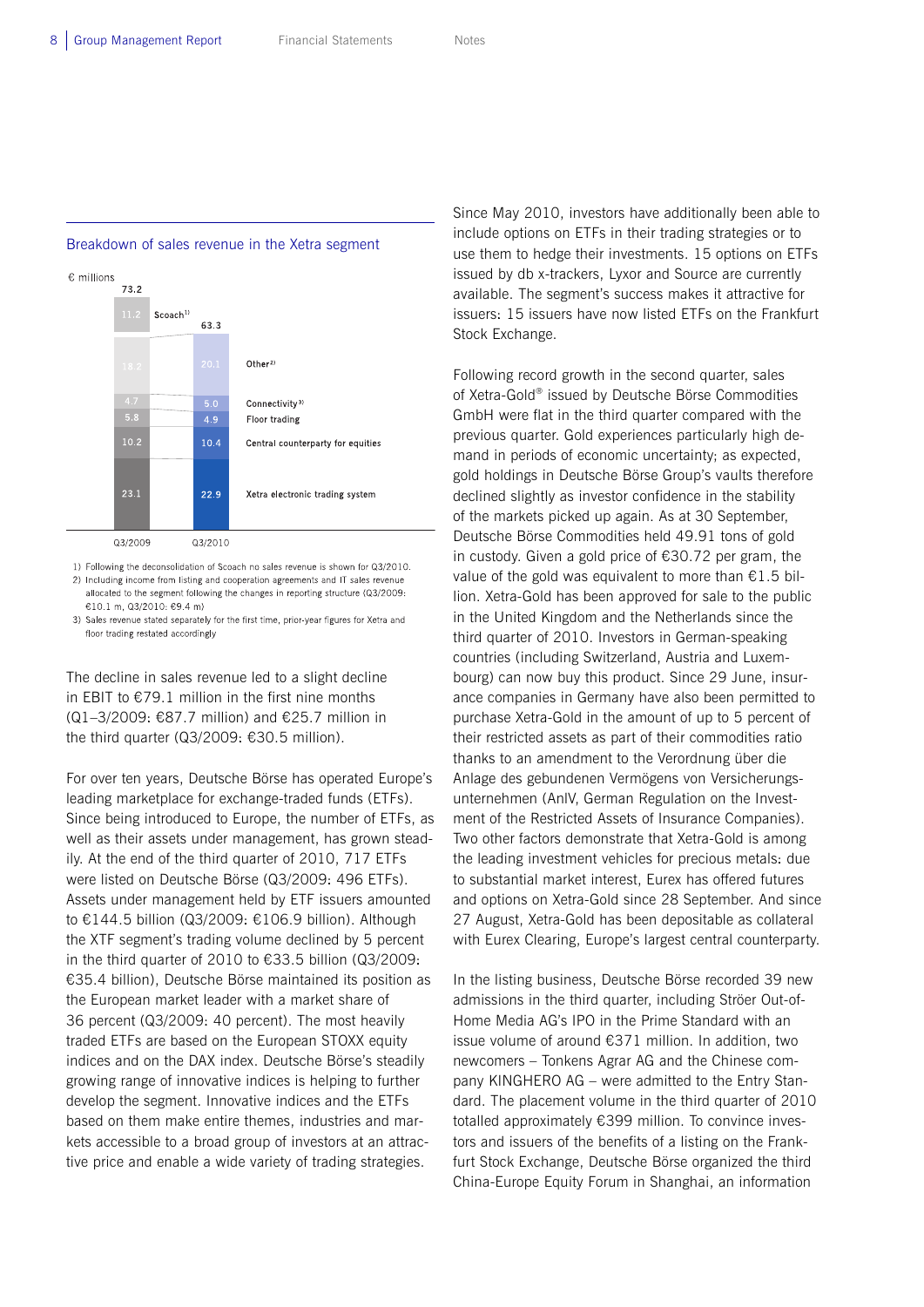and networking event. With around 400 participants, including investment banks, private equity investors, law firms, IPO consultants, auditors from China and Europe, and Chinese companies looking for capital, the forum has established itself as Deutsche Börse's most important capital markets event in China.

In the third quarter, Deutsche Börse Group expanded its new trading segment for European blue chips, Xetra International Market (XIM), to include stocks from Switzerland and the United Kingdom. In the fourth quarter, Deutsche Börse will extend the offering to include shares from Austria, Denmark, Sweden, Norway and Portugal, thus increasing the range of stocks that investors can trade on XIM and settle in their domestic market.

As a result of Deutsche Bank's capital increase, investors were able to trade rights for the bank's shares. A large proportion of the trading, especially involving international investors, was executed via Xetra. The rights were traded in continuous trading from 22 to 30 September 2010 and in a final auction on the last trading day, 1 October. The rights were among the most traded securities every day and recorded a trading volume of €2.0 billion.

Following a resolution by the Exchange Council, floor trading in the Regulated Market and the Open Market is expected to be discontinued at the latest in 2012. This will simplify the infrastructure for all market participants and increase Frankfurt's competitiveness as a trading venue. International market participants connected to Xetra will in future have direct access to all securities traded on the Frankfurt Stock Exchange.

#### **Eurex segment**

Q1–3/2010:

- Sales revenue in the first nine months rose by 3 percent to €655.9 million (Q1–3/2009: €638.5 million).
- Operating costs were up 7 percent year-on-year, at €323.4 million (Q1–3/2009: €303.0 million), due to the costs of efficiency programs.
- EBIT decreased by 3 percent to €348.6 million due to the costs of efficiency programs (Q1–3/2009: €358.7 million).

#### Eurex segment: key figures Q1–3/2010 (adjusted for efficiency programs) $1$ )

|                |       |                     | Q1-3/2010 Q1-3/2009 |            |
|----------------|-------|---------------------|---------------------|------------|
|                |       | Q1-3/2010 Q1-3/2009 | (adjusted)          | (adjusted) |
|                | €m    | €m                  | €m                  | €m         |
| Total cost     | 334.1 | 326.7               | 298.8               | 327.2      |
| Operating cost | 323.4 | 303.0               | 288.1               | 303.5      |
| <b>FRIT</b>    | 348.6 | 358.7               | 383.3               | 358.2      |

1) Adjusted for effects of efficiency programs which have been implemented since 2007 amounting to €–34.7 million (Q1–3/2009: €0.5 million)

#### Q3/2010:

- Eurex sales revenue decreased by 2 percent to €196.0 million (Q3/2009: €200.2 million).
- Despite costs of efficiency programs, operating costs decreased by 6 percent to €96.3 million (Q3/2009: €102.4 million).
- EBIT decreased by 6 percent to  $€97.0$  million (Q3/2009:  $£102.9$  million).

#### Eurex segment: key figures Q3/2010 (adjusted for efficiency programs)<sup>1)</sup>

|                | Q3/2010<br>€m | Q3/2009<br>€m | Q3/2010<br>(adjusted)<br>€m | Q3/2009<br>(adjusted)<br>€m |
|----------------|---------------|---------------|-----------------------------|-----------------------------|
| Total cost     | 99.6          | 108.3         | 97.0                        | 108.4                       |
| Operating cost | 96.3          | 102.4         | 93.7                        | 102.5                       |
| FBIT           | 97.0          | 102.9         | 100.0                       | 102.8                       |

1) Adjusted for effects of efficiency programs which have been implemented since 2007 amounting to €–3.0 million (Q3/2009: €0.1 million)

Against the background of the more positive macroeconomic climate, the Eurex segment increased the contract volume for its European products year-on-year. The upward trend that was apparent in the first half of the year continued in the third quarter. As expected, however, trading activity by market participants declined in comparison with the second quarter. On the one hand, this was due to lower volatility on the equity and interest rate markets following the normalization of the various economic crisis scenarios that had dominated the second quarter (refinancing of government debt, turbulent credit spreads, decline of the euro/US dollar exchange rate). On the other, trading activity usually peaks in the second quarter due to the German dividend season and the resulting increase in the volume of equity derivatives.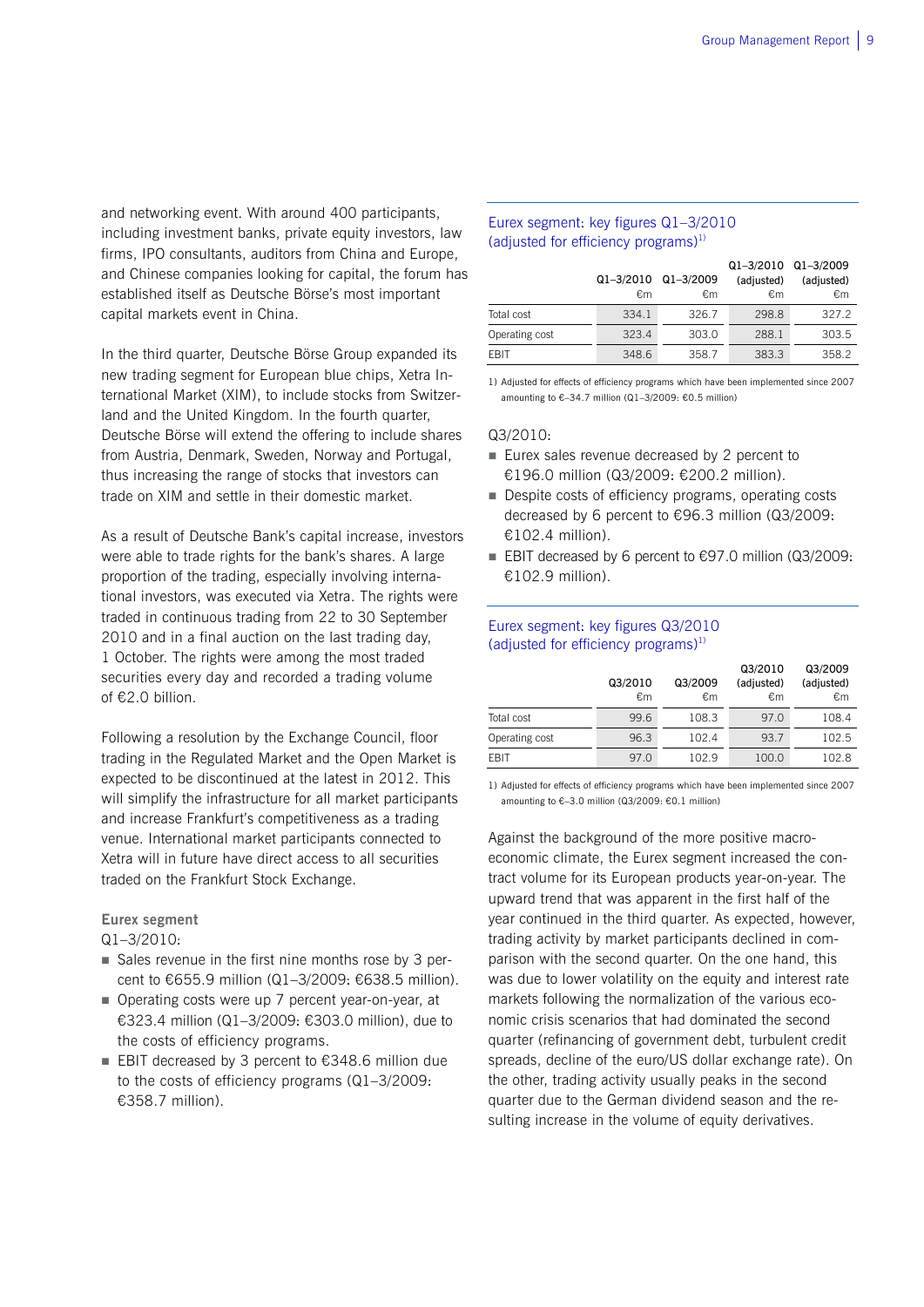In the third quarter of 2010, the Eurex segment recorded a trading volume for European futures and options of 404.4 million contracts (Q3/2009: 389.6 million), up 4 percent year-on-year. The first three quarters saw growth of 15 percent to 1,484.3 million contracts (Q1–3/2009: 1,290.7 million). However, trading volumes on the International Securities Exchange (ISE) in the third quarter declined 36 percent against the previous year due to several factors (see next page for details). Overall, 2,049.1 million contracts were traded on Deutsche Börse Group's derivatives exchanges in the first nine months (Q1–3/2009: 2,042.8 million) and 563.6 million contracts in the third quarter (Q3/2009: 636.8 million).

European traded equity index derivatives remained the highest-volume product group. They recorded a 2 percent increase in the first nine months of 2010 to 622.9 million contracts (Q1–3/2009: 613.4 million), but a 7 percent decrease to 182.1 million contracts in the third quarter (Q3/2009: 195.7 million). Lower equity market volatility and the resulting decline in the need for hedging by investors were the main drivers of trading activity in this product group. Due to the growing business with dividend derivatives, sales revenue for index derivatives slightly outperformed contract volumes in the first nine months and remained stable in the third quarter of 2010 despite lower trading activity.

In the equity derivatives product group, contract volumes rose by 27 percent in the first nine months of 2010 to 424.1 million (Q1–3/2009: 333.3 million) and by 9 percent in the third quarter to 85.4 million (Q3/2009: 78.3 million). The positive development in this product group is mainly due to the significant increase in the

trading volume of single-stock futures, which roughly doubled compared with the prior-year quarter. As a result of the high proportion of Eurex-cleared block trades with a fee cap, sales revenue did not develop in proportion to the number of traded contracts.

For some time, interest rate market participants have expected central banks to adjust their interest rate policies and therefore interest rate levels. As a result, there was a sustained recovery in Eurex-traded contract volumes in the interest rate derivatives product group following a sharp decline in volumes due to the financial crisis: Eurex has recorded significant year-on-year growth in each month of 2010, and in September achieved its best result since the financial crisis. Overall, this led to an increase of 27 percent in the first nine months to 436.3 million contracts (Q1–3/2009: 344.0 million) and an 18 percent rise in the third quarter to 136.6 million contracts (Q3/2009: 115.6 million). Sales revenue increased in line with trading volumes.

As expected, the trading volume in US options on ISE was severely under pressure in a highly competitive environment: in the first nine months, contracts traded by market participants fell by 25 percent compared with the prior-year period to 564.8 million (Q1–3/2009: 752.1 million). The number of contracts in the third quarter was down by 36 percent year-on-year to 159.2 million (Q3/2009: 247.2 million). ISE's market share of US equity options was 20 percent in the first nine months (Q1–3/2009: 28 percent) and 18 percent in the third quarter of 2010 (Q3/2009: 27 percent). In addition, sales revenue is subject to exchange rate effects and does not exactly reflect volume development. There are several reasons for the development of volumes and market share:

#### Contract volumes in the derivatives market

|                                                  | Q3/2010<br>m contracts | Q3/2009<br>m contracts | Change<br>% | $Q1 - 3/2010$<br>m contracts | $Q1 - 3/2009$<br>m contracts | Change<br>%   |
|--------------------------------------------------|------------------------|------------------------|-------------|------------------------------|------------------------------|---------------|
| European equity index derivatives                | 182.1                  | 195.7                  | $-7$        | 622.9                        | 613.4                        | $\mathcal{P}$ |
| European equity derivatives                      | 85.4                   | 78.3                   | 9           | 424.1                        | 333.3                        | 27            |
| European interest rate derivatives               | 136.6                  | 115.6                  | 18          | 436.3                        | 344.0                        | 27            |
| Total European derivatives (Eurex) <sup>1)</sup> | 404.4                  | 389.6                  | 4           | 1.484.3                      | 1.290.7                      | 15            |
| US options (ISE)                                 | 159.2                  | 247.2                  | $-36$       | 564.8                        | 752.1                        | $-25$         |
| Total Eurex and $ISE1$                           | 563.6                  | 636.8                  | $-11$       | 2.049.1                      | 2.042.8                      | 0             |

1) The total shown does not equal the sum of the individual figures as it includes other traded derivatives such as ETF, volatility, agricultural, precious metals and emission derivatives.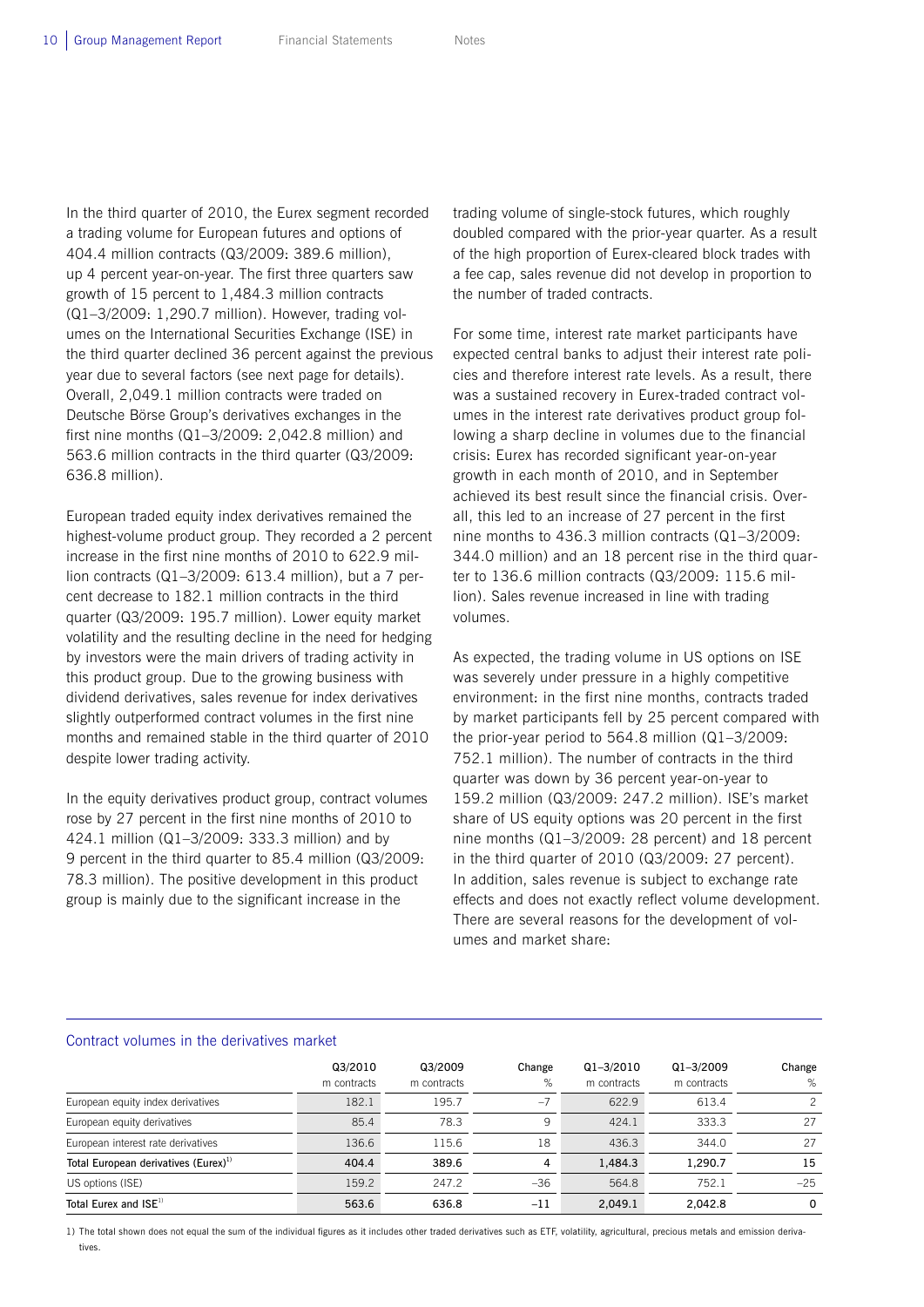- In the second half of 2009, the U.S. Securities and Exchange Commission instructed ISE to discontinue a certain order type for transacting large institutional crossing orders. The current regulatory structure favours floor-based exchanges in the ability to accommodate the industry's institutional crossing business, and as a result, ISE's crossing business migrated to the floorbased exchanges. ISE continues to be in contact with the SEC to resolve this regulatory inconsistency.
- Dividend trade transactions, which are promoted through fee caps on some floor-based US equity options exchanges, continue to give a distorted impression of trading volumes and market share on the US equity options market. ISE does not offer these incentives but has rather geared its focus towards profitable business.
- Changes in the ownership structure of ISE's competitors led to fluctuations in market share. In October 2009, NYSE Euronext announced that it would sell part of its Amex options market to leading market participants (remutualization). Since then, the participants in the transaction have directed order flow to the exchange. In order to make up for this, ISE will focus even more on the acquisition of new customers and on the introduction of additional products and functionalities.
- The second quarter of 2010 saw further fee changes in the industry. In response to these modifications, ISE introduced a modified maker-taker fee schedule for 100 names which incentivizes market participants by providing a rebate to market makers who meet certain market quality thresholds. Against previous quarters, this step led to a stabilization in market share and in the average sales revenue per contract traded in the third quarter.

Due to still pending regulatory approval for certain functions and the subdued trend on the US options market, the probability that an impairment loss will be recognized on the other intangible assets acquired as part of the

acquisition of ISE has increased in the third quarter 2010. In case the sustainable business prospects for ISE do not improve, Deutsche Börse expects to recognize an impairment loss on the other intangible assets in the fourth quarter 2010.

Eurex Repo further expanded its volume of collateralized money market business. The average outstanding volume rose by 14 percent in the first nine months to  $£110.7$ billion (Q1–3/2009: €97.4 billion, single-counted for both periods) and by 17 percent to a new record of €118.1 billion in the third quarter (Q3/2009: €100.7 billion). The collateralized money market segment GC Pooling® (General Collateral Pooling), which Eurex Repo operates jointly with Eurex Clearing and Clearstream, enables balance-sheet friendly and anonymous money market trading in which standardized collateral baskets (a group of securities with similar quality features such as issuer credit rating) are traded and cleared via a central counterparty (Eurex Clearing). Average outstanding volumes reached a new record of €93.7 billion in the third quarter, an increase of 30 percent year-on-year (Q3/2009: €72.2 billion, singlecounted for both periods). In the first three quarters of 2010, GC Pooling recorded growth of 25 percent to €88.3 billion (Q1–3/2009: €70.6 billion). Eurex Repo generates sales revenue from the fees charged for trading and clearing repo transactions. Moreover, trading in a new segment, USD GC Pooling®, has been possible since the end of January 2010.

Costs of efficiency programs in the amount of €35.3 million recognized in the Eurex segment for the first nine months resulted in a year-on-year rise in operating costs. In the third quarter 2010, these costs amounted to only €2.6 million – accordingly, operating costs were below Q3/2009. EBIT decreased by 3 percent to €348.6 million in the first nine months, due to costs of efficiency programs. Despite lower costs, EBIT declined by 6 percent year-on-year to €97.0 million in the third quarter of 2010, mainly due to lower total revenues and impairment losses on software and minor equity investments.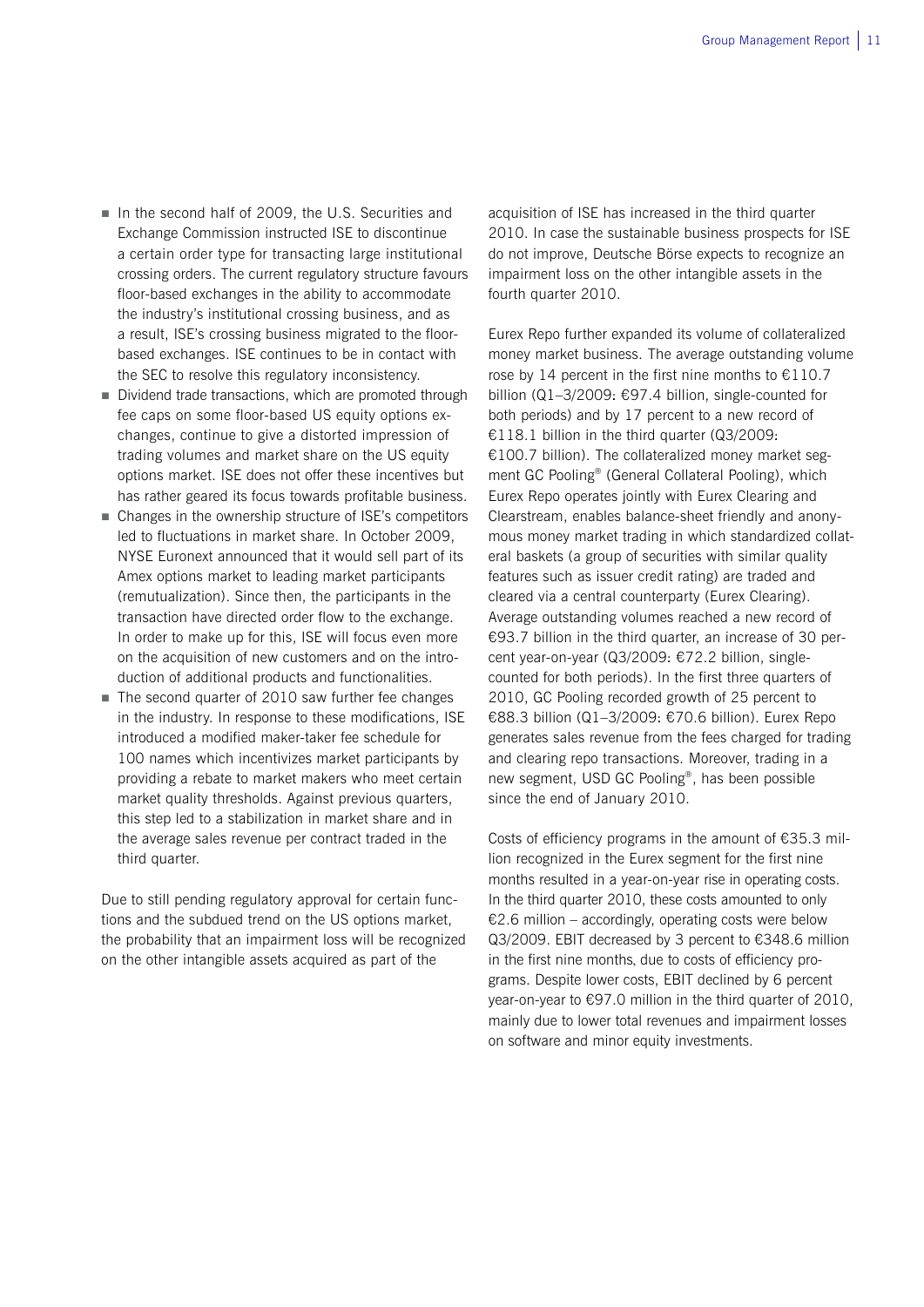#### Breakdown of sales revenue in the Eurex segment

€ millions



1) Including IT sales revenue allocated to the segment following the changes in reporting structure (Q3/2009: €8.7 m, Q3/2010: €5.6 m)

Eurex operates an international market for emission rights together with European Energy Exchange (EEX). Under this cooperation, which was launched in December 2007, Eurex participants can trade the  $CO<sub>2</sub>$  derivatives products listed on EEX via their existing infrastructure and a simplified admission process. The cooperation's trading volume and market share increased significantly in the third quarter. This was mainly attributable to the launch of a new EUA future for the third European emissions trading period and the extension of exchange trading hours for CO<sub>2</sub> futures.

New products give derivatives market participants new impetus for their investment, hedging and arbitrage strategies. In the third quarter, Eurex again expanded its portfolio in several asset classes. The new instruments include additional options on leading ETFs, futures and options on EURO STOXX® and STOXX® Europe 600 indices, as well as a future on short-term Italian government bonds (tradable since 18 October). The futures and options on Xetra-Gold launched by Eurex on 28 September extend the commodity derivatives asset class. The fact

that a new asset class not only expands the portfolio but can also make a substantial value contribution is demonstrated by dividend derivatives: at 3.4 million contracts, this product continued to record strong growth in the first nine months (Q1–3/2009: 1.7 million) and accounted for 3 percent of sales revenue in the equity index derivatives product group.

The expansion of Eurex's product range and distribution network again focused on the Asia growth region in the third quarter:

- On 30 August, Eurex and Korea Exchange (KRX), a leading Asian exchange, launched a Eurex/KRX link. This move enables cooperation in the trading and clearing of options on the Korean KOSPI 200 blue-chip index via Eurex during European and North American trading hours. For the first time, KOSPI 200 options will be available worldwide outside Korean trading hours. This extends the global product range for Eurex customers and offers them access to the most liquid Asian index product.
- **Eurex is cooperating with Singapore Exchange (SGX)** with regard to the introduction of EURO STOXX 50 index futures and options on EURO STOXX 50 index futures in Asia. Subject to the approval of the supervisory authority in Singapore, EURO STOXX 50 index futures and options on EURO STOXX 50 index futures denominated in US dollars will be listed on SGX in the fourth quarter. Through this cooperation, Eurex extends the user base of Europe's most liquid index derivatives contract.
- On 4 October, Eurex and the Indian exchange operator Bombay Stock Exchange (BSE) launched futures and options on the SENSEX blue-chip index. This index tracks the daily share price performance of 30 of the largest and most traded companies that are listed on BSE. This offers Eurex customers additional investment opportunities in a fast-growing and emerging economic area.
- $\blacksquare$  In September, Eurex connected five market participants from Taiwan to its international distribution network for the first time. Including these new Taiwanese participants, 19 members from five Asian countries now trade on Eurex.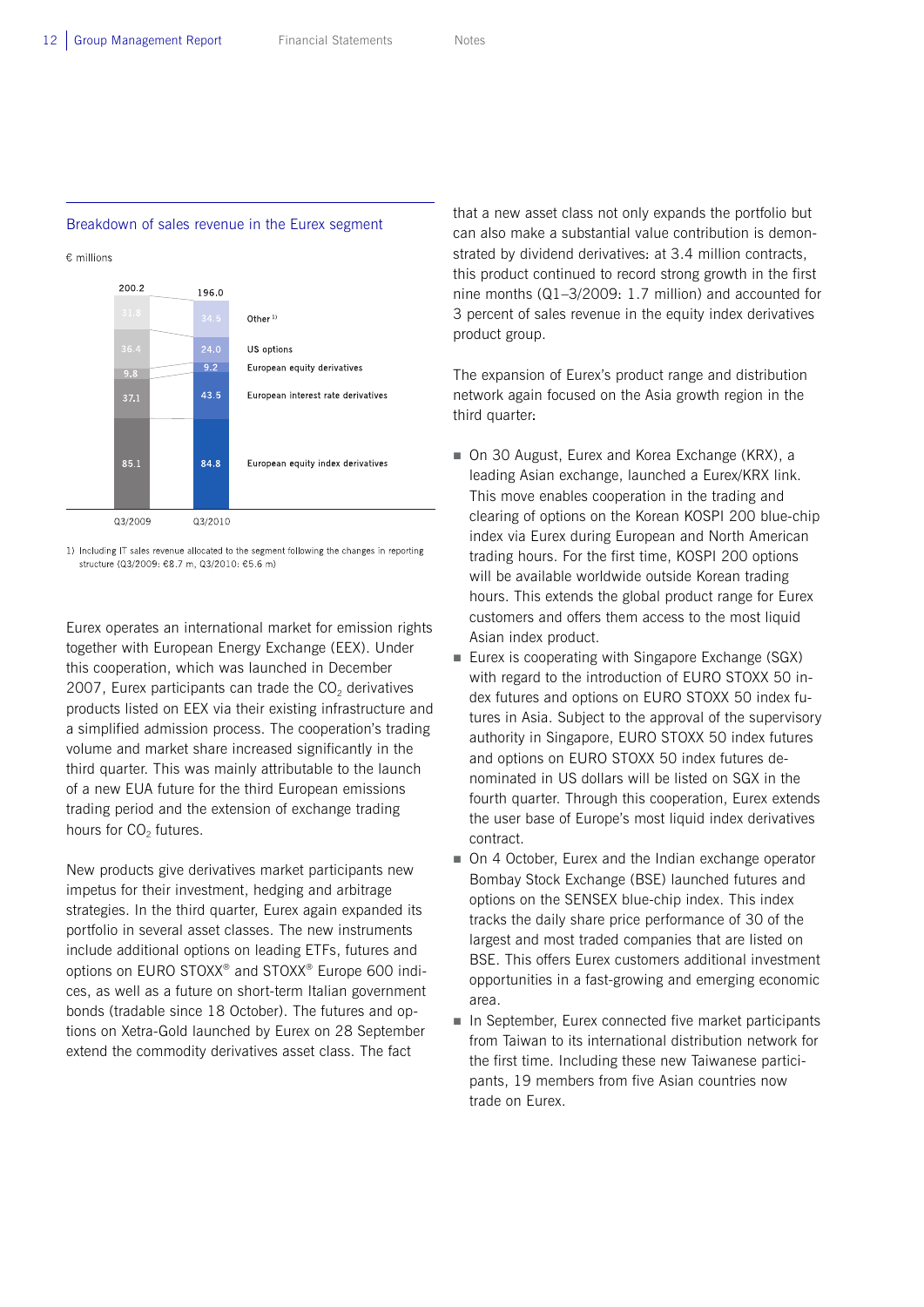**Clearstream segment** 

Q1–Q3/ 2010:

- Sales revenue increased by 2 percent to  $€569.6$  million (Q1–3/2009: €556.4 million).
- Net interest income dropped to  $€42.5$  million (Q1–3/2009: €79.7 million), a minus of 47 percent.
- Operating costs increased by 12 percent to €283.8 million (Q1–3/2009: €253.2 million), due to costs of efficiency programs.
- EBIT went down by 19 percent to  $£222.5$  million (Q1–3/2009: €275.6 million).

#### Clearstream segment: key figures Q1–3/2010 (adjusted for efficiency programs) $1$ )

|                | Q1-3/2010 Q1-3/2009<br>€m | €m    | Q1-3/2010 Q1-3/2009<br>(adjusted)<br>€m | (adjusted)<br>€m |
|----------------|---------------------------|-------|-----------------------------------------|------------------|
| Total cost     | 406.9                     | 378.5 | 351.2                                   | 390.3            |
| Operating cost | 283.8                     | 253.2 | 228.1                                   | 265.0            |
| <b>FBIT</b>    | 222.5                     | 275.6 | 278.2                                   | 263.8            |

1) Adjusted for effects of efficiency programs which have been implemented since 2007 amounting to €–55.7 million (Q1–3/2009: €11.8 million)

#### Q3/2010:

- Sales revenue increased by 4 percent to  $£189.8$  million (Q3/2009: €182.1 million).
- Net interest income from banking business decreased by 28 percent to €15.8 million (Q3/2009: €21.9 million).
- Operating costs decreased by 4 percent to  $€84.2$  million (Q3/2009: €88.0 million).
- EBIT remained stable at €83.2 million (Q3/2009: €83.7 million).

#### Clearstream segment: key figures Q3/2010 (adjusted for efficiency programs) $^{1}$ )

|                |         |         | Q3/2010    | Q3/2009    |
|----------------|---------|---------|------------|------------|
|                | Q3/2010 | Q3/2009 | (adjusted) | (adjusted) |
|                | €m      | €m      | €m         | €m         |
| Total cost     | 125.2   | 128.8   | 119.5      | 130.7      |
| Operating cost | 84.2    | 88.0    | 78.5       | 89.9       |
| <b>FBIT</b>    | 83.2    | 83.7    | 88.9       | 81.8       |

1) Adjusted for effects of efficiency programs which have been implemented since 2007 amounting to €–5.7 million (Q3/2009: €1.9 million)

In the custody business, the average value of assets under custody in the first nine months of 2010 increased by 6 percent year-on-year, reaching €10.8 trillion (Q1–3/2009: €10.2 trillion). The average value of assets under custody in the third quarter 2010 increased by 3 percent to €10.9 trillion (Q3/2009: €10.5 trillion). Clearstream recorded an 8 percent increase in the average value of assets under custody on its international platform for the first nine months, to €5.8 trillion (Q1–3/2009: €5.4 trillion), and a 7 percent growth to €5.8 trillion for Q3/2010 (Q3/2009: €5.5 trillion). German domestic assets increased by 3 percent, to €5.0 trillion in the first nine months  $(Q1-3/2009; \epsilon 4.9$  trillion). The third quarter 2010, on the other hand, with €5.0 trillion shows a stable development in the average of assets under custody (Q3/2009: €5.0 trillion). The overall growth year-on-year was mainly due to the recovery in the market value of equities. As a result, sales revenue in the custody business went up by 3 percent to €337.4 million for the first nine months (Q1–3/2009: €329.0 million) and by 3 percent to €113.7 million for Q3/2010 (Q3/2009: €110.5 million).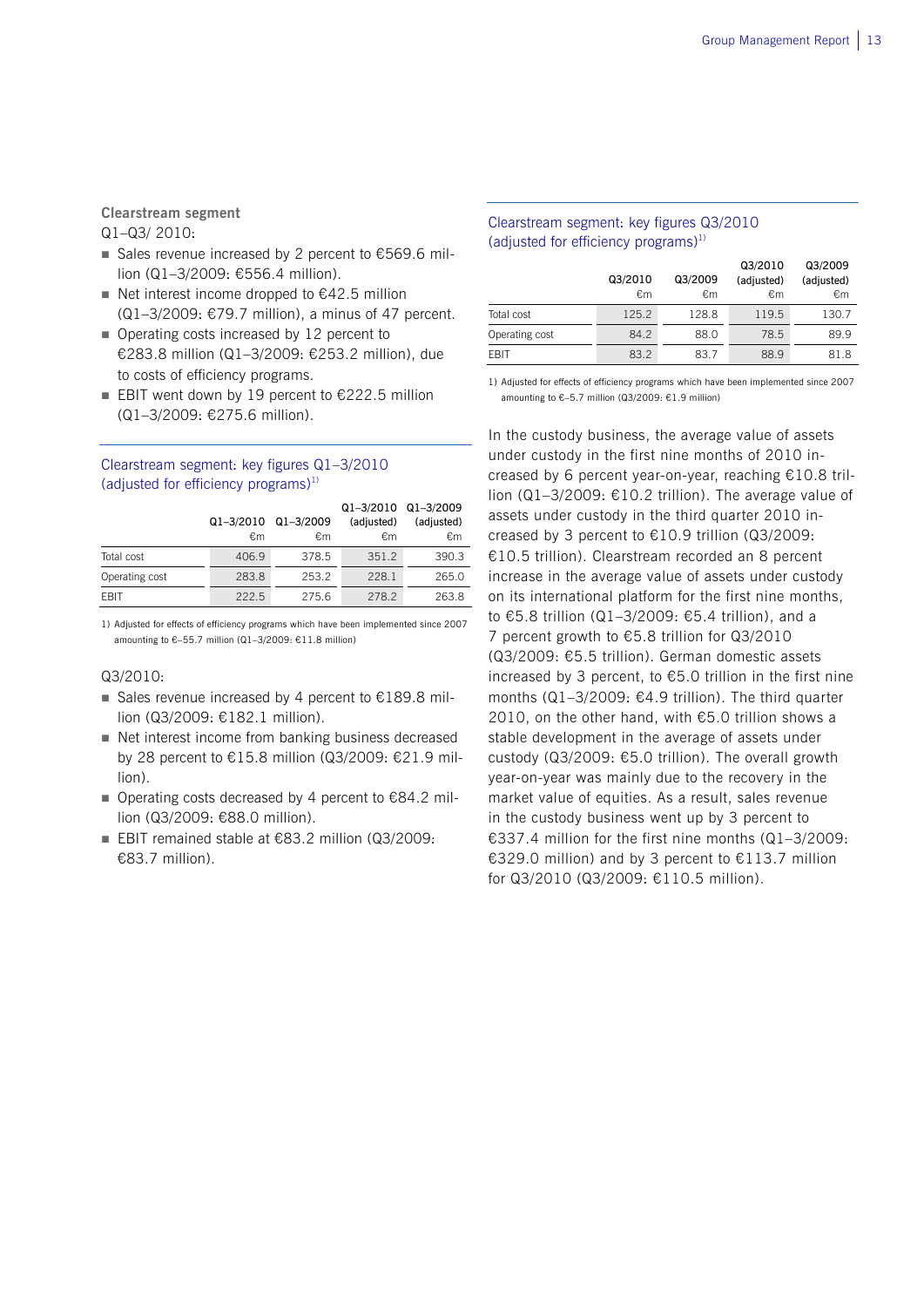The total number of settlement transactions processed by Clearstream in the nine months ended 30 September 2010 went up by 13 percent to 84.9 million (Q1–3/ 2009: 75.0 million). In the third quarter Clearstream recorded a growth of settlement transactions by 3 percent to 26.3 million (Q3/2009: 25.5 million). Compared to the first three quarters of 2009, settlement of OTC transactions in total was at 39.6 million, 11 percent above last year's level (Q1–3/2009: 35.8 million). Settlement of international OTC transactions increased by 18 percent to 20.1 million and OTC transactions on the domestic German market increased by 4 percent to 19.5 million. Settlement transactions in the domestic and international stock exchange markets increased by 16 percent to 45.3 million (Q1–3/2009: 39.2 million). This is mainly due to an increase of German retail investors' trading activity. As a result of a fee reduction for the settlement of German securities in the domestic CSD which took effect on 1 July 2009, combined with a lower share of higher priced transactions settled on external links, sales revenue went up by only 2 percent to €87.2 million in the first nine months (Q1–3/2009: €85.8 million). A growth of 5 percent to 12.2 million (Q3/2009: 11.7 million) for

Clearstream's OTC settlement was seen for the third quarter: while settlement of international OTC transactions increased by 14 percent to 6.3 million, OTC transactions on the domestic market decreased by 4 percent to 5.9 million. In the stock exchange business, transactions went up by 2 percent to 14.1 million for the third quarter (Q3/2009: 13.8 million), again due to higher trading activity of German retail investors. Despite slightly higher settlement activity, sales revenue in the third quarter of 2010 decreased by 1 percent, to €26.5 million (Q3/2009: €26.9 million), basically due to the lower number of domestic OTC transactions compared to Q3/2009 and to the reduction of higher priced transactions settled on external links.

Within the Global Securites Financing (GSF) business, which includes triparty repo, securities lending and collateral management, average outstandings showed continuous growth, both on a nine-month and on a quarterly basis. In the first nine months outstandings reached an average of €511.4 billion, an increase of 8 percent yearon-year (Q1–3/2009: €473.2 billion). In the third quarter

#### Clearstream segment: Key indicators

|                                               | Q3/2010 | Q3/2009 | Change  | $Q1 - 3/2010$ | $Q1 - 3/2009$ | Change         |
|-----------------------------------------------|---------|---------|---------|---------------|---------------|----------------|
| Custody                                       | €bn     | €bn     | %       | €bn           | €bn           | %              |
| Value of securities deposited (average value) | 10,853  | 10,500  | 3       | 10,815        | 10,240        | 6              |
| international                                 | 5,845   | 5,453   | 7       | 5,804         | 5,385         | 8              |
| domestic                                      | 5,008   | 5,047   | $-1$    | 5,011         | 4,855         | 3              |
| Settlement                                    | m       | m       | %       | m             | m             | %              |
| Securities transactions                       | 26.3    | 25.5    | 3       | 84.9          | 75.0          | 13             |
| international                                 | 8.3     | 7.5     | 11      | 27.0          | 22.3          | 21             |
| domestic                                      | 18.0    | 18.0    | $\circ$ | 57.9          | 52.7          | 10             |
| <b>Global Securities Financing</b>            | €bn     | €bn     | $\%$    | €bn           | €bn           | $\%$           |
| Outstanding volume (average value)            | 534.1   | 483.7   | 10      | 511.4         | 473.2         | 8              |
| Average daily cash balances                   | €m      | €m      | %       | €m            | €m            | %              |
| Total                                         | 6,933   | 5,694   | 22      | 6,614         | 6,734         | $-2$           |
| euros                                         | 2,101   | 2,220   | $-5$    | 2,283         | 2,327         | $-2$           |
| US dollars                                    | 3,379   | 2,311   | 47      | 3,017         | 2,962         | $\overline{c}$ |
| other currencies                              | 1,453   | 1,163   | 25      | 1,314         | 1,445         | $-9$           |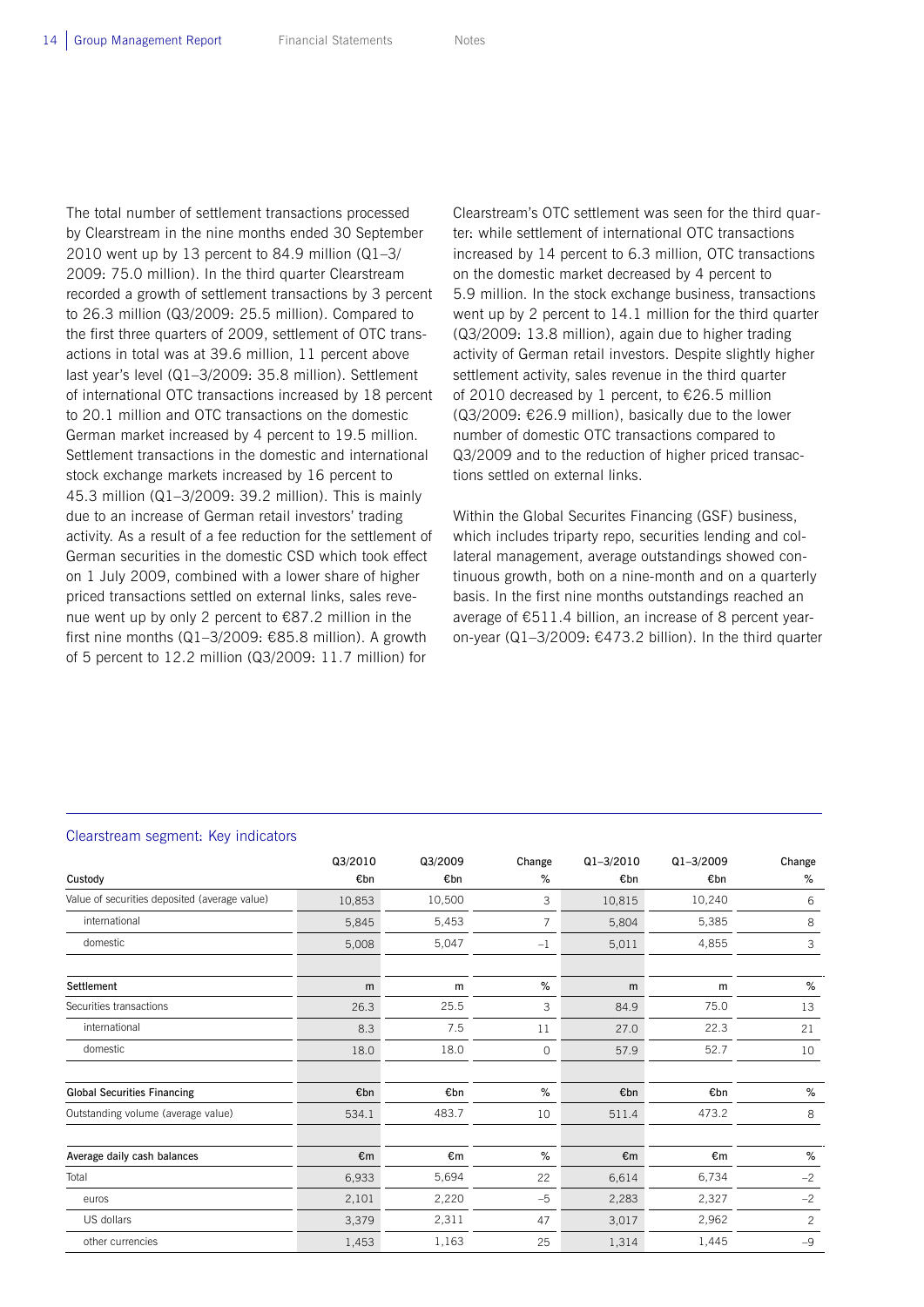of 2010 the outstandings grew by 11 percent year-onyear to €534.1 billion (Q3/2009: €483.7 billion). The rise reflects the growing importance of secured financing and the continued move of collateral towards central international liquidity pools. In particular, collateral management services significantly contributed to the increase of volumes. The Euro GC Pooling® service, offered in cooperation with Eurex, continued to show a strong growth in outstandings, reaching a daily average of €88.3 billion for the first three quarters and €93.7 billion for the third quarter (Q1–3/2009: €70.6 billion, Q3/2009: €72.2 billion). Despite the rise in overall GSF volumes, sales revenue in the GSF business decreased by 3 percent to €50.8 million for the first nine months (Q1–3/2009: €52.6 million), mainly because of a decline of the market prices for securities as collateral in the first two quarters, which account for Clearstream's sales revenue in this business area. However, the third quarter taken into account separately, shows a reversal of this trend. In addition, due to significantly higher volumes in the lending business (Automated Securities Lending, Automated Securities Lending Plus and Lending Management System), sales revenue grew by 6 percent to  $\epsilon$ 17.7 million (Q3/2009: €16.7 million). On a net basis, sales revenue for the third quarter even increased by 34 percent.

Breakdown of sales revenue in the Clearstream segment



1) Including Connectivity and Reporting and IT sales revenue allocated to the segment following the changes in reporting structure (Q3/2009: €5.5 m, Q3/2010: €5.8 m) Average overnight customer cash deposits slightly decreased to €6.6 billion in the first nine months 2010 (Q1–3/2009: €6.7 billion), but showed an increase in the course of the year, to reach €6.9 billion in the third quarter (Q3/2009: €5.7 billion). Net interest income from banking business decreased by 47 percent to €42.5 million in the nine months to 30 September 2010 (Q1–3/2009: €79.7 million), and, with €15.8 million in Q3/2010, was still considerably lower than last year  $(Q3/2009: \text{£}21.9$  million). This is due to extremely low short-term interest rates, the expiry of an interest rate hedge in 2009 as well as longer-term investments reaching maturity.

The segment's operating costs in the first nine months went up to €283.8 million due to €55.7 million costs of efficiency programs. In the third quarter costs of efficiency programs stood at just €5.7 million and, consequently, operating costs decreased year-on-year. In addition, Clearstream's staff costs in 2009 were reduced by the one-off effect of reversing a previous provision of some €11 million relating to the relocation of business areas to Prague. The costs of efficiency programs together with the decrease in net interest income from banking business led to a decrease of Clearstream's EBIT for both the first nine months and the third quarter of 2010.

Settlement and safekeeping of Eurobonds is Clearstream's core business. While the trading as well as the posttrading landscape has substantially changed in the past years, it is Clearstream's goal to bring simplicity to the post-trade services industry by offering the complete range of services through a single window. In the emerging European market infrastructure, Clearstream will continue to build competitiveness in the cross-border securities processing area through interoperability and partnerships.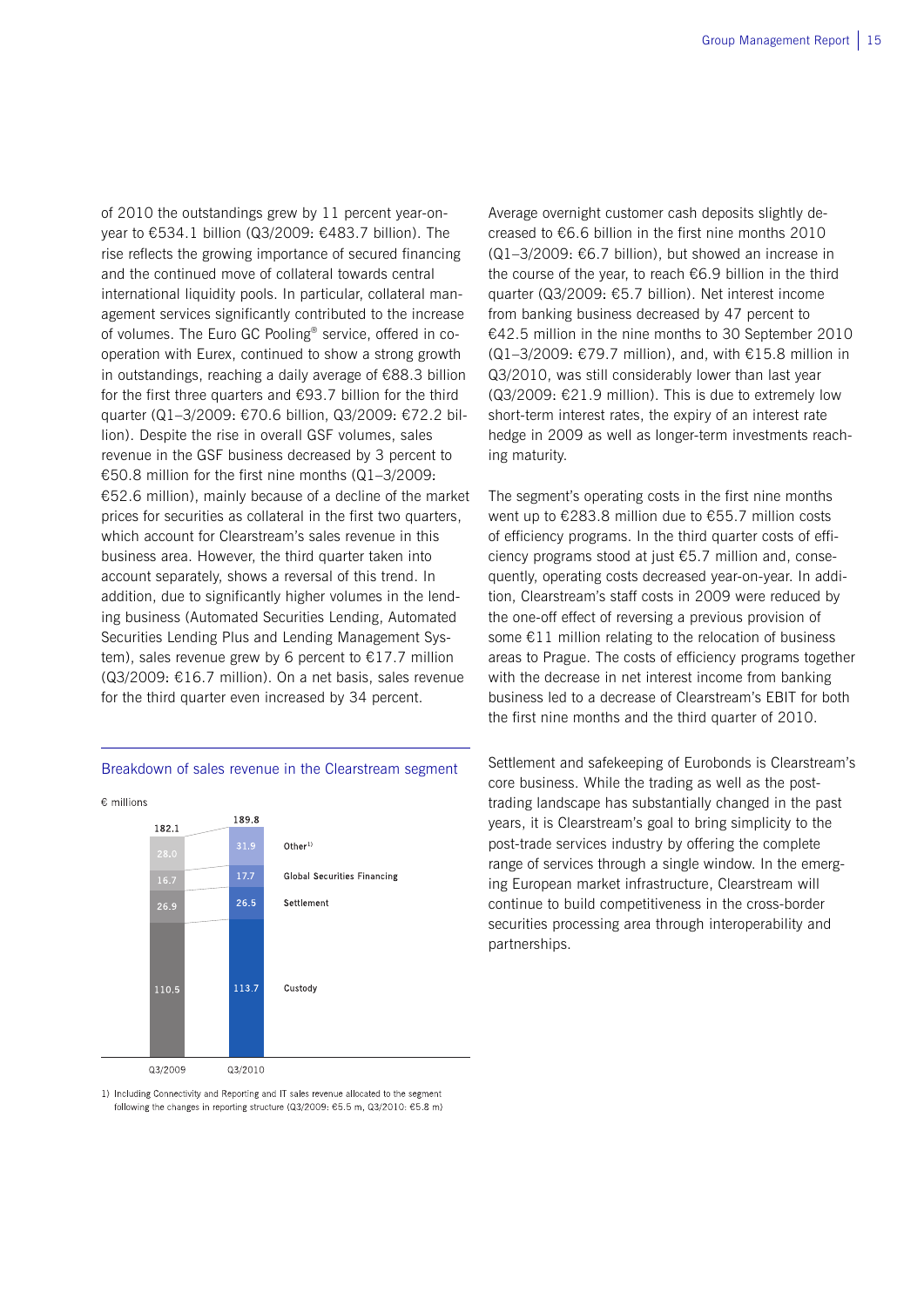One project in this context is REGIS-TR, a joint initiative of Bolsas y Mercados Españoles (BME), the Spanish stock exchange operator, and Clearstream. REGIS-TR is a European central register where all contracts agreed over a wide variety of derivative financial instruments traded OTC can be registered. REGIS-TR facilitates administrative tasks and helps improve the operational management of these transactions. The trade repository fully complies with all new regulatory proposals that have been made public in the context of the European Commission's proposed European Market Infrastructure Regulation and that aim at increasing the transparency in the OTC derivatives market. REGIS-TR will be rolled out to customers before the end of the year and provides early compliance with the upcoming regulation.

Clearstream continues to invest in the Asia-Pacific growth region and expanded its existing link to Hong Kong. As of 27 September 2010, the Chinese Renminbi (RMB) held outside of mainland China became a full settlement currency in Clearstream, an important breakthrough for investors. The new offering applies to RMB held in Clearstream's Cash Correspondent Bank. BOC International Holdings Limited (BOCI) will be the first market participant to issue securities denominated in RMB – Standard Chartered Bank (Hong Kong) Limited will be another key issuer – that can be safekept by an International Central Securities Depository (ICSD), under the new regulation.

With Clearstream's adoption of the RMB as an international investment currency, customers are now able to buy and hold RMB denominated investment products in Hong Kong.These developments mark a new milestone for the ongoing evolution of the Asian markets in the international financial environment.

Clearstream's network currently reaches 47 domestic markets around the globe: 30 in Europe, 5 in the Americas, 10 in the Asia Pacific region and 2 in Middle-East and Africa. It is the widest network of any ICSD and enables counterparties in local markets to efficiently settle eligible securities through Clearstream's operational hubs in Luxembourg and Singapore.

In the most recent "Agents Banks in Major Markets Survey" conducted by Global Custodian magazine, Clearstream was top-rated for the seventh consecutive year. Clearstream was the only top-rated ICSD in the "Leading Clients" category. It also received 10 out of 11 "Best in Class" awards in this category and was again top-rated in the "Cross-Border" category. Respondents to this annual survey – regarded as one of the most important surveys in the securities industry – grade their agent banks and ICSDs on the quality of their service.

**Market Data & Analytics segment**  Q1–Q3/2010:

- Following the full consolidation of STOXX Ltd., sales revenue rose by 16 percent in the first nine months to €163.3 million (Q1–3/2009: €140.8 million).
- Operating costs were up 43 percent year-on-year, at €88.9 million (Q1–3/2009: €62.1 million) due to the full consolidation of STOXX and the cost of efficiency programs.
- EBIT increased by 18 percent to  $€96.9$  million (Q1–3/2009: €82.1 million).

#### Market Data & Analytics segment: key figures Q1–3/2010 (adjusted for efficiency programs)<sup>1)</sup>

|                |           |           | Q1-3/2010 Q1-3/2009 |            |
|----------------|-----------|-----------|---------------------|------------|
|                | Q1-3/2010 | Q1-3/2009 | (adjusted)          | (adjusted) |
|                | €m        | €m        | €m                  | €m         |
| Total cost     | 104.4     | 77.5      | 95.3                | 77.5       |
| Operating cost | 88.9      | 62.1      | 78.8                | 62 1       |
| <b>FRIT</b>    | 96.9      | 821       | 106.0               | 821        |

1) Adjusted for effects of efficiency programs which have been implemented since 2007 amounting to €–9.1 million (Q1–3/2009: €0 million)

Third quarter of 2010:

- Following the full consolidation of STOXX Ltd., segment sales revenue rose by 22 percent to €55.2 million (Q3/2009: €45.4 million).
- Operating costs amounted to  $€29.9$  million (Q3/2009: €19.8 million).
- EBIT increased by 44 percent year-on-year to €38.2 million (Q3/2009: €26.6 million) mainly due to the gain on the sale of the stake in Avox Ltd.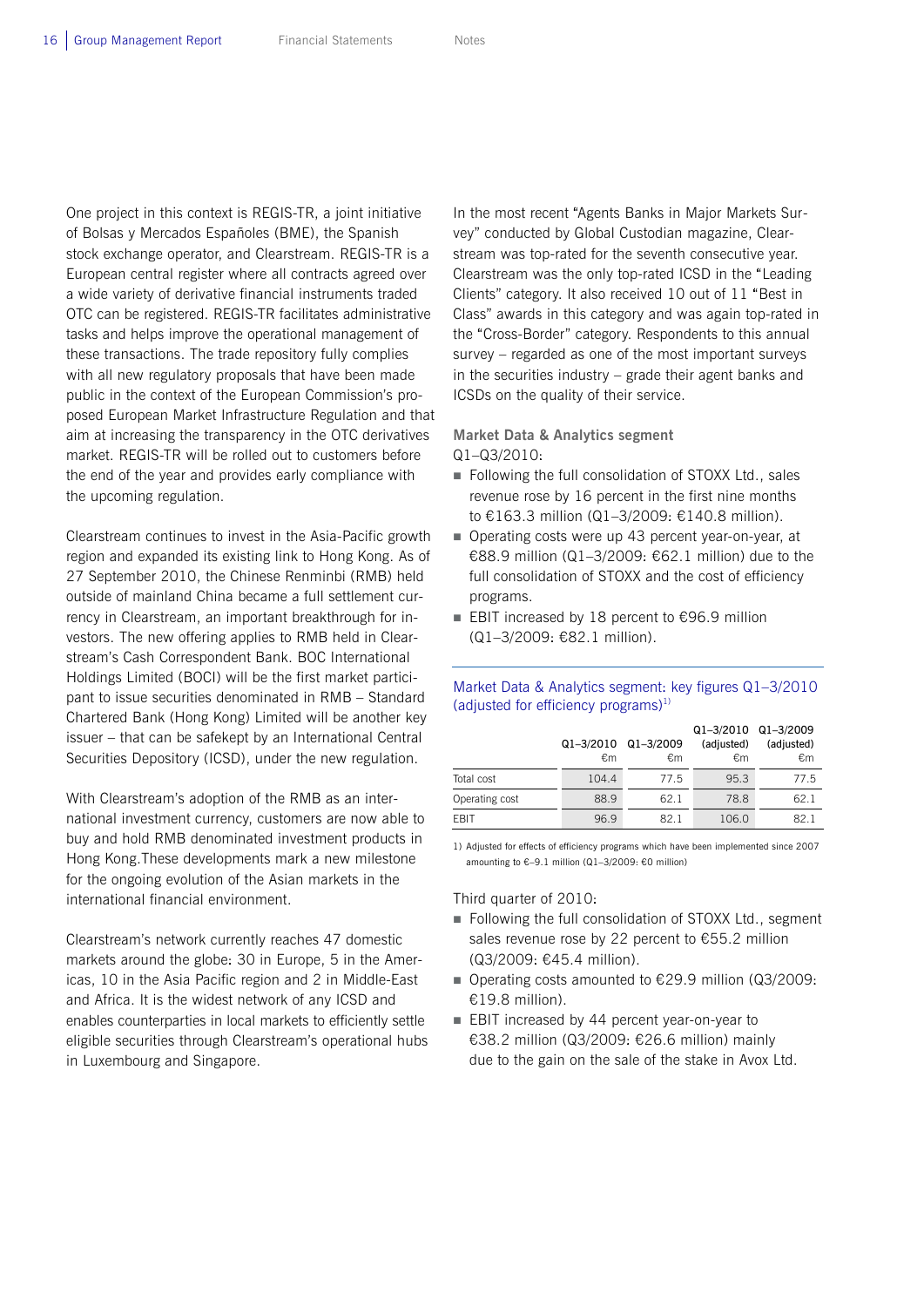#### Market Data & Analytics segment: key figures Q3/2010 (adjusted for efficiency programs) $^{1}$ )

|                |         |         | Q3/2010    | Q3/2009    |
|----------------|---------|---------|------------|------------|
|                | Q3/2010 | Q3/2009 | (adjusted) | (adjusted) |
|                | €m      | €m      | €m         | €m         |
| Total cost     | 34.7    | 25.0    | 31.7       | 25.0       |
| Operating cost | 29.9    | 19.8    | 26.9       | 19.8       |
| EBIT           | 38.2    | 26.6    | 41.2       | 26.6       |

1) Adjusted for effects of efficiency programs which have been implemented since 2007 amounting to €–3.0 million (Q3/2009: €0 million)

Since Deutsche Börse increased its interest in STOXX Ltd. to 50 percent plus one share in the fourth quarter of 2009 and is able to exercise control, STOXX Ltd. is now fully consolidated in financial year 2010. The same applies to the US financial news agency Need to Know News, in which Market News International (MNI) had acquired a 100 percent interest in November 2009 and which the Group consolidates since that time. The sales revenue of Market Data & Analytics increased due to the consolidation of STOXX Ltd. and Need to Know News, among other factors. However, even excluding these changes in the Group structure, the segment lifted its sales revenue by 1 percent in the first nine months and by 7 percent in the third quarter.

Despite sustained cost pressure in the financial services sector, Market Data & Analytics recorded stable overall sales of licenses for real-time data – which continue to account for the largest proportion of the segment's sales revenue. It gained additional licensees for the purely machine-readable (non-display) use of this data. The AlphaFlash® data feed, a service for machine-readable data of macroeconomic indicators launched in March 2010, is also growing due to both new customers and the distribution of the data feed to additional data centers at existing customers. Market Data & Analytics will launch AlphaFlash on the Asia market in the fourth quarter and enrich it with key indicators from China, Japan and Australia.

In the index business, the fee model adjusted as at 1 January became effective in the third quarter: following the general practice in the international index business, the segment has since made the latest detailed parameters relating to the composition of an index available to registered customers only. A positive side effect of the switch is that Market Data & Analytics gained additional customers that were not previously direct contractual partners of Deutsche Börse. Sales revenue in the index business was also positively impacted by the ETF market, which continued to grow overall despite partial outflows in the blue-chip sector. In this market, the segment benefits directly from the assets managed via ETFs. It is developing new indices as underlyings for ETFs, e.g. the ShortSupersector indices, which allow for short investment strategies on one of the 19 STOXX Supersector indices. Other innovative indices such as the EURO STOXX 50 Risk Control 20% Index focus on risk control.

The back office data business was stable in the third quarter. The segment offset the decline in demand for the TRICE® service – which Deutsche Börse uses to support securities firms in meeting their reporting requirements – through successful sales of historical data.

Expenses for efficiency programs of  $E$ 9.1 million were recognized in the Market Data & Analytics segment in the first three quarters and of  $63.0$  million in the third quarter of 2010. EBIT was also negatively impacted by a €3.2 million goodwill impairment for Infobolsa S.A., which is consolidated in full. However, the segment could increase its EBIT year-on-year, mainly due to the sale of the equity interest in Avox Ltd.

In order to focus the Market Data & Analytics segment's activities on tradable information, such as indices, benchmarks and trading signals, Deutsche Börse sold its 77 percent interest in Avox Ltd. to the US company Depository Trust & Clearing Corporation. The transaction resulted in a €10.7 deconsolidation effect that was reflected in earnings in the third quarter.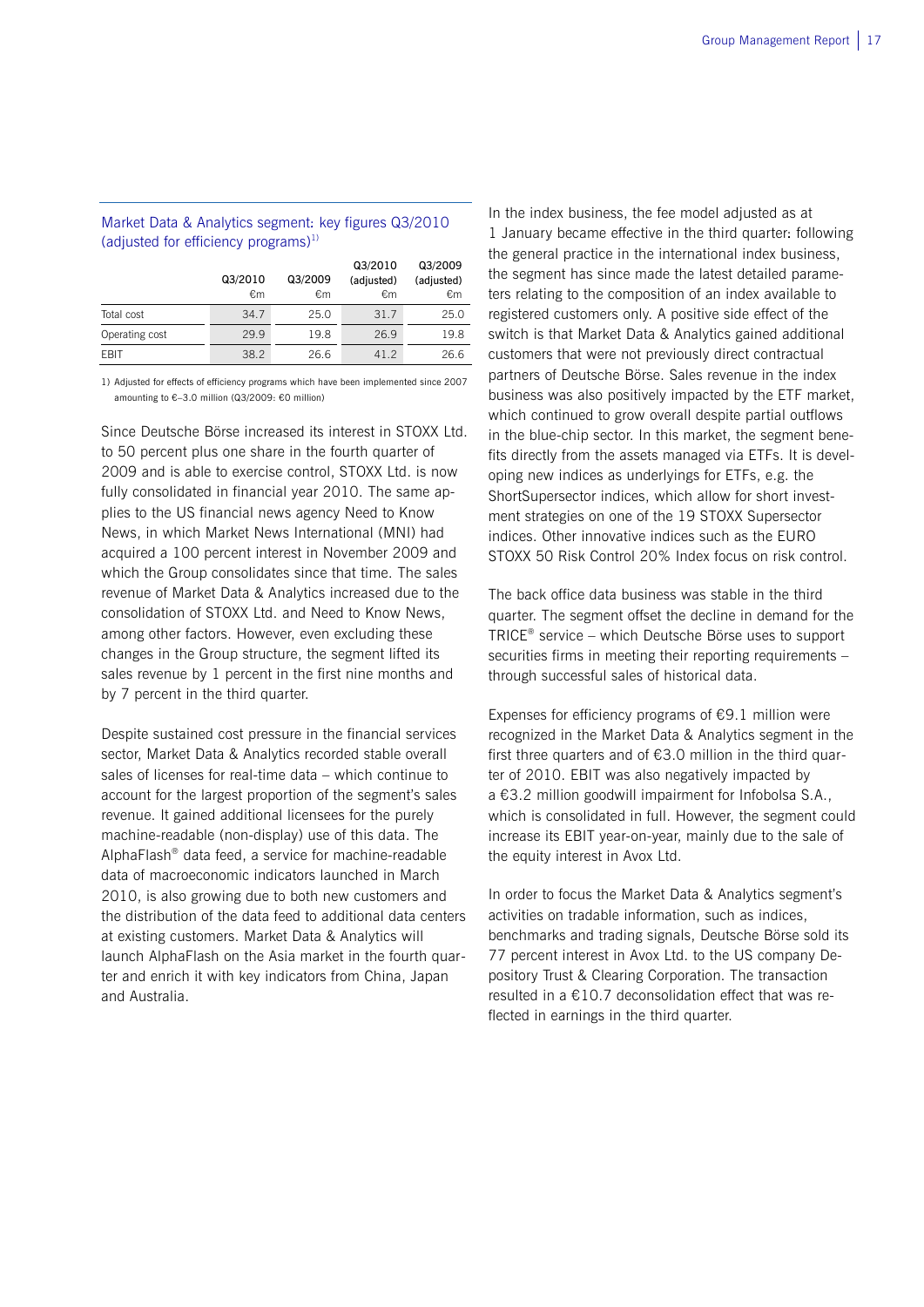#### **Financial position**

#### **Cash flow**

Deutsche Börse Group generated cash flow from operating activities of €675.5 million in the first nine months of 2010 (Q1–3/2009: €592.8 million). The basic operating cash flow per share amounted to  $£3.63$  (Q1-3/2009: €3.19). The changes in operating cash flow are due to the following factors:

- The decline in net profit by  $€52.6$  million to €493.2 million.
- A cash inflow of  $632.2$  million (Q1-3/2009; cash inflow of €13.7 million) primarily due to the increase of noncurrent provisions, amongst others in connection with the costs of efficiency programs.
- A cash inflow of  $€34.9$  million (Q1-3/2009: cash inflow of €19.7 million) due to the decline in receivables and other assets, primarily in connection with the settlement of the financial loss liability insurance policy that was terminated in the fourth quarter of 2009. The cash inflow in the previous year was mainly due to the fall in receivables from the CCP business, trade receivables and associate receivables.
- A cash inflow of €54.2 million (Q1-3/2009: cash outflow of  $E$ 79.1 million) due to an increase in current liabilities. The increase was mainly due to an increase in other current provisions related to costs of efficiency programs. The cash outflow in the previous year was primarily due to the decline in other current provisions relating to share-based payments and trade payables.

The cash outflow from investing activities amounted to €620.9 million in the first nine months of 2010 (Q1-3/2009: cash outflow of  $E1,865.2$  million), primarily because the Group continued to increase its investments in securites with an original maturity of more than one year and in current receivables, securities and liabilities from banking business with an original maturity of more than three months, although by less than in the prior year period, in order to partially compensate for low short-term interest rates.

Cash outflows from financing activities amounted to €488.2 million (Q1–3/2009: cash outflow of €477.9 million). The cash flow from financing activities regularly contains effects from dividend payments and liabilities that are taken out or repaid for short-term liquidity management under the Company's commercial paper program. The dividend payment in May 2010 for financial year 2009 amounted to €390.5 million. In addition, a net cash outflow of €89.8 million in the first nine months of 2009 relating to the repayment of current liabilities (commercial paper) is comparable to a cash outflow of €97.2million in the first nine months of 2010 resulting from the partial redemption of a hybrid bond.

Cash and cash equivalents as at 30 September 2010 therefore amounted to €–715.5 million (30 September 2009: €–1,301.8 million). At €585.8 million free cash flow, i.e. cash flows from operating activities less payments to acquire intangible assets and property, plant and equipment, was above the previous year's level due to the increase in operating cash flow (Q1–3/2009: €532.5 million).

#### **Capital management**

Deutsche Börse Group's capital management principles remain unchanged: the Group aims at a dividend distribution ratio of 40 to 60 percent of consolidated net income for the year and executes share buy-backs in order to distribute funds not required for the Group's operating business and further development to its shareholders. The principles take into account capital requirements, which are derived from the Group's capital and liquidity needs from legal, regulatory, credit rating and economic capital perspectives. To ensure the continued success of the Clearstream segment, which is active in securities custody and settlement, the Company aims to retain Clearstream Banking S.A.'s strong "AA" credit rating. Deutsche Börse AG also needs to maintain a strong credit profile for the benefit of the activities at its subsidiary Eurex Clearing AG.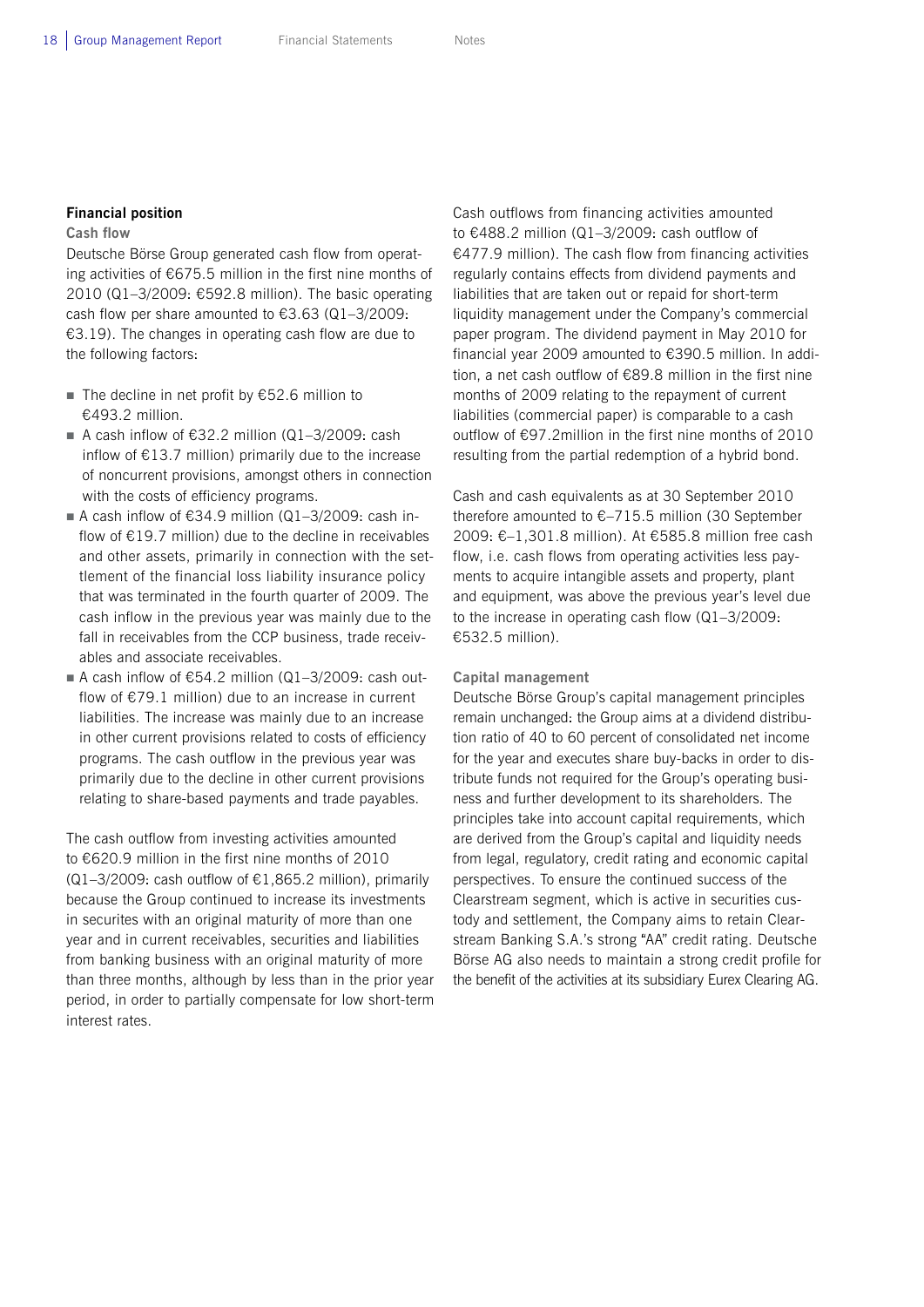Customers expect their service providers to maintain conservative interest coverage and debt/equity ratios and thus maintain strong credit ratings. Deutsche Börse Group therefore continues to pursue the objective of reaching an interest coverage ratio (ratio of EBITDA to interest expenses from financing activities) of at least 16 at the Group level. Adjusted for the cost of efficiency programs as part of the operating efficiency program, Deutsche Börse Group achieved this target in the first nine months of 2010 with an interest coverage ratio of 17.8. The interest coverage ratio is based on a relevant interest expense of €54.5 million and EBITDA adjusted for the cost of efficiency programs of €969.7 million. For the third quarter of 2010 the interest coverage ratio is 16.7 based on a relevant interest expense of €17.8 million and EBITDA adjusted for the cost of efficiency programs of €296.4 million. To strengthen the interest coverage ratio, the Group repurchased – until 30 September 2010 – a total of  $€93.0$ million (nominal amount) of the hybrid bond issued in 2008, mostly in the second quarter. This measure reduces the interest expense and improves the interest coverage ratio.

On 28 May 2010, Deutsche Börse AG paid a dividend of €2.10 per share for financial year 2009, unchanged from the previous year. The distribution ratio, adjusted for the ISE impairment charge recognized in the fourth quarter of 2009, is 56 percent of net income (2008: 38 percent).

#### **Net assets**

As at 30 September 2010, Deutsche Börse Group's noncurrent assets amounted to €5,557.1 million (30 September 2009: €4,953.6 million). They consisted primarily of intangible assets and financial assets. Intangible assets included goodwill of €2,037.9 million (30 September 2009: €1,949.1 million) and other intangible assets of €1,358.8 million (30 September 2009:

€1,272.8 million). The ISE impairment charge amounting to €415.6 million recognized in the fourth quarter of 2009 had a reducing effect on intangible assets while the consolidation of STOXX Ltd. increased the intangible assets. In addition, the US dollar exchange rate caused a rise in the goodwill and other intangible assets, particularly in connection with ISE. Noncurrent receivables and securities from banking business of €1,676.5 million (30 September 2009: €1,257.0 million) represented the largest part of financial assets, which amounted to €1,919.5 million as at the balance sheet date (30 September 2009: €1,497.7 million). This increase also caused the increase in total noncurrent assets compared with 30 September 2009.

Noncurrent assets may be compared with equity in the amount of €3,476.9 million (30 September 2009: €3,118.8 million) and noncurrent liabilities in the amount of €2,076.1 million (30 September 2009: €2,170.5 million). Noncurrent liabilities mainly related to interest-bearing liabilities from the long-term financing of the ISE transaction of €1,447.6 million (30 September 2009: €1,502.6 million) and deferred taxes of €463.4 million (30 September 2009: €552.2 million).

Changes in current liabilities were the result of, among other things, the decline in other current liabilities to €350.2 million (30 September 2009: €404.8 million), primarily because of the decrease in current financial instruments (commercial paper). No commercial paper was outstanding as at the end of the third quarter of 2010 (30 September 2009: €110.0 million).

Overall, Deutsche Börse Group invested €89.7 million (Q1–3/2009: €60.3 million) in intangible assets and property, plant and equipment in the first nine months of 2010 – 49 percent more than in the prior-year period. The investments were made in particular in the Eurex and Clearstream segments.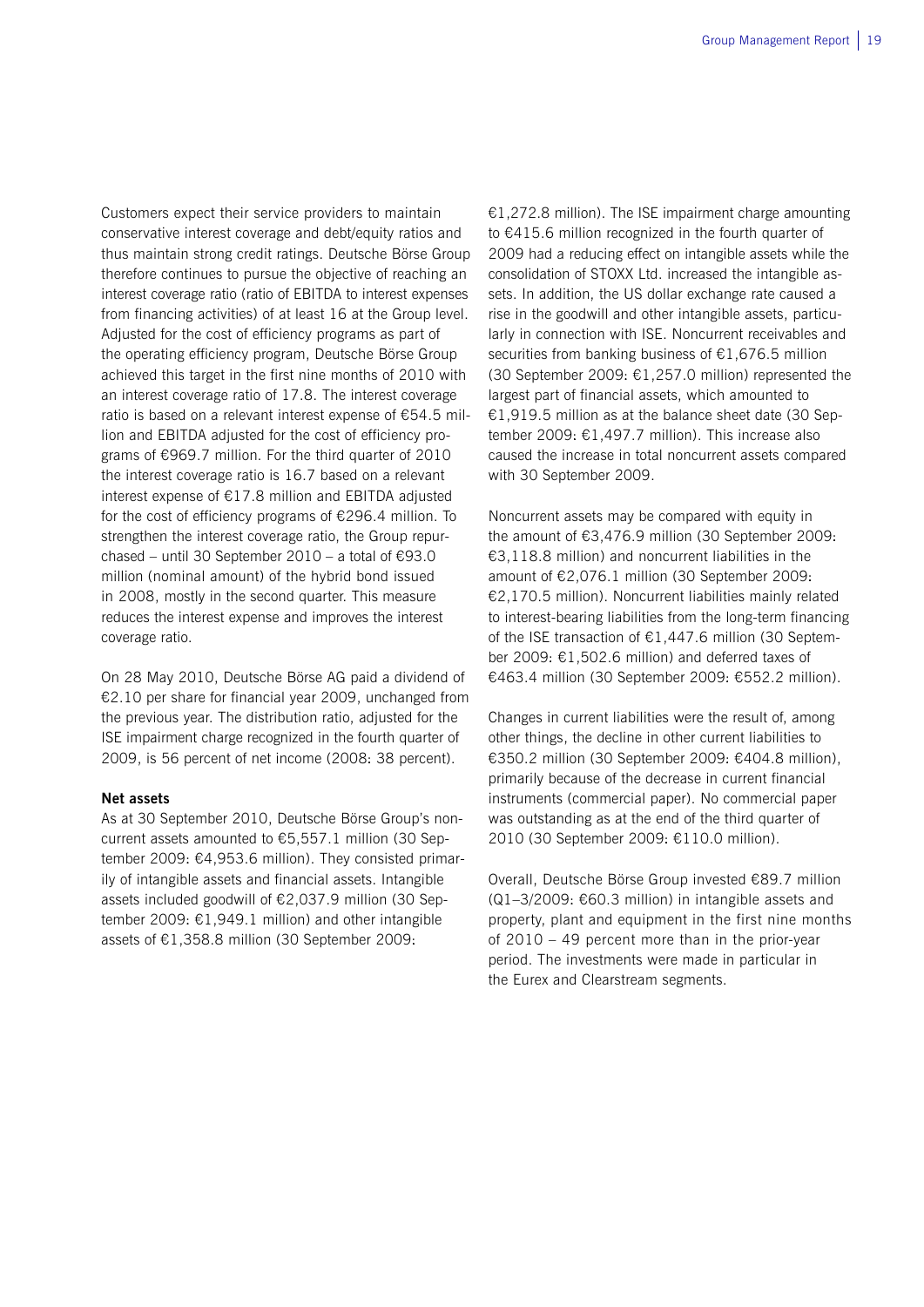### Risk report

Deutsche Börse Group provides detailed information on its risk management strategy, organization, processes and methods in its annual report.

Risk management is a fundamental component of management and control within Deutsche Börse Group, which has therefore established a Group-wide risk management concept. This comprises roles, processes and responsibilities and is binding on all staff and organizational entities. The concept ensures that emerging risks can be identified and dealt with appropriately at an early stage.

The Executive Board is responsible for the management of all risks. Responsibility for the risk management processes within Deutsche Börse Group is based on a division of labour. The front office areas are responsible for identifying risks and reporting these promptly to Group Risk Management (GRM), a central function with Group-wide responsibilities. GRM assesses all new and existing risks and reports these on a monthly basis to the Executive Board and on a quarterly basis to the Supervisory Board. In special cases, GRM also reports to these boards on an ad hoc basis. Risk control is performed in the front office areas, i.e. in the areas where the risks occur. The Group uses the concept of "value at risk" (VaR) to measure and report all risks. The Group's models are based on a oneyear time horizon and assume uncorrelated events; the calculation is performed for different confidence levels. In addition, stress tests are performed for key risk drivers.

The most substantial operating risks for Deutsche Börse Group relate to the non-availability of its trading, clearing and settlement systems as well as to the incorrect processing of customer instructions in the custody business. The Group manages availability risk through intensive activities in the field of business continuity management. The risk of incorrect processing is mitigated through a reduction in the amount of manual intervention necessary or through better protection. There are also legal risks and risks associated with business practices. In addition, accidents or natural hazards as well as sabotage and terrorism could lead to financial losses.

Deutsche Börse Group's financial performance also depends on its external environment. It could be impacted by external factors such as interest rates, GDP growth and financial market performance and volatility. A lack of investor confidence in the financial markets could also have a negative effect on the Group's financial performance. Regulatory measures represent an additional business risk. On the one hand, they could adversely affect Deutsche Börse Group's competitive position; on the other, they could also impact the business models of Deutsche Börse Group's customers and reduce their demand for the Group's products and services. Moreover, Deutsche Börse Group is exposed to the risk of changes in its competitive environment. For example, it cannot be ruled out that Deutsche Börse Group's financial performance will deteriorate due to fierce competition for market share in individual business areas. This could mean that intangible assets have to be partially or fully written down following an impairment test.

Due to still pending regulatory approval for certain functions and the subdued trend on the US options market, the probability that an impairment loss will be recognized on the other intangible assets acquired as part of the acquisition of ISE has increased in the third quarter 2010. In case the sustainable business prospects for ISE do not improve, Deutsche Börse expects to recognize an impairment loss on the other intangible assets in the fourth quarter 2010.

Deutsche Börse Group is exposed to financial risks mainly in the form of credit risk at the subsidiaries of Clearstream Holding AG and at Eurex Clearing AG. There is also limited market risk from investments and liquidity risk. The majority of investments involve transactions for which securities are received as collateral. This minimizes liquidity risks from such investments.

The Group evaluates its risk situation on an ongoing basis in order to take mitigating actions at an early stage. In the view of the Executive Board, no threat to the continued existence of the Group can be identified at this time.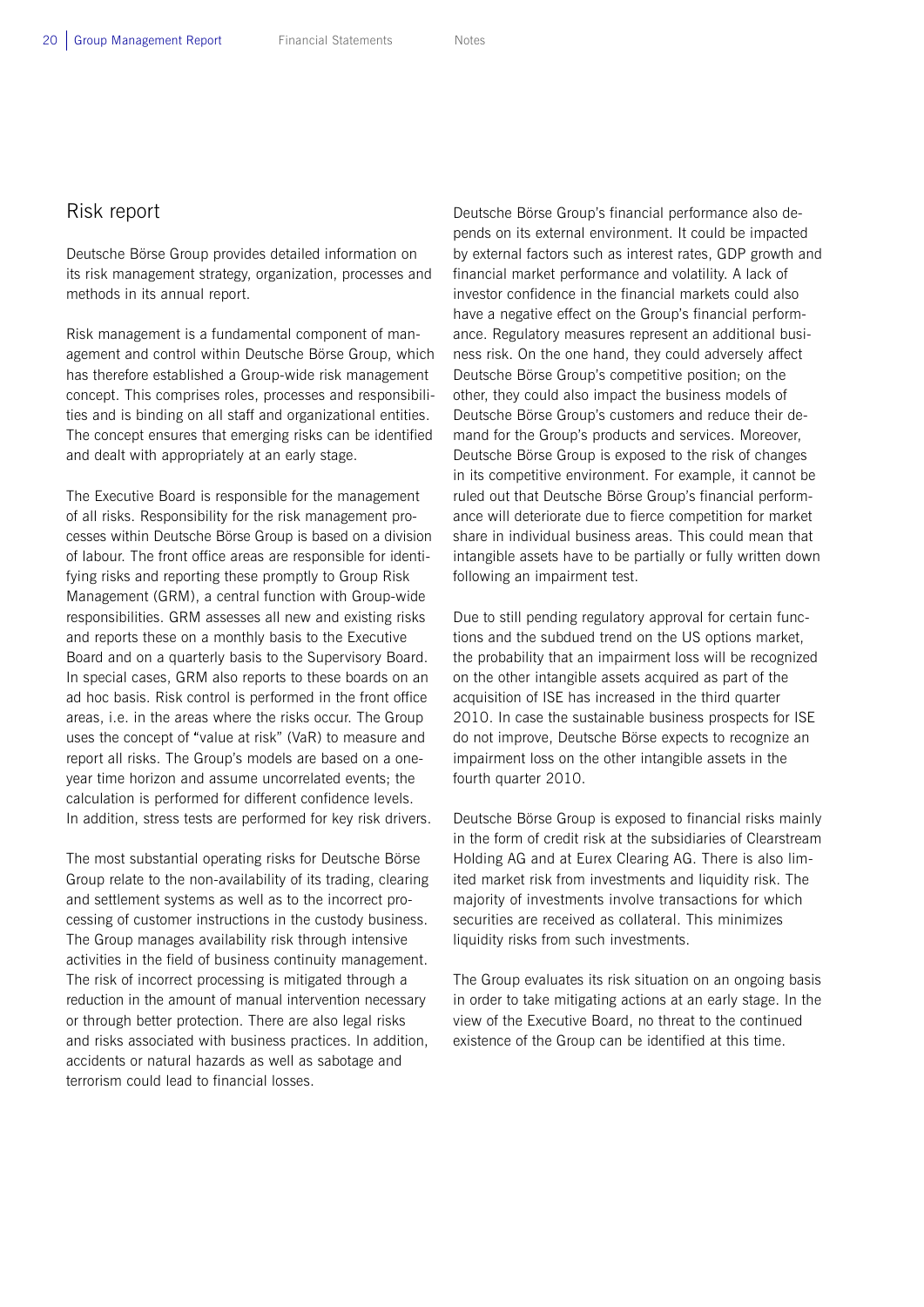### Report on expected developments

The report on expected developments describes the expected development of Deutsche Börse Group in the current and in the next financial year. It contains statements on expectations and assumptions relating to the future as at the time of publication of this report on expected developments. Forward-looking statements are by nature subject to risks and uncertainty factors, in particular because many of these factors are outside the Group's control. Thus, the actual development of the Group could deviate substantially from the assumptions made at the time of publication of this report on expected developments. The Company has no obligation to update forward-looking statements as a result of new information or future events.

#### **Development of results of operations**

The forecasts for economic growth in the course of 2010 have been increased as compared to the forecasts for the development of operating environment that were made in the consolidated financial statements 2009. Instead of about 1.5 percent, which was originally expected, the Company now anticipates GDP growth of about 3.5 percent. Accordingly, growth in the euro zone is expected to increase by about 1 percentage point to about 1.5 to 2 percent. For the remainder of financial year 2010, Deutsche Börse Group expects no additional significant deviations from the forecasts for its operating environment that were made in the consolidated financial statements for full-year 2009.

Based on the assumption that overall conditions will continue to develop positively in the forecast period, Deutsche Börse Group considers itself well positioned to achieve growth in sales revenue and earnings (the latter adjusted for restructuring expenses and the ISE impairment charge recognized in the fourth quarter of 2009) in the forecast period as compared to the previous year. At the time this report on expected developments was prepared, the financial markets had not yet returned to normal despite indications of an economic recovery. In addition, events in the context of Greece's debt crisis and the tight financial situation in further EU countries

have increased uncertainty in 2010. Investors' confidence, for example, has declined continuously on a global level in the course of the year. This situation makes it difficult to make a statement on the sustainability of the business recovery in the forecast period. The year 2009 has shown, however, that Deutsche Börse Group with its integrated business model and its flexible planning and control systems can adjust to a changed market environment. If the business environment does not recover to the extent expected, the Group believes it is in a good position to continue to do business profitably due to its integrated business model and the cost reduction measures that have already been implemented and that are planned. If the recovery in the financial markets is stronger and the rise in short-term interest rates comes earlier than expected, this will have a correspondingly positive effect on the Group's earnings situation.

The measures to increase operational efficiency communicated in the first quarter of 2010 will have a positive impact on earnings from 2011 onward. They are explained in more detail above under results of operations.

Due to the encouraging cost trend in the first nine months of 2010, the Company is lowering its cost guidance for 2010 from the maximum of  $E1,210$  million forecast originally to around €1,150 million before costs of efficiency programs.

#### **Development of the Group's financial position**

The Group expects operating cash flow to remain positive. As part of its cash flow from investing activities, Deutsche Börse plans to invest around €120 million per year in intangible assets and property, plant and equipment during the forecast period. These investments will serve primarily to develop new and enhance existing products and services in the Xetra, Eurex and Clearstream segments. The difference in investment volume compared with previous years is primarily the result of the joint trading infrastructure for Deutsche Börse Group which is presently being developed.

Under its capital management principles, Deutsche Börse will react flexibly to a changing market environment in the forecast period. Deutsche Börse Group continues to pursue the objective of achieving an interest cover ratio (ratio of EBITDA to interest expenses from financing activities) of at least 16 at Group level.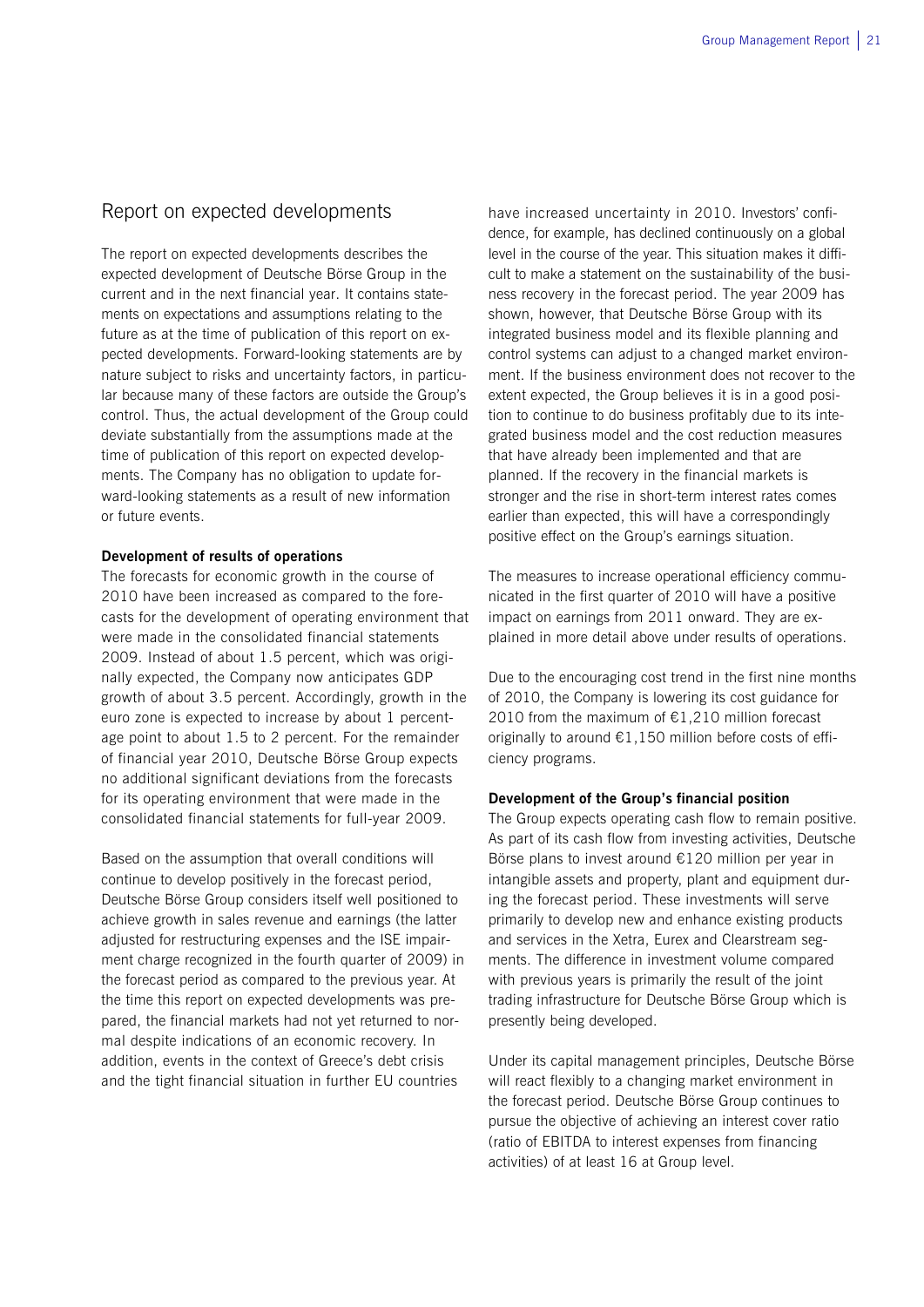L

## Consolidated Income Statement

for the period 1 January to 30 September 2010

|                                                                       | 30 Sep. 2010<br>€m | Quarter ended<br>30 Sep. 2009<br>€m | 30 Sep. 2010<br>€m | Nine months ended<br>30 Sep. 2009<br>€m |
|-----------------------------------------------------------------------|--------------------|-------------------------------------|--------------------|-----------------------------------------|
| Sales revenue                                                         | 504.3              | 500.9                               | 1,587.9            | 1,556.3                                 |
| Net interest income from banking business                             | 15.8               | 21.9                                | 42.5               | 79.7                                    |
| Other operating income                                                | 11.7               | 18.7                                | 48.8               | 53.8                                    |
| Total sales revenue                                                   | 531.8              | 541.5                               | 1,679.2            | 1,689.8                                 |
| Volume-related costs                                                  | $-51.6$            | $-58.6$                             | $-157.0$           | $-183.8$                                |
| Total sales revenue less volume-related costs                         | 480.2              | 482.9                               | 1,522.2            | 1,506.0                                 |
| Staff costs                                                           | $-105.8$           | $-103.8$                            | $-411.3$           | $-307.6$                                |
| Depreciation, amortization and impairment losses                      | $-39.0$            | $-32.7$                             | $-100.5$           | $-100.3$                                |
| Other operating expenses                                              | $-90.6$            | $-106.4$                            | $-273.0$           | $-310.0$                                |
| Operating costs <sup>1)</sup>                                         | $-235.4$           | $-242.9$                            | $-784.8$           | $-717.9$                                |
| Result from equity investments                                        | $-0.7$             | 3.7                                 | 9.7                | 16.0                                    |
| Earnings before interest and tax (EBIT)                               | 244.1              | 243.7                               | 747.1              | 804.1                                   |
| Financial income                                                      | 6.5                | 4.2                                 | 15.3               | 48.3                                    |
| Financial expense                                                     | $-25.1$            | $-24.0$                             | $-86.6$            | $-104.8$                                |
| Earnings before tax (EBT)                                             | 225.5              | 223.9                               | 675.8              | 747.6                                   |
| Income tax expense                                                    | $-61.0$            | $-60.2$                             | $-182.6$           | $-201.8$                                |
| Net profit for the period                                             | 164.5              | 163.7                               | 493.2              | 545.8                                   |
| thereof shareholders of parent company<br>(net income for the period) | 161.3              | 158.3                               | 479.0              | 529.1                                   |
| thereof non-controlling interests                                     | 3.2                | 5.4                                 | 14.2               | 16.7                                    |
| Earnings per share (basic) $(E)$                                      | 0.87               | 0.85                                | 2.58               | 2.85                                    |
| Earnings per share (diluted) $(E)$                                    | 0.87               | 0.85                                | 2.57               | 2.84                                    |

1) Including effects for efficiency programs: in the amount of €12.9 million (30 September 2009: €–2.1 million) for the third quarter ended 30 September 2010 and in the amount of €122.7 million (30 September 2009: €–12.7 million) for the nine months ended 30 September 2010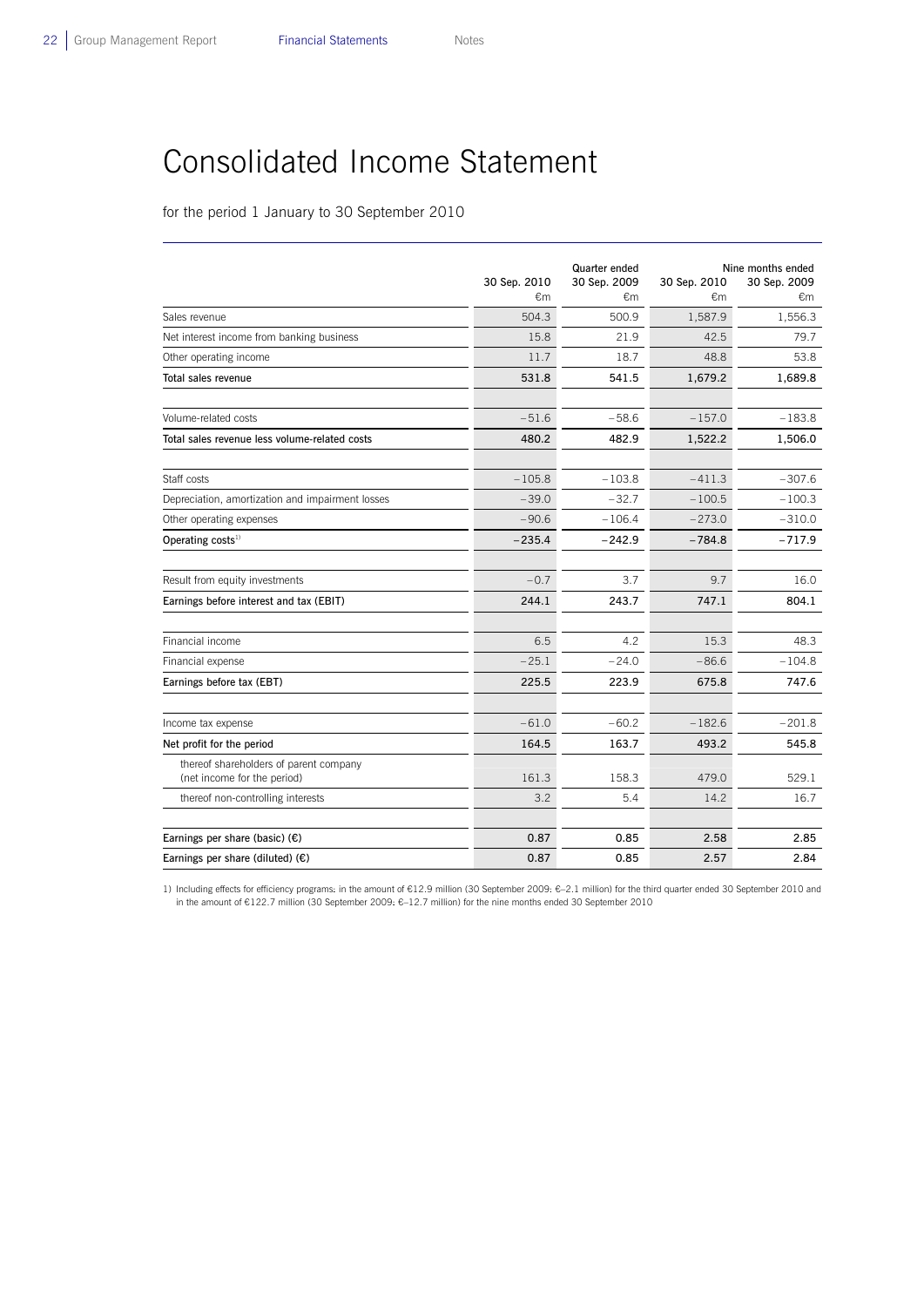## Consolidated Statement of Comprehensive Income

for the period 1 January to 30 September 2010

 $\overline{a}$ 

|                                                                        | 30 Sep. 2010<br>€m | Quarter ended<br>30 Sep. 2009<br>€m | 30 Sep. 2010<br>€m | Nine months ended<br>30 Sep. 2009<br>€m |
|------------------------------------------------------------------------|--------------------|-------------------------------------|--------------------|-----------------------------------------|
| Net profit for the period reported in consolidated<br>income statement | 164.5              | 163.7                               | 493.2              | 545.8                                   |
| Exchange rate differences <sup>1)</sup>                                | $-152.9$           | $-55.6$                             | 76.6               | $-59.5$                                 |
| Remeasurement of cash flow hedges                                      | 5.3                | $-7.2$                              | 0.8                | $-7.9$                                  |
| Remeasurement of other financial instruments                           | 2.5                | 13.3                                | $-11.0$            | 13.1                                    |
| Deferred taxes                                                         | 49.6               | 13.6                                | $-20.6$            | 15.4                                    |
| Other comprehensive income/(expense)                                   | $-95.5$            | $-35.9$                             | 45.8               | $-38.9$                                 |
|                                                                        |                    |                                     |                    |                                         |
| Total comprehensive income                                             | 69.0               | 127.8                               | 539.0              | 506.9                                   |
| thereof shareholders of parent company                                 | 93.8               | 132.3                               | 510.5              | 500.9                                   |
| thereof non-controlling interests                                      | $-24.8$            | $-4.5$                              | 28.5               | 6.0                                     |

1) Exchange rate differences include the following amounts that were taken directly to accumulated profit as part of the result from equity investments: €–10.4 million (30 September 2009: €–3.6 million) for the third quarter ended 30 September 2010 and €3.7 million (30 September 2009: €–3.9 million) for the nine months ended 30 September 2010.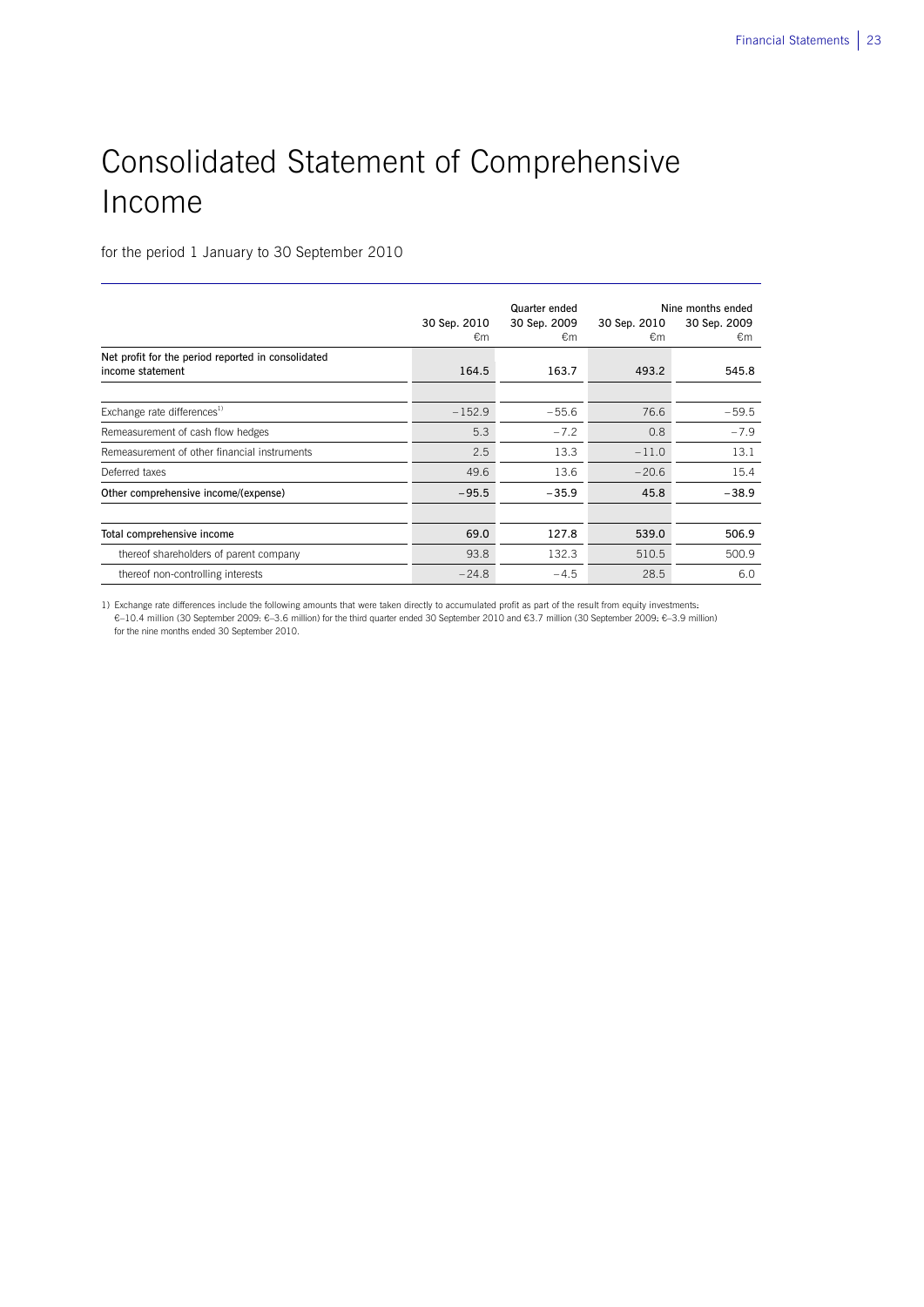$\overline{a}$ 

## Consolidated Balance Sheet

as at 30 September 2010

|                                                          | 30 Sep. 2010<br>€m | 31 Dec. 2009<br>€m | 30 Sep. 2009<br>€m |
|----------------------------------------------------------|--------------------|--------------------|--------------------|
| <b>ASSETS</b>                                            |                    |                    |                    |
| <b>Noncurrent assets</b>                                 |                    |                    |                    |
| Intangible assets                                        | 3,501.1            | 3,431.5            | 3,346.9            |
| Property, plant and equipment                            | 125.4              | 99.4               | 90.4               |
| Financial assets                                         | 1,919.5            | 1,709.7            | 1,497.7            |
| Other noncurrent assets                                  | 11.1               | 10.4               | 18.6               |
|                                                          | 5,557.1            | 5,251.0            | 4,953.6            |
| <b>Current assets</b>                                    |                    |                    |                    |
| Financial instruments of Eurex Clearing AG               | 156,113.3          | 143,178.4          | 147,057.3          |
| Current receivables and securities from banking business | 10,120.5           | 7,192.4            | 9,666.5            |
| Other receivables and other assets <sup>1)</sup>         | 417.7              | 433.4              | 357.4              |
| Restricted bank balances                                 | 5,537.5            | 4,745.6            | 6,344.0            |
| Other cash and bank balances                             | 652.1              | 559.7              | 544.6              |
|                                                          | 172,841.1          | 156,109.5          | 163,969.8          |
|                                                          |                    |                    |                    |
| <b>Total assets</b>                                      | 178,398.2          | 161,360.5          | 168,923.4          |
| <b>EQUITY AND LIABILITIES</b>                            |                    |                    |                    |
| Equity                                                   |                    |                    |                    |
| Shareholders' equity                                     | 2,990.8            | 2,866.2            | 2,789.1            |
| Non-controlling interests                                | 486.1              | 472.6              | 329.7              |
| <b>Total equity</b>                                      | 3,476.9            | 3,338.8            | 3,118.8            |
| <b>Noncurrent liabilities</b>                            |                    |                    |                    |
| Provisions for pensions and other employee benefits      | 40.2               | 30.1               | 32.1               |
| Other noncurrent provisions                              | 102.8              | 80.5               | 73.2               |
| Deferred tax liabilities                                 | 463.4              | 442.0              | 552.2              |
| Interest-bearing liabilities                             | 1,447.6            | 1,514.9            | 1,502.6            |
| Other noncurrent liabilities                             | 22.1               | 26.0               | 10.4               |
|                                                          | 2,076.1            | 2,093.5            | 2,170.5            |
| <b>Current liabilities</b>                               |                    |                    |                    |
| Tax provisions                                           | 347.3              | 316.8              | 257.3              |
| Other current provisions                                 | 142.0              | 67.4               | 37.7               |
| Financial instruments of Eurex Clearing AG               | 156,113.3          | 143,178.4          | 147,057.3          |
| Liabilities from banking business                        | 10,636.6           | 7,221.0            | 9,541.5            |
| Cash deposits by market participants                     | 5,255.8            | 4,741.5            | 6,335.5            |
| Other current liabilities                                | 350.2              | 403.1              | 404.8              |
|                                                          | 172,845.2          | 155,928.2          | 163,634.1          |
|                                                          |                    |                    |                    |
| <b>Total liabilities</b>                                 | 174,921.3          | 158,021.7          | 165,804.6          |
| Total equity and liabilities                             | 178,398.2          | 161,360.5          | 168,923.4          |

1) Thereof €12.4 million (31 December 2009: €14.8 million and 30 September 2009: €17.0 million) with a remaining maturity of more than one year from corporation tax credits in accordance with section 37 (5) of the Körperschaftsteuergesetz (KStG, the German Corporation Tax Act)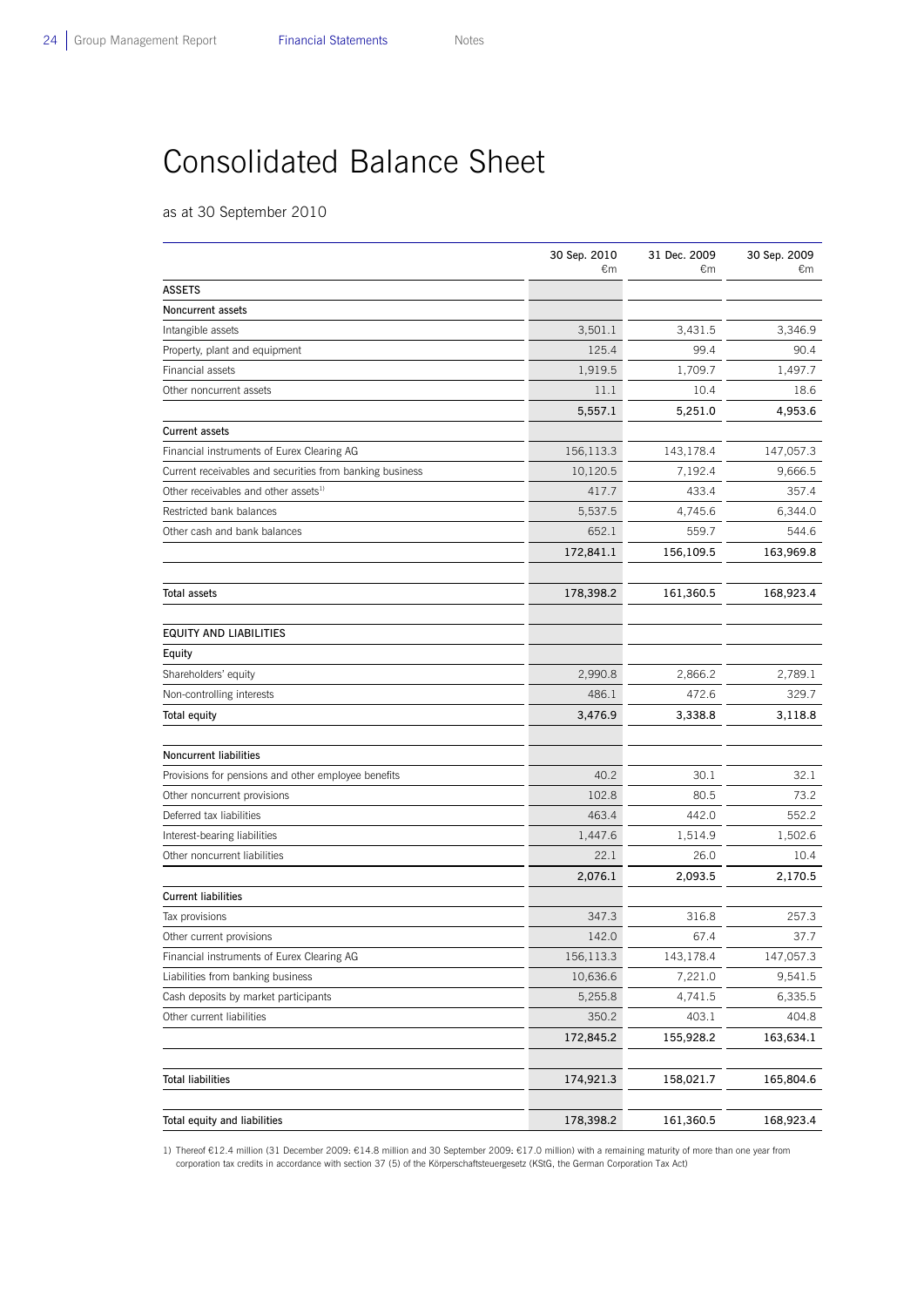## Consolidated Cash Flow Statement

for the period 1 January to 30 September 2010

|                                                                                       | 30 Sep. 2010        | Nine months ended<br>30 Sep. 2009 |
|---------------------------------------------------------------------------------------|---------------------|-----------------------------------|
|                                                                                       | €m<br>493.2         | €m<br>545.8                       |
| Net profit for the period                                                             | 100.5               | 100.3                             |
| Depreciation, amortization and impairment losses                                      | 32.2                | 13.7                              |
| Increase in noncurrent provisions                                                     |                     |                                   |
| Deferred tax income                                                                   | $-18.6$             | $-20.3$                           |
| Other non-cash expense                                                                | 5.9                 | 12.1                              |
| Changes in working capital, net of non-cash items:                                    |                     |                                   |
| Decrease in receivables and other assets                                              | 34.9                | 19.7                              |
| Increase/(decrease) in current liabilities                                            | 54.2                | $-79.1$                           |
| (Decrease)/increase in noncurrent liabilities                                         | $-7.8$              | 0.3                               |
| (Net gain)/net loss on disposal of noncurrent assets                                  | $-19.0$             | 0.3                               |
| Cash flows from operating activities                                                  | 675.5               | 592.8                             |
| Payments to acquire intangible assets and property, plant and equipment               | $-89.7$             | $-60.3$                           |
| Payments to acquire noncurrent financial instruments                                  | $-770.0$            | $-886.6$                          |
| Payments to acquire subsidiaries, net of cash acquired                                | $-2.9$              | $-6.7$                            |
| Effects of the disposal of (shares in) subsidiaries, net of cash disposed             | 10.7                | $\Omega$                          |
| Payments to acquire investments in associates                                         | $-2.5$              | $-1.3$                            |
| Proceeds from the disposal of shares in associates                                    | $\circ$             | 6.3                               |
| Net increase in current receivables, securities and liabilities from banking business |                     |                                   |
| with an original term greater than three months                                       | $-115.9$            | $-1,005.3$                        |
| Proceeds from disposals of available-for-sale noncurrent financial instruments        | 349.4               | 88.7                              |
| Cash flows from investing activities                                                  | $-620.9$            | $-1,865.2$                        |
| Proceeds from sale of treasury shares                                                 | $\circ$             | 4.1                               |
| Payments to non-controlling interests                                                 | $\Omega$            | $-1.6$                            |
|                                                                                       |                     | $\Omega$                          |
| Repayment of long-term financing                                                      | $-97.2$<br>$-100.0$ | $-701.3$                          |
| Repayment of short-term financing                                                     |                     | 611.5                             |
| Proceeds from short-term financing                                                    | 99.9                |                                   |
| Finance lease payments                                                                | $-0.4$              | $-0.4$                            |
| Dividends paid                                                                        | $-390.5$            | $-390.2$                          |
| Cash flows from financing activities                                                  | $-488.2$            | $-477.9$                          |
| Net change in cash and cash equivalents                                               | -433.6              | $-1,750.3$                        |
| Effect of exchange rate differences <sup>1)</sup>                                     | 3.5                 | 0.3                               |
| Cash and cash equivalents as at beginning of period <sup>2)</sup>                     | $-285.4$            | 448.2                             |
| Cash and cash equivalents as at end of period <sup>2)</sup>                           | -715.5              | $-1,301.8$                        |
|                                                                                       |                     |                                   |
| Operating cash flow per share (basic) $(\epsilon)$                                    | 3.63                | 3.19                              |
| Operating cash flow per share (diluted) $(\epsilon)$                                  | 3.62                | 3.18                              |
| Interest income and other similar income                                              | 14.3                | 46.9                              |
| Dividends received from investments in associates and other equity investments        | 7.1                 | 11.4                              |
| Interest paid                                                                         | $-91.3$             | $-133.9$                          |
| Income tax paid                                                                       | -175.9              | $-152.8$                          |
|                                                                                       |                     |                                   |

1) Primarily includes the exchange rate differences arising on translation of the ISE subgroup

2) Excluding cash deposits by market participants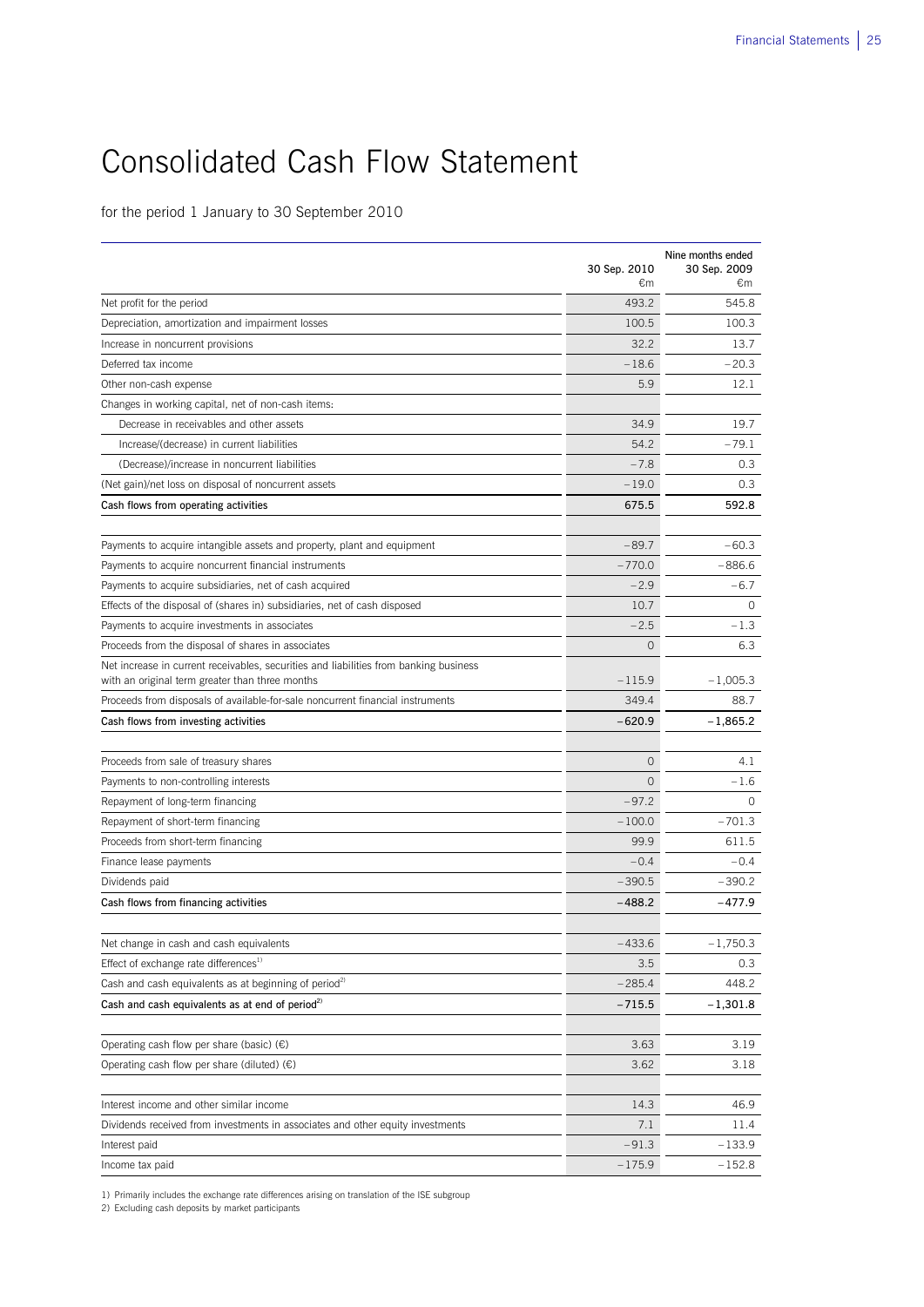L

## Consolidated Statement of Changes in Equity

for the period 1 January to 30 September 2010

|                                                                 | thereof included in total<br>comprehensive income |                                          |                |                                   |
|-----------------------------------------------------------------|---------------------------------------------------|------------------------------------------|----------------|-----------------------------------|
|                                                                 | 30 Sep. 2010                                      | ח ר<br>Nine months ended<br>30 Sep. 2009 | 30 Sep. 2010   | Nine months ended<br>30 Sep. 2009 |
|                                                                 | €m                                                | €m                                       | €m             | €m                                |
| Subscribed capital                                              |                                                   |                                          |                |                                   |
| Balance as at 1 January                                         | 195.0                                             | 195.0                                    |                |                                   |
| Balance as at 30 September                                      | 195.0                                             | 195.0                                    |                |                                   |
| Share premium                                                   |                                                   |                                          |                |                                   |
| Balance as at 1 January                                         | 1,247.0                                           | 1,247.0                                  |                |                                   |
| Balance as at 30 September                                      | 1,247.0                                           | 1,247.0                                  |                |                                   |
| Treasury shares                                                 |                                                   |                                          |                |                                   |
| Balance as at 1 January                                         | $-587.8$                                          | $-596.4$                                 |                |                                   |
| Sales within the Group Share Plan                               | 1.3                                               | 8.5                                      |                |                                   |
| Balance as at 30 September                                      | $-586.5$                                          | $-587.9$                                 |                |                                   |
| <b>Revaluation surplus</b>                                      |                                                   |                                          |                |                                   |
| Balance as at 1 January                                         | 125.2                                             | 29.3                                     |                |                                   |
| Remeasurement of other financial instruments                    | $-11.0$                                           | 13.1                                     | $-11.0$        | 13.1                              |
| Remeasurement of cash flow hedges                               | 0.8                                               | $-7.9$                                   | 0.8            | $-7.9$                            |
| Increase in share-based payments                                | $-1.9$                                            | 11.3                                     | 0              | 0                                 |
| Deferred taxes on remeasurement of financial instruments        | 3.3                                               | $-0.6$                                   | 3.3            | $-0.6$                            |
| Balance as at 30 September                                      | 116.4                                             | 45.2                                     |                |                                   |
| Accumulated profit                                              |                                                   |                                          |                |                                   |
| Balance as at 1 January                                         | 1,886.8                                           | 1,779.4                                  |                |                                   |
| Dividends paid                                                  | $-390.5$                                          | $-390.2$                                 | $\overline{0}$ | 0                                 |
| Net income for the period                                       | 479.0                                             | 529.1                                    | 479.0          | 529.1                             |
| Exchange rate differences and other adjustments                 | 67.5                                              | $-44.5$                                  | 62.3           | $-48.8$                           |
| Deferred taxes                                                  | $-23.9$                                           | 16.0                                     | $-23.9$        | 16.0                              |
| Balance as at 30 September                                      | 2,018.9                                           | 1,889.8                                  |                |                                   |
| Shareholders' equity as at 30 September                         | 2,990.8                                           | 2.789.1                                  | 510.5          | 500.9                             |
| Non-controlling interests                                       |                                                   |                                          |                |                                   |
| Balance as at 1 January                                         | 472.6                                             | 324.0                                    |                |                                   |
| Changes due to capital increases/(decreases)                    | $-15.3$                                           | 0                                        | 0              | 0                                 |
| Changes due to share in net gain of subsidiaries for the period | 14.2                                              | 16.7                                     | 14.2           | 16.7                              |
| Exchange rate differences and other adjustments                 | 14.6                                              | $-11.0$                                  | 14.3           | $-10.7$                           |
| Total non-controlling interests as at 30 September              | 486.1                                             | 329.7                                    | 28.5           | 6.0                               |
| Total as at 30 September                                        | 3,476.9                                           | 3,118.8                                  | 539.0          | 506.9                             |
|                                                                 |                                                   |                                          |                |                                   |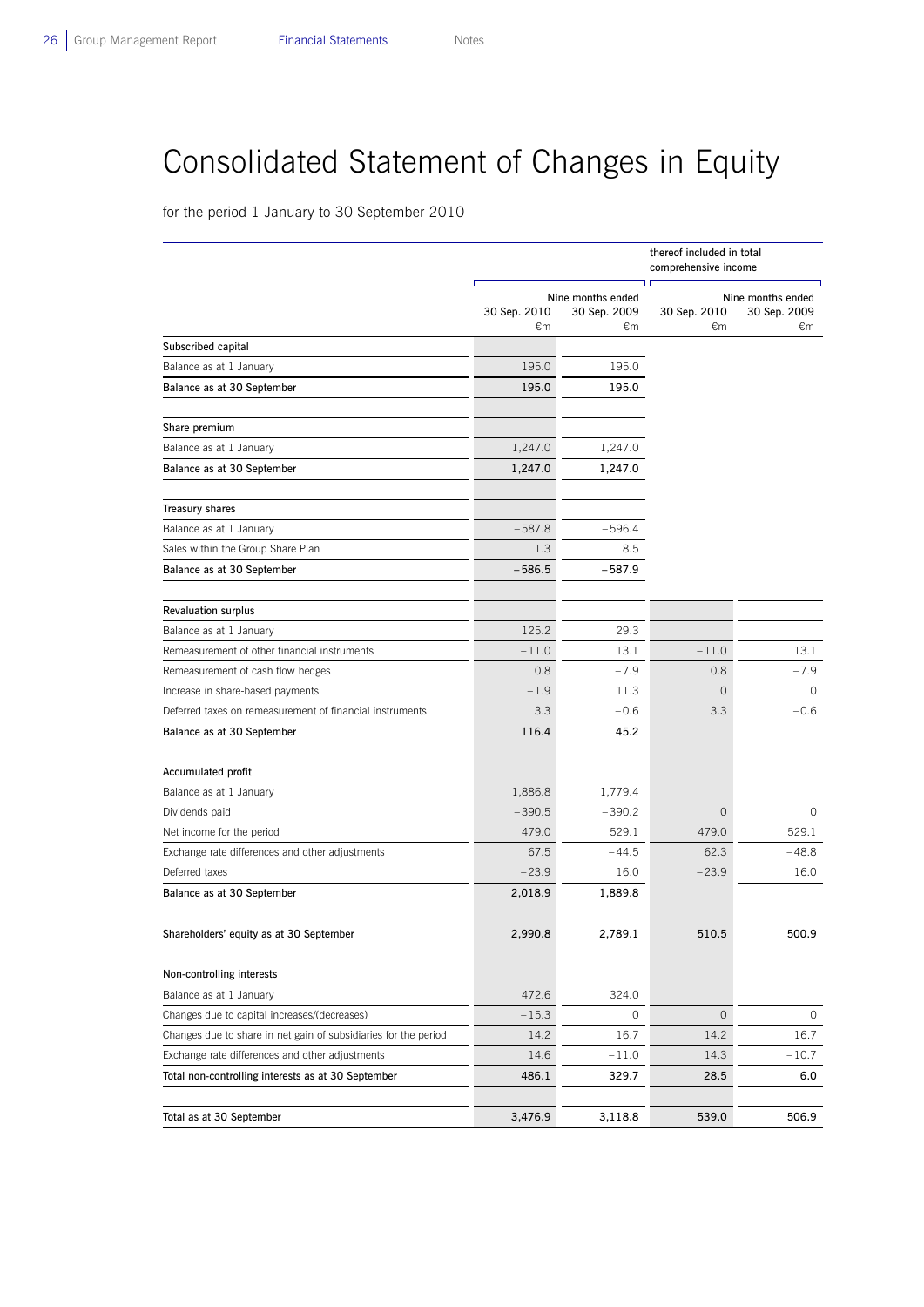## Notes to the Interim Financial Statements

## 1. Accounting policies

These interim financial statements were prepared in accordance with the International Financial Reporting Standards (IFRSs) as adopted by the European Union. The significant accounting policies applied by the Company to the consolidated financial statements for the year ended 31 December 2009 were also applied to the interim financial statements.

In accordance with the provisions of Wertpapierhandelsgesetz (WpHG, German Securities Trading Act), these interim financial statements are supplemented by a Group interim management report.

In order to further improve transparency, volume-related costs have been reported separately in the consolidated income statement since 1 January 2010. This item comprises expenses that are correlated with the amount of sales revenue. In addition, own expenses capitalized have no longer been reported separately as income in the consolidated income statement since 1 January 2010. Expenses incurred in connection with internal development activities comprise only non-capitalized amounts since then. This change harmonizes the treatment of acquired and internally developed intangible assets in the consolidated income statement.

Reflecting the management reporting, a simplified, more transparent segment structure was introduced for segment reporting as of 1 January 2010. This presents the four market segments Xetra, Eurex, Clearstream and Market Data & Analytics. Income and expenses relating to the Corporate Services and Information Technology services areas are allocated proportionately to the market segments.

Prior-year figures have been adjusted accordingly.

In addition to the standards and interpretations applied as of 31 December 2009, the following standards and interpretations were applied:

- Changes resulting from the "Annual Improvements Project" (April 2009)
- Amendments to IFRS 2 "Group Cash-settled Share-based Payment Transactions"
- Revised IFRS 3 "Business Combinations"
- Amendments to IAS 27 "Consolidated and Separate Financial Statements"
- Amendments to IFRIC 9 and IAS 39 "Embedded Derivatives"
- IFRIC 17 "Distribution of Non-cash Assets to Owners"
- IFRIC 18 "Transfers of Assets from Customers"

The application of these standards and interpretations did not have any material or any impact on Deutsche Börse Group's financial reporting.

In addition, IAS 34 ("Interim Financial Reporting") was applied.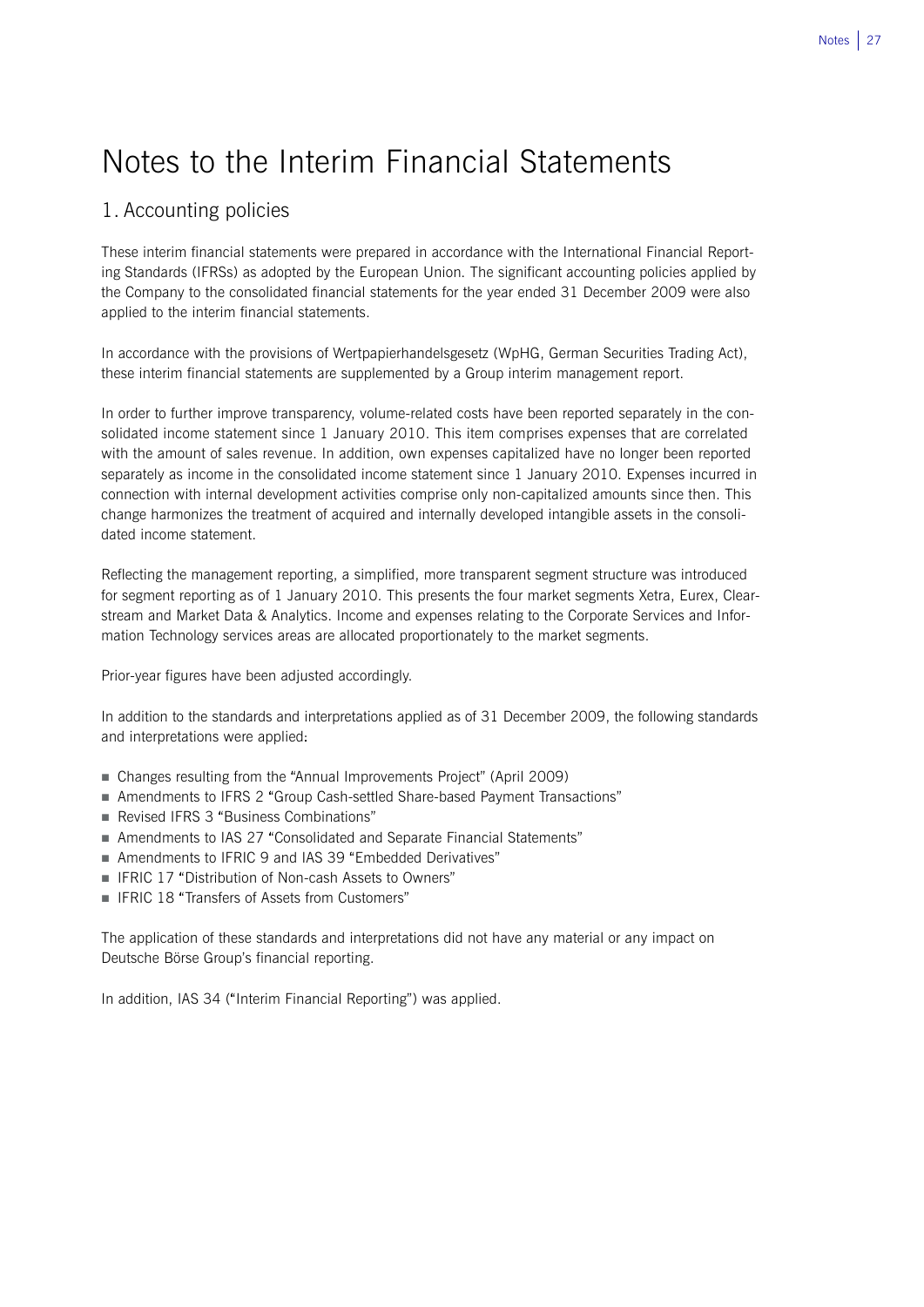The IASB had also issued the following standards and interpretations by the date of publication of this half-yearly financial report on the second quarter of 2010, although they have not yet been adopted by the European Union:

#### **Changes resulting from the "Annual Improvements Project"**

The IASB published the "Improvements to IFRSs" on 6 May 2010. Unless otherwise specified, the amendments are effective for annual periods beginning on or after 1 January 2011, with earlier application permitted.

Amendments to IFRS 7 "Financial Instruments: Disclosures - Transfer of financial assets" The IASB issued amendments to IFRS 7 Financial Instruments; the amendments will improve the understanding of transfer transactions of financial assets. An entity shall apply those amendments for annual periods beginning on or after 1 July 2011. Earlier application is permitted.

Deutsche Börse Group does not expect the application of the revised standards and interpretations to have any material or any impact.

### 2. Group structure

With effect from 8 January 2010, Deutsche Börse AG acquired a share of 75.0 percent in Tradegate Exchange GmbH, Berlin, Germany, for a purchase price of €0.4 million. Purchase price allocation, which had been completed as of the reporting date, did not result in any goodwill. The company was fully included in the consolidated financial statements for the first time in the first quarter of 2010.

Furthermore, with effect from 8 January 2010, Deutsche Börse AG acquired a 5.0 percent interest in Tradegate AG Wertpapierhandelsbank, Berlin, Germany – which holds 25.0 percent of the fully consolidated company Tradegate Exchange GmbH – for a purchase price of €2.5 million. Tradegate AG Wertpapierhandelsbank is classified as an associate and accounted for using the equity method.

The previously fully consolidated subsidiary Avox Ltd., Wrexham, United Kingdom, in which Deutsche Börse AG held a 76.82 percent interest, was sold with effect from 1 July 2010. The sale price amounted to €11.3 million.

Eurex Frankfurt AG, Frankfurt/Main, Germany, sold its 66.0 percent stake in BSP Regional Energy Exchange LLC, Ljubljana, Slovenia, on 19 August 2010.

On 21 July 2010, Clearstream International S.A., Luxembourg, and Banque Centrale du Luxembourg formed LuxCSD S.A., Luxembourg, in which Clearstream International S.A. holds a 50.0 percent stake. In the fourth quarter the company will be included in full in the consolidated financial statements.

### 3. Seasonal influences and valuations

The Group's revenues are influenced more by the volatility and the transaction volume on the capital markets than by seasonal factors. Owing to a concentration of costs for projects only coming to completion in the fourth quarter, costs in the fourth quarter tend to be higher than in the first three quarters of the business year.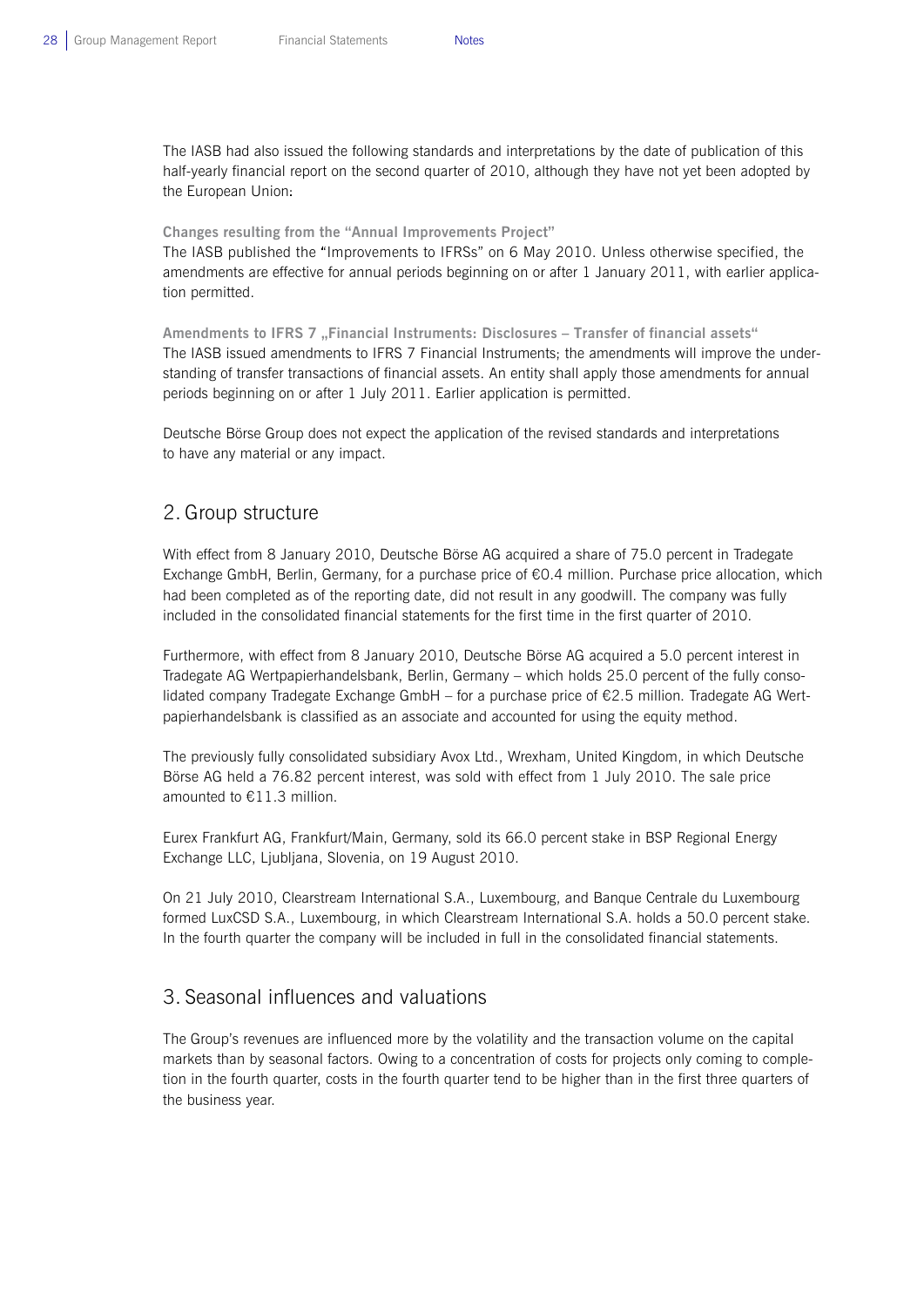As a result of the financial crisis, some of the key customers of Infobolsa S.A. have begun implementing cost reduction measures which are expected to have a significant impact on the company's sales revenue. The cash flows of Infobolsa S.A., in which Deutsche Börse AG holds a 50.0 percent stake, were projected for a five-year-period. Cash flow projections beyond this period are extrapolated assuming a 2.5 percent perpetual annuity. The pre-tax discount rate used is 11.9 percent. Based on the value in use, an impairment loss of €3.2 million was charged in the third quarter 2010 on the goodwill of Infobolsa S.A.

## 4. Total assets

The decrease in consolidated total assets by €10.0 billion to €178.4 billion as at 30 September 2010 (30 June 2010:  $E188.4$  billion) depends to a significant extent on the financial instruments of Eurex Clearing AG. Receivables and securities and liabilities from banking business remained unchanged. Cash deposits by market participants and restricted bank balances decreased slightly. The level of these items can vary widely on a daily basis according to customers' needs and actions.

## 5. Segment reporting

 $\overline{a}$ 

 $\overline{a}$ 

### Composition of sales revenue by segment  **Quarter ended Nine months ended 30 Sep. 2010 30 Sep. 2009 30 Sep. 2010 30 Sep. 2009**   $\epsilon$ m  $\epsilon$ m  $\epsilon$ m  $\epsilon$ m  $\epsilon$ m **External sales revenue** Xetra 63.3 73.2 199.1 220.6 Eurex 196.0 200.2 655.9 638.5 Clearstream 189.8 189.8 182.1 569.6 556.4 Market Data & Analytics **65.2** 163.3 140.8 163.3 140.8 **Total external sales revenue 504.3 500.9 1,587.9 1,556.3 Internal sales revenue**   $\text{Clearstream}$   $\qquad \qquad 6.5$ Market Data & Analytics 6.9 2.4 23.9 7.6 **Total internal sales revenue 8.4 4.9 29.1 14.1**

#### Net interest income from banking business

|                       |              | Quarter ended | Nine months ended |              |  |
|-----------------------|--------------|---------------|-------------------|--------------|--|
|                       | 30 Sep. 2010 | 30 Sep. 2009  | 30 Sep. 2010      | 30 Sep. 2009 |  |
|                       | €m           | €m            | €m                | €m           |  |
| Gross interest income | 35.6         | 44.9          | 98.0              | 166.4        |  |
| Interest expense      | $-19.8$      | $-23.0$       | $-55.5$           | $-86.7$      |  |
| Total                 | 15.8         | 21.9          | 42.5              | 79.7         |  |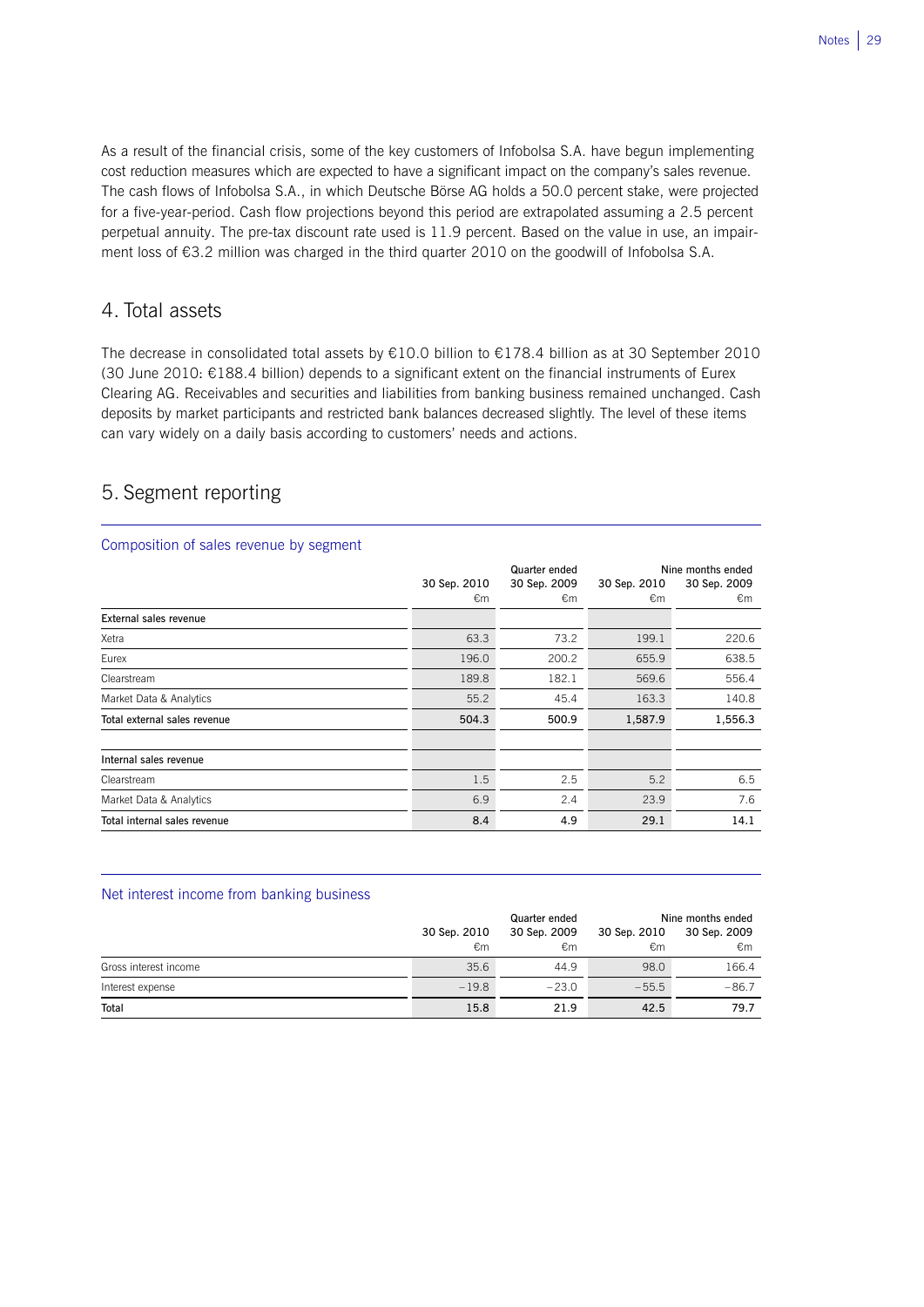$\overline{a}$ 

L

#### Earnings before interest and tax (EBIT)

|                         |              | Quarter ended | Nine months ended |              |  |
|-------------------------|--------------|---------------|-------------------|--------------|--|
|                         | 30 Sep. 2010 | 30 Sep. 2009  | 30 Sep. 2010      | 30 Sep. 2009 |  |
|                         | €m           | €m            | €m                | €m           |  |
| Xetra                   | 25.7         | 30.5          | 79.1              | 87.7         |  |
| Eurex                   | 97.0         | 102.9         | 348.6             | 358.7        |  |
| Clearstream             | 83.2         | 83.7          | 222.5             | 275.6        |  |
| Market Data & Analytics | 38.2         | 26.6          | 96.9              | 82.1         |  |
| Total                   | 244.1        | 243.7         | 747.1             | 804.1        |  |

#### Investments in intangible assets, property, plant and equipment

|                         |              | Quarter ended | Nine months ended |              |  |
|-------------------------|--------------|---------------|-------------------|--------------|--|
|                         | 30 Sep. 2010 | 30 Sep. 2009  | 30 Sep. 2010      | 30 Sep. 2009 |  |
|                         | €m           | €m            | €m                | €m           |  |
| Xetra                   | 4.0          | 2.6           | 10.1              | 8.9          |  |
| Eurex                   | 13.2         | 8.6           | 49.7              | 31.4         |  |
| Clearstream             | 12.1         | 5.2           | 25.2              | 18.3         |  |
| Market Data & Analytics | 1.4          | 0.6           | 4.7               | 1.7          |  |
| Total                   | 30.7         | 17.0          | 89.7              | 60.3         |  |

### 6. Earnings per share

Under IAS 33, earnings per share are calculated by dividing the net profit for the period attributable to shareholders of the parent company (net income for the period) by the weighted average number of shares outstanding.

In order to determine the average number of shares, the shares repurchased and reissued under the Group Share Plan (GSP) were included ratably in the calculation. Diluted earnings per share are determined by adding the number of potentially dilutive ordinary shares that may be acquired under the Stock Bonus Plan (SBP) or the ISE Group Share Plan, to the average number of shares. In order to calculate the number of potentially dilutive ordinary shares, the exercise prices were adjusted to reflect the fair value of the services still to be provided.

In contrast to the previous year, the 2007 tranche of SBP shares and the 2004 to 2006 tranches of the GSP were no longer classified as potentially dilutive in the year under review, because the Company resolved to settle the relevant entitlements in cash. The calculation of the number of potentially dilutive ordinary shares for 2009 was adjusted accordingly. When determining diluted earnings per share, all SBP tranches for which cash settlement has not been resolved are assumed to be equity-settled – regardless of the actual accounting in accordance with IFRS 2.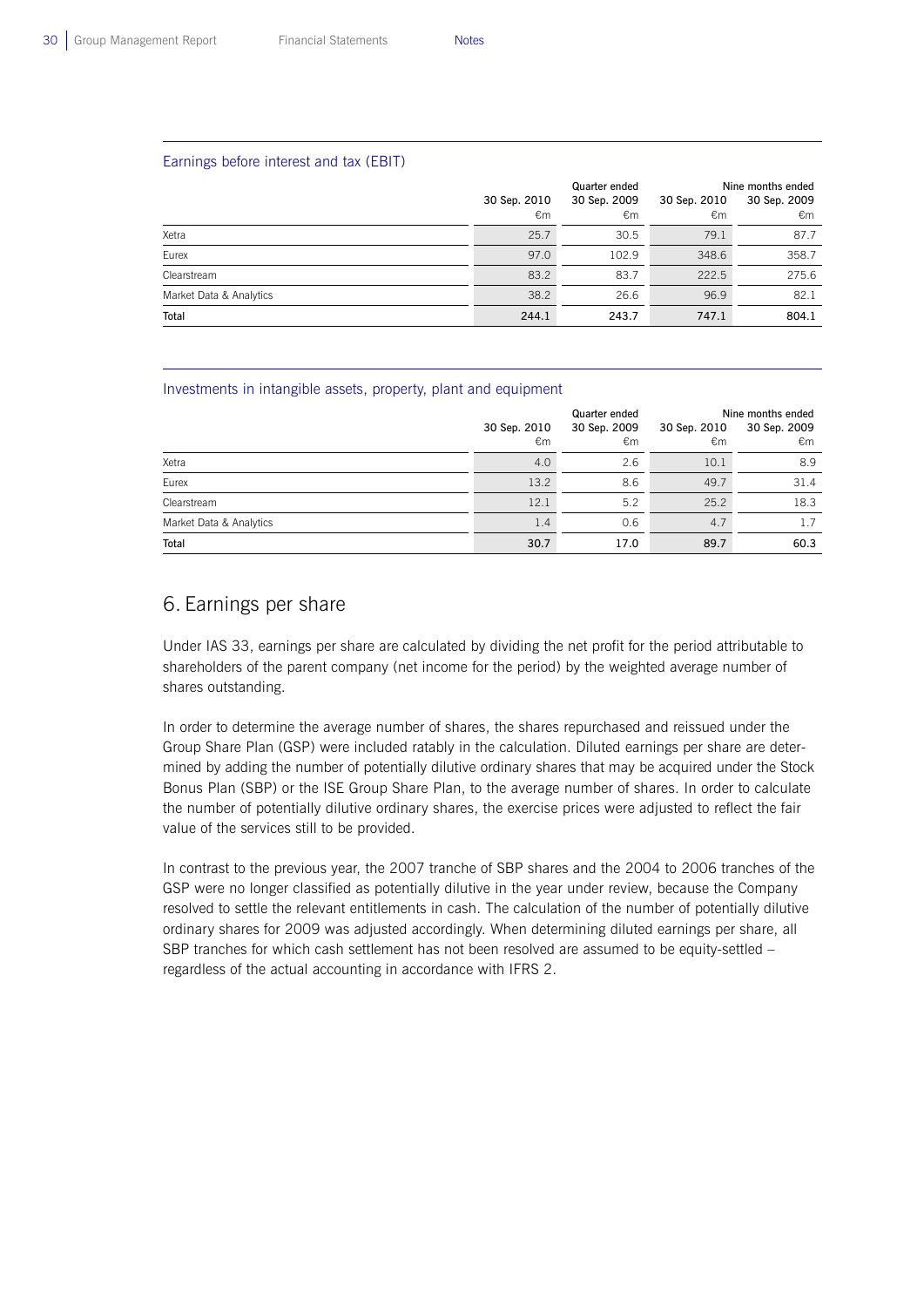There were the following potentially dilutive rights to purchase shares as at 30 September 2010:

|            | Calculation of the number of potentially dilutive ordinary shares |                                                                 |                                                          |                                          |                                                                            |
|------------|-------------------------------------------------------------------|-----------------------------------------------------------------|----------------------------------------------------------|------------------------------------------|----------------------------------------------------------------------------|
| Tranche    | Exercise price<br>€                                               | Adjusted<br>exercise price<br>in accordance<br>with IAS 33<br>€ | Average number of<br>outstanding options<br>30 Sep. 2010 | Average price<br>for the period $1$<br>€ | Number of potentially<br>dilutive ordinary<br>shares<br>as at 30 Sep. 2010 |
| $2008^{2}$ | $\Omega$                                                          | 2.87                                                            | 529,634                                                  | 52.14                                    | 500.481                                                                    |
| $2009^{2}$ | $\Omega$                                                          | 17.35                                                           | 251.000                                                  | 52.14                                    | 167.477                                                                    |
| $2010^{3}$ | $\Omega$                                                          | 33.81                                                           | 199.621                                                  | 52.14                                    | 70.177                                                                     |

1) Volume-weighted average price of Deutsche Börse AG shares on Xetra for the period 1 January to 30 September 2010

2) This relates to rights to shares under the SBP for Executive Board members and senior executives and under the SBP of ISE as well as to rights to GSP shares of ISE.

3) This relates to rights to SBP shares for Executive Board members and senior executives and to rights to SBP shares of ISE.

As the volume-weighted average share price was higher than the adjusted exercise prices for the 2008 to 2010 tranches, these options are considered dilutive under IAS 33.

#### Calculation of earnings per share (basic and diluted)

L

 $\overline{a}$ 

|                                                                                 | 30 Sep. 2010 <sup>1)</sup> | Quarter ended<br>30 Sep. 2009 <sup>2)</sup> | 30 Sep. $2010^{10}$ | Nine months ended<br>30 Sep. 2009 <sup>2)</sup> |
|---------------------------------------------------------------------------------|----------------------------|---------------------------------------------|---------------------|-------------------------------------------------|
| Number of shares outstanding as at beginning of period                          | 185,942,821                | 185,919,236                                 | 185,922,690         | 185,790,599                                     |
| Number of shares outstanding as at 30 September                                 | 185,942,801                | 185,920,580                                 | 185,942,801         | 185,920,580                                     |
| Weighted average number of shares outstanding                                   | 185,942,821                | 185,919,251                                 | 185,936,260         | 185,838,868                                     |
| Number of potentially dilutive ordinary shares                                  | 653.067                    | 547,116                                     | 738,135             | 489.527                                         |
| Weighted average number of shares used to compute<br>diluted earnings per share | 186,595,888                | 186,466,367                                 | 186.674.395         | 186,328,395                                     |
| Net income for the period $(\epsilon m)$                                        | 161.3                      | 158.3                                       | 479.0               | 529.1                                           |
| Earnings per share (basic) $(\epsilon)$                                         | 0.87                       | 0.85                                        | 2.58                | 2.85                                            |
| Earnings per share (diluted) $(E)$                                              | 0.87                       | 0.85                                        | 2.57                | 2.85                                            |

1) Due to the switch to cash settlement, the GSP tranches 2004 to 2006 as well as the SBP tranche 2007 were no longer included in the calculation of the potentially dilutive ordinary shares.

2) The number of dilutive ordinary shares was adjusted for the GSP shares of the 2004 and 2005 tranches as well as the SBP shares of the 2007 tranche in order to enhance comparability with disclosures for the reporting period. In the business year as at 30 September 2009, diluted earnings per share increased from €2.84 to €2.85; for the third quarter 2009 they remained unchanged.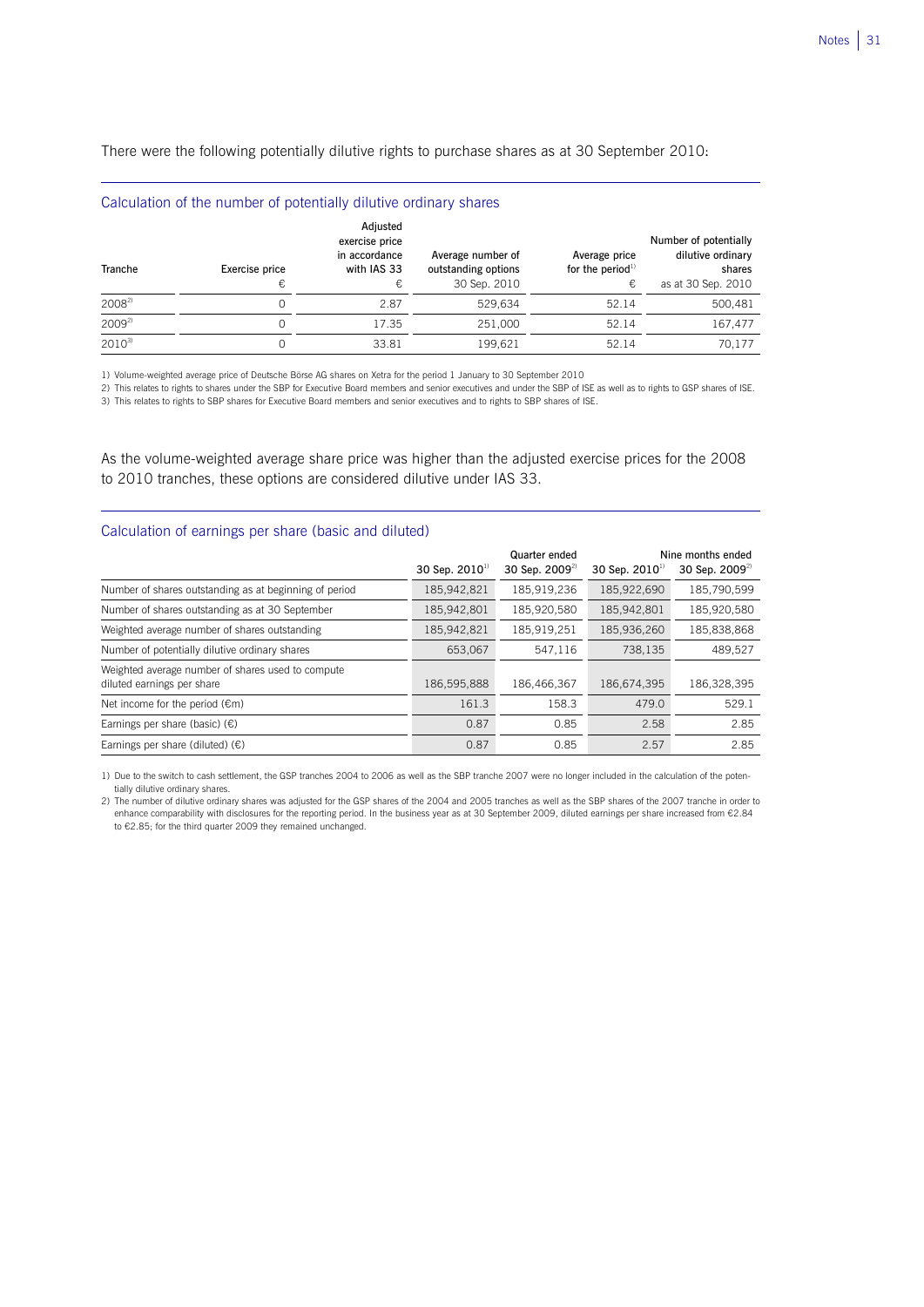$\overline{a}$ 

## 7. Material transactions with related parties

#### Material transactions with associates

|                                                                                                                                           | Amount of the transactions |                                     |                |                                                                | <b>Outstanding balances</b> |                                 |
|-------------------------------------------------------------------------------------------------------------------------------------------|----------------------------|-------------------------------------|----------------|----------------------------------------------------------------|-----------------------------|---------------------------------|
|                                                                                                                                           | 30 Sep. 2010<br>€m         | Quarter ended<br>30 Sep. 2009<br>€m | €m             | Nine months ended<br>30 Sep. 2010 30 Sep. 2009<br>$\epsilon$ m | €m                          | 30 Sep. 2010 30 Sep. 2009<br>€m |
| License fees paid by Eurex Frankfurt AG<br>to STOXX $1$ td. <sup>1)</sup>                                                                 | n.a.                       | $-4.9$                              | n.a.           | $-15.8$                                                        | n.a.                        | $-4.9$                          |
| Loans from Scoach Holding S.A. and<br>Scoach Europa AG to Deutsche Börse AG<br>as part of cash pooling <sup>2)</sup>                      | $\overline{0}$             | n.a.                                | $\overline{0}$ | n.a.                                                           | $-3.4$                      | n.a.                            |
| Services of Deutsche Börse AG for Scoach<br>Europa AG <sup>2)</sup>                                                                       | 1.5                        | n.a.                                | 4.5            | n.a.                                                           | 2.4                         | n.a.                            |
| Operation of trading and clearing software<br>by Deutsche Börse Systems AG for<br>European Energy Exchange AG and affiliates              | 2.6                        | 2.7                                 | 7.1            | 9.2                                                            | 1.0                         | 1.2                             |
| Provision of price data by STOXX Ltd.<br>to Deutsche Börse AG <sup>1)</sup>                                                               | n.a.                       | $-1.0$                              | n.a.           | $-3.1$                                                         | n.a.                        | $\mathbf 0$                     |
| Operation of the trading system by<br>Deutsche Börse Systems AG for<br>U.S. Futures Exchange LLC <sup>3)</sup>                            | $\overline{0}$             | $\circ$                             | $\overline{0}$ | $\mathsf O$                                                    | $\circ$                     | $\circ$                         |
| IT services and infrastructure<br>by International Securities Exchange, LLC<br>for Direct Edge Holdings, LLC                              | 0.6                        | 1.2                                 | 2.2            | 3.9                                                            | 0.4                         | $\circ$                         |
| Development and operation of the Link Up<br>Converter system by Clearstream Services<br>S.A. for Link-Up Capital Markets, S.L.            | 0.5                        | 0.4                                 | 1.5            | 6.0                                                            | 0.9                         | $\circ$                         |
| Money market placements of European<br>Commodity Clearing AG with Clearstream<br>Banking S.A. and the interest paid thereon <sup>4)</sup> | $-0.1$                     | $-0.9$                              | $-0.3$         | $-2.2$                                                         | $-433.9$                    | $-339.2$                        |
| Other transactions with associates                                                                                                        |                            |                                     |                |                                                                | $-0.5$                      | 1.4                             |
| Total                                                                                                                                     |                            |                                     |                |                                                                | $-433.1$                    | $-341.5$                        |

1) STOXX Ltd. has been fully consolidated since 29 December 2009. Consequently, disclosures are no longer required for financial year 2010.

2) The Scoach subgroup was fully consolidated until 31 December 2009. Since then, the companies have been classified as associates.

Consequently, disclosures are not required for financial year 2009.

3) Valuation allowances have been charged in full on receivables totalling €0.2 million.

4) The European Commodity Clearing AG is a subsidiary of European Energy Exchange AG, which is classified as an associate.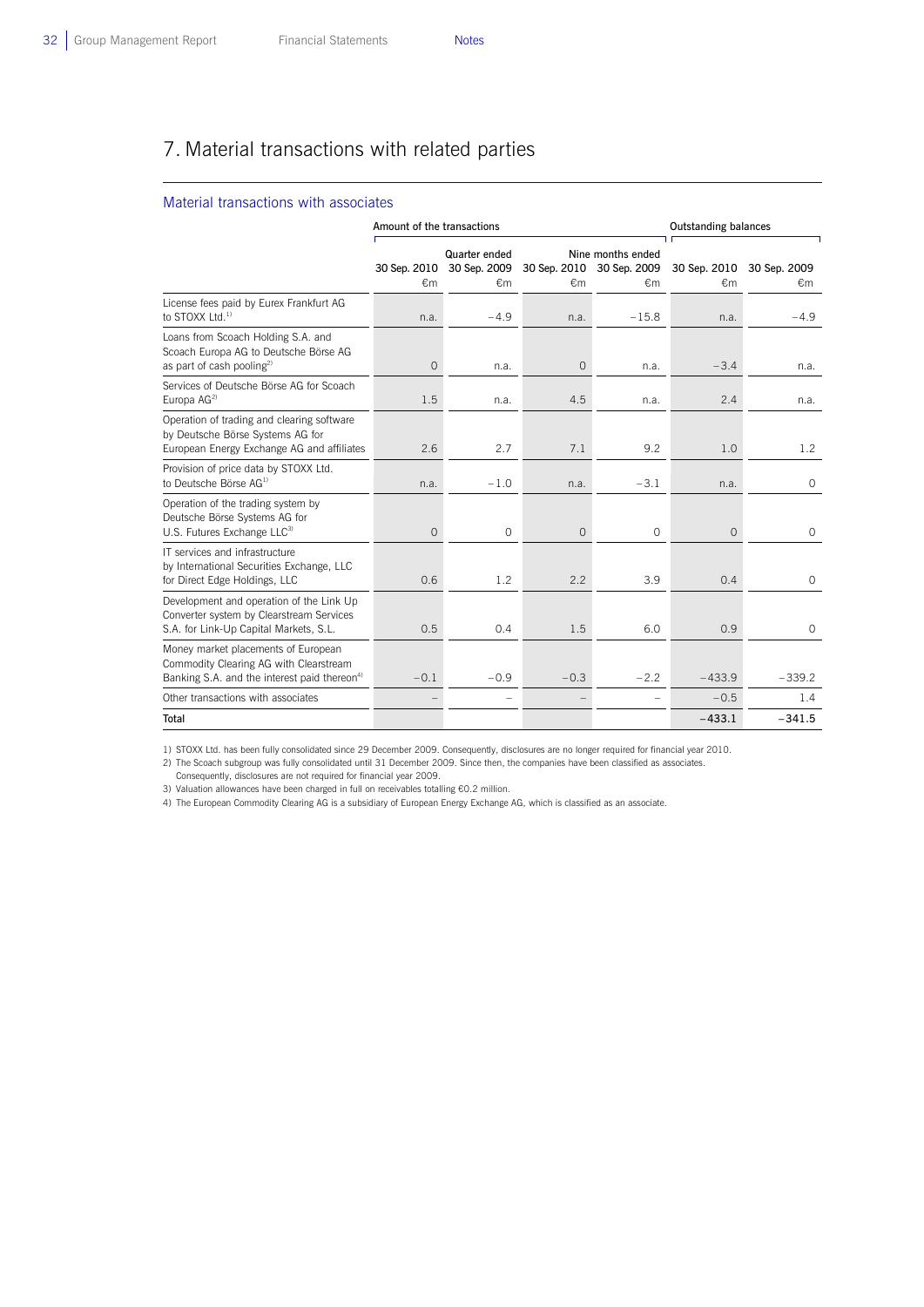#### Material transactions with other related parties

 $\overline{a}$ 

|                                                                                                                                        | Amount of the transactions |                               |        |                                                | <b>Outstanding balances</b> |                           |
|----------------------------------------------------------------------------------------------------------------------------------------|----------------------------|-------------------------------|--------|------------------------------------------------|-----------------------------|---------------------------|
|                                                                                                                                        | 30 Sep. 2010               | Quarter ended<br>30 Sep. 2009 |        | Nine months ended<br>30 Sep. 2010 30 Sep. 2009 |                             | 30 Sep. 2010 30 Sep. 2009 |
|                                                                                                                                        | €m                         | €m                            | €m     | €m                                             | €m                          | €m                        |
| Office and administrative services by Eurex<br>Zürich AG for SIX Swiss Exchange AG                                                     | 3.8                        | 5.7                           | 16.6   | 19.3                                           | 2.2                         | 5.1                       |
| Loans from SIX Group AG provided to<br>STOXX Ltd. as part of the acquisition<br>and interest charges thereon <sup>1)</sup>             | $-0.2$                     | n.a.                          | $-0.4$ | n.a.                                           | $-15.4$                     | n.a.                      |
| Office and administrative services<br>by SIX Group AG for STOXX Ltd. <sup>1)</sup>                                                     | $-1.1$                     | n.a.                          | $-2.5$ | n.a.                                           | $-1.1$                      | n.a.                      |
| Office and administrative services by SIX<br>Swiss Exchange AG for Eurex Zürich AG                                                     | $-1.9$                     | $-1.6$                        | $-6.0$ | $-5.1$                                         | $-0.7$                      | $-0.7$                    |
| Operation and development of Eurex<br>software by Deutsche Börse Systems AG<br>for SIX Swiss Exchange AG                               | 4.2                        | 4.5                           | 13.3   | 10.8                                           | 2.7                         | 2.9                       |
| Office and administrative services by SIX<br>Swiss Exchange AG for Eurex Frankfurt AG                                                  | $-2.1$                     | $-2.7$                        | $-4.6$ | $-4.9$                                         | $-0.5$                      | $-0.4$                    |
| Transfer of Eurex fee revenue by Eurex<br>Zürich AG to SIX Swiss Exchange AG                                                           | n.a.                       | n.a.                          | n.a.   | n.a.                                           | $-14.0$                     | $-24.5$                   |
| Operation and development of Xontro by<br>Deutsche Börse Systems AG for BrainTrade<br>Gesellschaft für Börsensysteme mbH <sup>2)</sup> | 3.5                        | 4.1                           | 11.8   | 12.3                                           | 1.5                         | 1.7                       |
| Operation of the floor trading system<br>by BrainTrade Gesellschaft für Börsen-<br>systeme mbH for Deutsche Börse AG <sup>2)</sup>     | $-2.1$                     | $-3.1$                        | $-6.5$ | $-7.2$                                         | $-0.8$                      | $-1.0$                    |
| Other transactions with other investors                                                                                                |                            |                               |        | ٠                                              | 0.5                         | 0.4                       |
| Total                                                                                                                                  |                            |                               |        |                                                | $-25.6$                     | $-16.5$                   |

1) STOXX Ltd. has been fully consolidated since 29 December 2009. Consequently, no disclosures are required for financial year 2009.

2) Due to the deconsolidation of Scoach Europa AG as of 31 December 2009, the interest in BrainTrade Gesellschaft für Börsensysteme mbH has declined

to 14.3 percent. BrainTrade Gesellschaft für Börsensysteme mbH has been accounted for as "other equity investment" since 1 January 2010.

## 8. Employees

L

| Employees                                     |              |               |                   |              |  |  |  |
|-----------------------------------------------|--------------|---------------|-------------------|--------------|--|--|--|
|                                               |              | Quarter ended | Nine months ended |              |  |  |  |
|                                               | 30 Sep. 2010 | 30 Sep. 2009  | 30 Sep. 2010      | 30 Sep. 2009 |  |  |  |
| Average number of employees during the period | 3.506        | 3.571         | 3.555             | 3.535        |  |  |  |
| Employed as at the balance sheet date         | 3,507        | 3.585         | 3.507             | 3.585        |  |  |  |

There was an average of 3,254 full-time equivalent (FTE) employees during the third quarter of 2010 (Q3/2009: 3,361).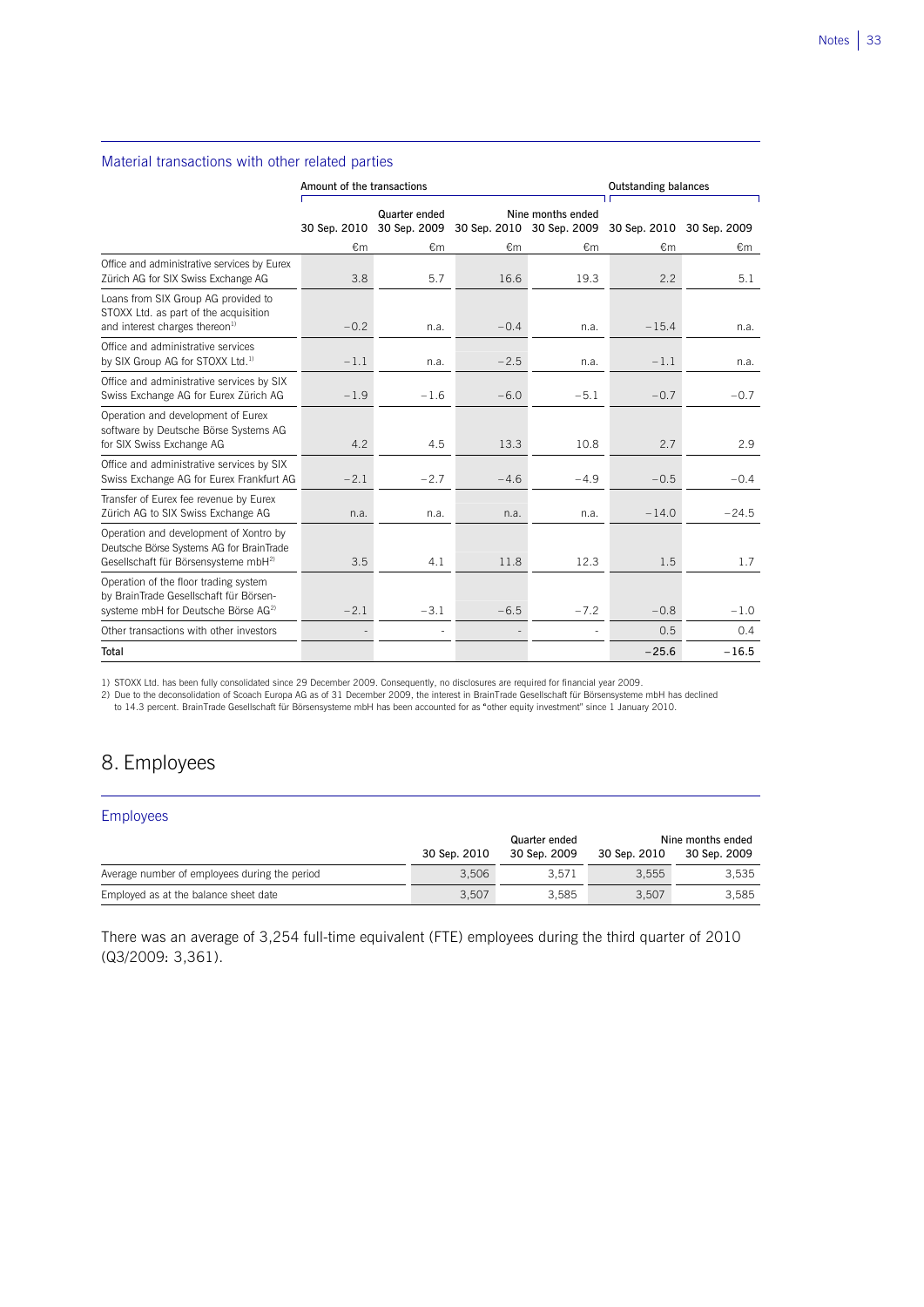Frankfurt/Main, 27 October 2010 Deutsche Börse AG The Executive Board

Reto Francion

Reto Francioni

 $\mathcal{N}_{L}$ Andreas Preuß

 $\sqrt{2}$ 

Frank Gerstenschläger

 $l. OCL 6.$ 

Gregor Pottmeyer

Jeffy Tessler

Jeffrey Tessler

Michael Kuhn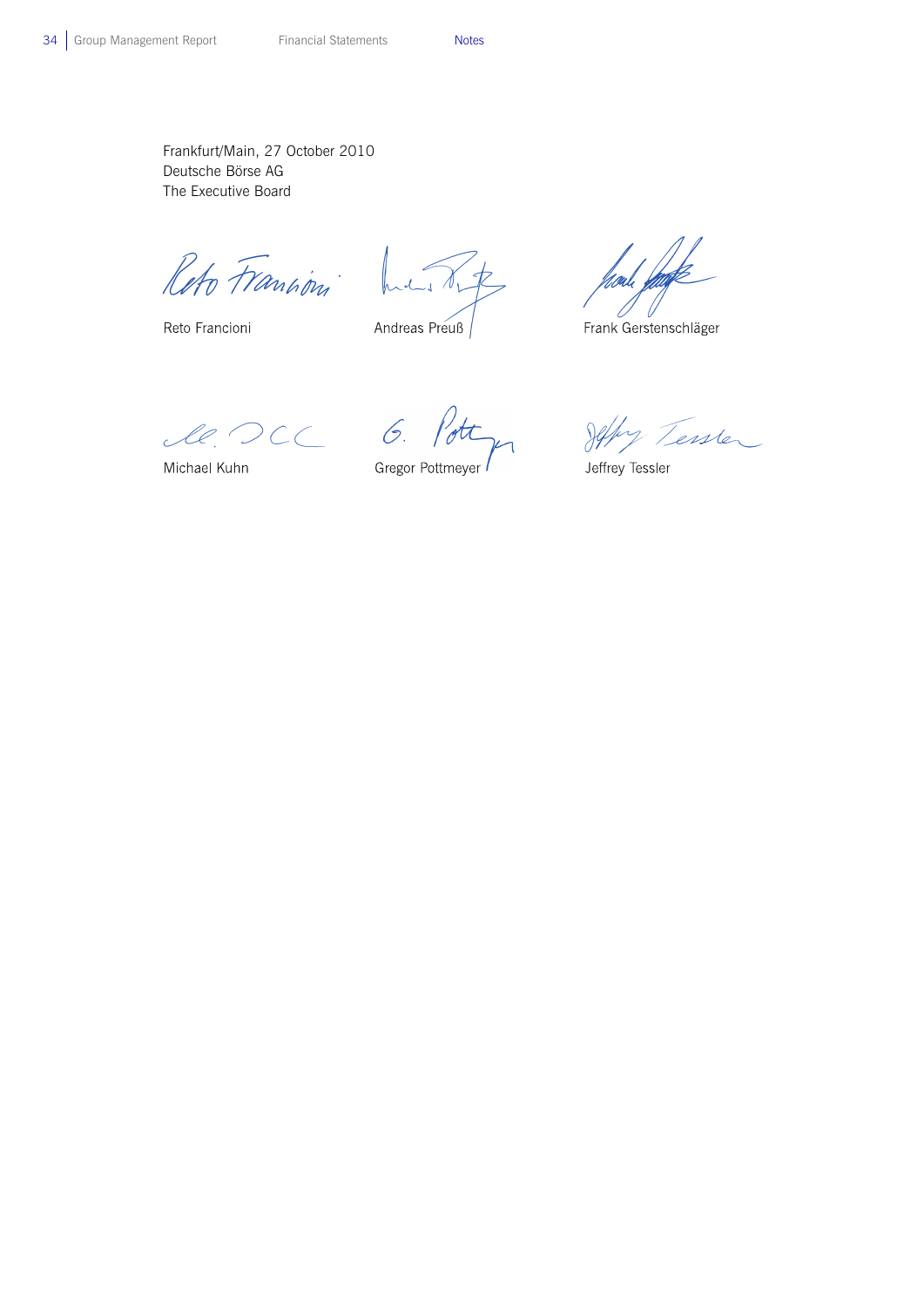#### **Contact**

Investor Relations Phone +49-(0) 69-2 11-1 16 70 Fax +49-(0) 69-2 11-1 46 08 E-mail ir@deutsche-boerse.com www.deutsche-boerse.com/ir\_e

#### **Publications service**

The annual report 2009 may be obtained from the publications service of Deutsche Börse Group.

Phone +49-(0) 69-2 11-1 15 10 Fax +49-(0) 69-2 11-1 15 11

Downloads at www.deutsche-boerse.com

Reproduction – in whole or in part – only with the written permission of the publisher

#### **Registered trademarks**

AlphaFlash®, DAX®, Euro GC Pooling®, GC Pooling®, TRICE®, USD GC Pooling®, Xetra® and Xetra-Gold® are registered trademarks of Deutsche Börse AG.

EURO STOXX®, EURO STOXX 50® and STOXX® Europe 600 are registered trademarks of STOXX Ltd.